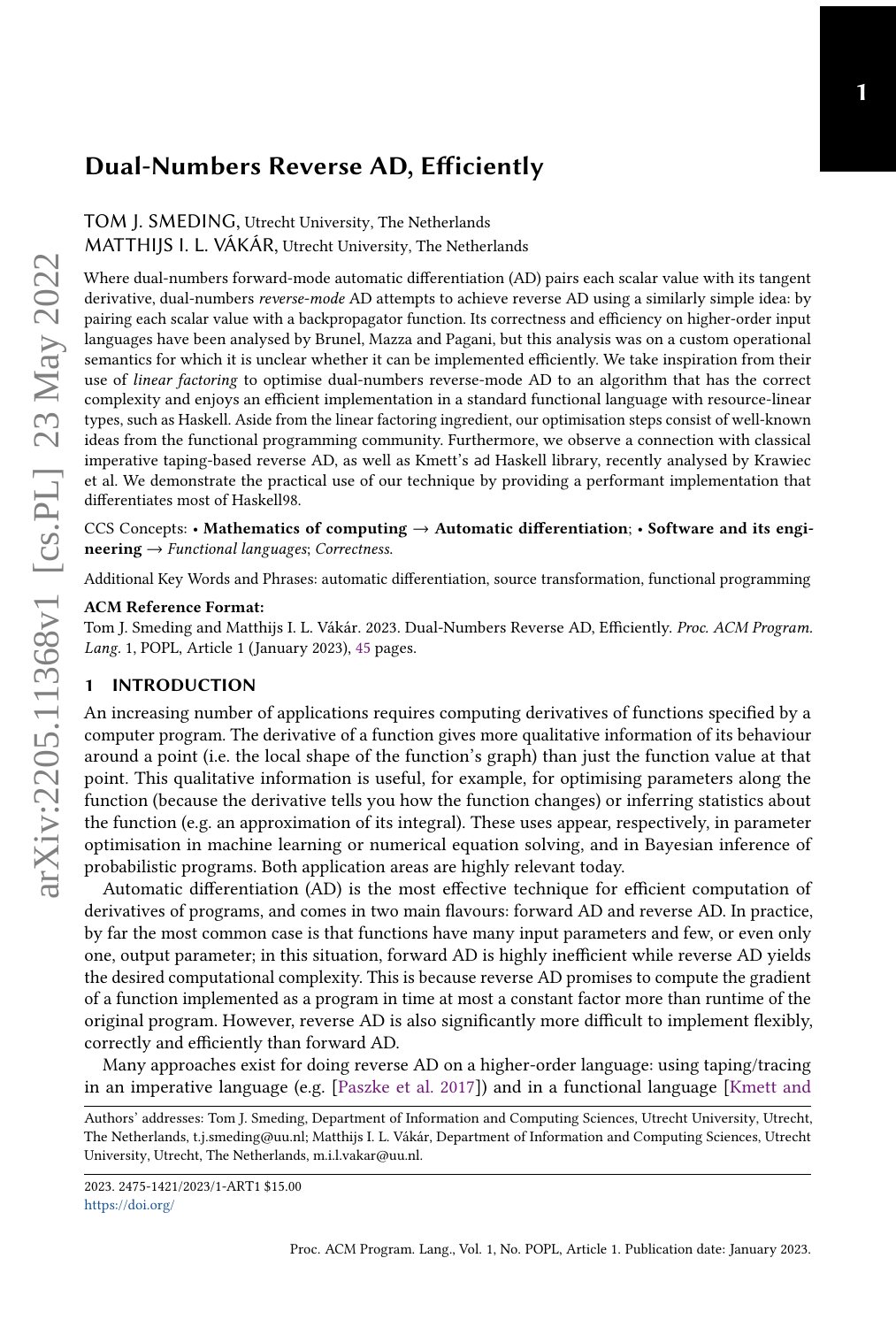[contributors](#page-43-1) [2021\]](#page-43-1), using linearisation and transposition code transformations [\[Paszke et al.](#page-43-2) [2021\]](#page-43-2), or sometimes specialised by taking advantage of common usage patterns in domain-specific languages [\[Schenck et al.](#page-43-3) [2022\]](#page-43-3). In the theory community, various algorithms have been described that apply to a wide variety of source languages, including approaches based on symbolic execution and tracing [\[Abadi and Plotkin](#page-42-0) [2020;](#page-42-0) [Brunel et al.](#page-42-1) [2020\]](#page-42-1) and on category theory [\[Vákár and Smeding](#page-43-4) [2022\]](#page-43-4), as well as formalisations of existing implementations [\[Krawiec et al.](#page-43-5) [2022\]](#page-43-5). Despite the fact that all these source languages could, theoretically, be translated to a single generic higher-order functional language, each reverse AD algorithm takes a different approach to solve the same problem. It is unclear how exactly these algorithms relate to each other, meaning that correctness proofs (if any) need to be rewritten for each individual algorithm.

This paper aims to improve on the situation by providing a link from the elegant dual-numbers reverse AD algorithm analysed in [\[Brunel et al.](#page-42-1) [2020\]](#page-42-1) to a functional taping approach as used in [\[Kmett and contributors](#page-43-1) [2021\]](#page-43-1) and analysed in [\[Krawiec et al.](#page-43-5) [2022\]](#page-43-5). The key point made by Brunel, Mazza and Pagani [\[Brunel et al.](#page-42-1) [2020\]](#page-42-1) is that one can attain the right computational complexity by starting from the very elegant dual-numbers reverse AD code transformation (Sections [2](#page-2-0) and [5\)](#page-10-0), and adding a linear factoring rule to the operational semantics of the output language of the code transformation. This linear factoring reduction rule states that for linear functions  $f$ , the expression  $f x + f y$  should be reduced to  $f (x + y)$ . Our contributions here are the following:

- We show how the theoretical analysis based on the linear factoring rule can be used as a basis for an algorithm that assumes normal, call-by-value semantics. We do this by staging calls to backpropagators in Section [6.](#page-16-0)
- We show how this algorithm can be made efficient by using the standard functional programming techniques of Cayley transformation (Section [7\)](#page-25-0) and linearly typed functional in-place updates (Section [8\)](#page-29-0).
- Additionally, we explain how the resulting algorithm relates to classical taping-based approaches and the functional taping AD of [\[Kmett and contributors](#page-43-1) [2021\]](#page-43-1) and [\[Krawiec et al.](#page-43-5) [2022\]](#page-43-5) (Section [9\)](#page-34-0).
- Finally, we give an implementation of the final algorithm of Section [9.2](#page-34-1) that can differentiate most of Haskell98, and that exhibits the correct complexity in practice, as well as reasonable constant-factor performance (Section [11\)](#page-38-0).

Paper overview. The paper is structured as follows:

- First, in Section [2,](#page-2-0) we explain the key ideas of this work in a self-contained fashion.
- Afterwards, we start with making precise what we expect of the time complexity of reverse AD in Section [3,](#page-5-0) and explore some of the variations on the type of a purely-functional code transformation for reverse AD in Section [4.](#page-6-0)
- In Section [5](#page-10-0) we introduce dual-numbers reverse AD, a code transformation that is simultaneously flexible enough to support e.g. full Haskell $98<sup>1</sup>$  $98<sup>1</sup>$  $98<sup>1</sup>$  (some of the language elements, such as recursive types, are discussed in Section [10\)](#page-37-0), and also simple enough that it is easy to see intuitively that the output program of the code transformation computes the correct gradient. However, there are significant issues with its time complexity; we pinpoint these issues.
- We improve the time complexity of the naive algorithm in Section [6](#page-16-0) by staging calls to backpropagators (inspired by linear factoring), ensuring that each backpropagator is called at most once. However, we note that a problem with the complexity still remains: we are repeatedly adding large structures together in places where we cannot afford performing more than a constant-time operation.

<span id="page-1-0"></span><sup>&</sup>lt;sup>1</sup>The changes made in Haskell2010 are mostly irrelevant to differentiation.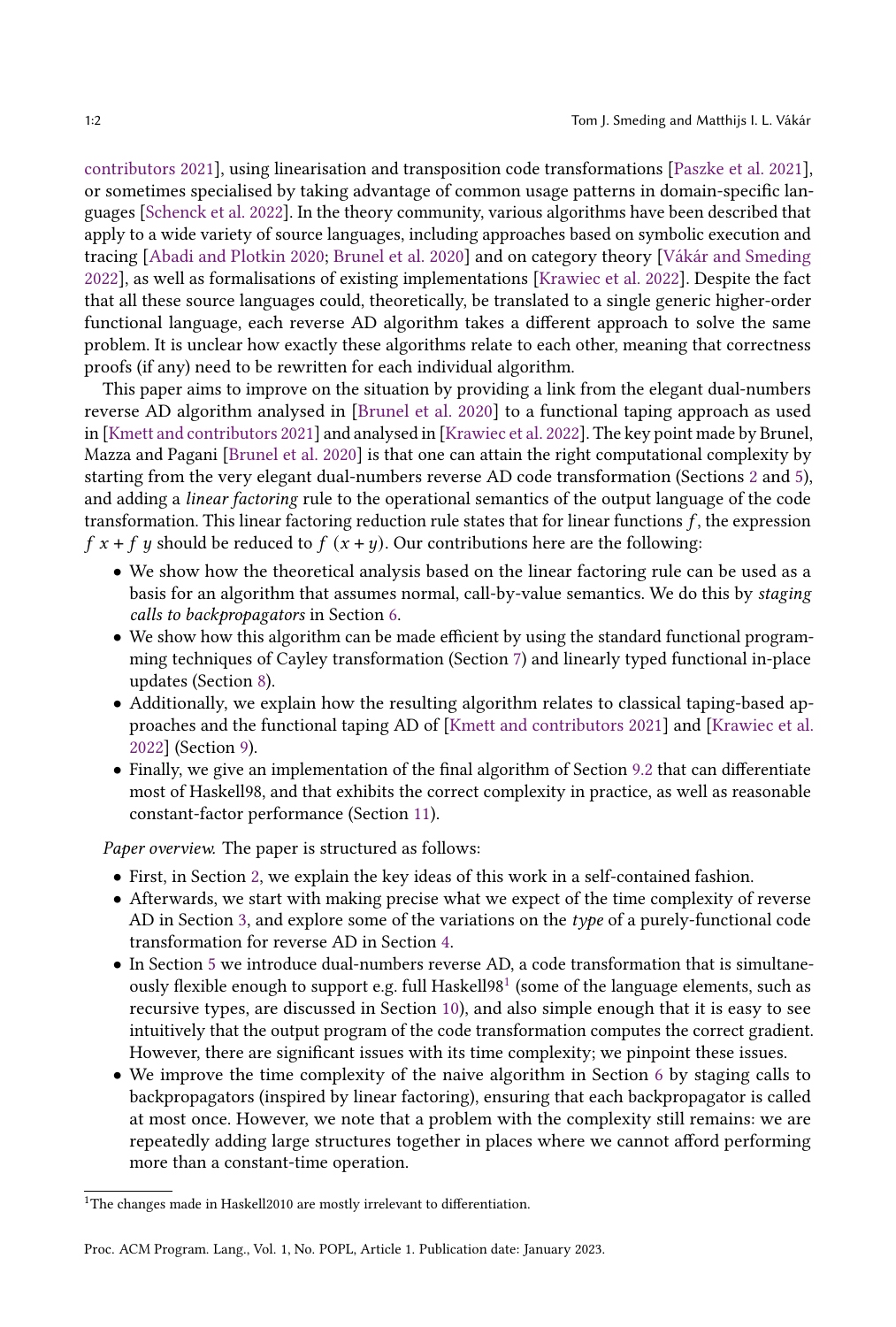|                                        |                                           | $\lambda((x:\mathbb{R},dx:\mathbb{R}\to(\mathbb{R},\mathbb{R}))$           |
|----------------------------------------|-------------------------------------------|----------------------------------------------------------------------------|
|                                        |                                           | $, (y : \mathbb{R}, dy : \mathbb{R} \multimap (\mathbb{R}, \mathbb{R}))).$ |
|                                        | $\lambda((x:\mathbb{R},dx:\mathbb{R}))$   | <b>let</b> $(z, dz) = (x + y)$                                             |
| $\lambda(x:\mathbb{R},y:\mathbb{R})$ . | $, (y : \mathbb{R}, dy : \mathbb{R})$ ).  | $\lambda(d : \mathbb{R})$ . $dx d + dy d$                                  |
| let $z = x + y$                        | <b>let</b> $(z, dz) = (x + y, dx + dy)$   | in $(x \cdot z)$                                                           |
| in $x \cdot z$                         | in $(x \cdot z, x \cdot dz + z \cdot dx)$ | $\lambda(d : \mathbb{R})$ . $dz(x \cdot d) + dx(z \cdot d)$                |
| (a) The original program               | (b) Dual-numbers forward AD               | (c) Dual-numbers reverse AD                                                |

<span id="page-2-2"></span><span id="page-2-1"></span>Fig. 1. An example program together with its derivative, both using dual-numbers forward AD and using dual-numbers reverse AD. The original program is of type  $(\mathbb{R}, \mathbb{R}) \to \mathbb{R}$ .

- <span id="page-2-4"></span>• We solve this problem in Section [7](#page-25-0) using the classical "difference list" trick, by representing the cotangent accumulator and the monoid of staging maps (over map union) with the Cayley-transformed versions of those monoids, whereby the combination operation becomes function composition: a constant-time operation.
- Furthermore, we observe that these "monoid updater" functions are resource-linear, which leads, in Section [8,](#page-29-0) to a mutable implementation of the cotangent accumulator and staging maps, allowing the removal of the last log-factor in the complexity of the algorithm and a significant reduction in the constant-factor overhead of its runtime.
- After having achieved the correct time complexity, we give some further optimisations in Section [9](#page-34-0) and link the algorithm to taping and the formalisation of [\[Krawiec et al.](#page-43-5) [2022\]](#page-43-5) in Sections [9.3](#page-35-0) and [9.4.](#page-35-1)
- We show how the algorithm naturally generalises to e.g. recursion and recursive types in Section [10.](#page-37-0)
- Finally, we briefly describe our implementation and show that it has acceptable practical performance in Section [11,](#page-38-0) and close off with future work in Section [12](#page-39-0) and related work in Section [13.](#page-40-0)

# Acknowledgements

This project has received funding via NWO Veni grant number VI.Veni.202.124.

# <span id="page-2-0"></span>2 KEY IDEAS

In traditional dual-numbers forward AD, one pairs up the real scalars in the input of a program with their tangent (these tangents together form the directional derivative of the input), runs the program with overloaded arithmetic operators to propagate forward these tangents, and finally reads the tangent of the output from the tangents paired up with the output scalars of the program. For example, transforming the program in Fig. [1a](#page-2-1) using dual-numbers forward AD yields Fig. [1b.](#page-2-2)

For reverse AD, such an elegant formulation is also possible, but we have to somehow encode the "reversal" in the tangent scalars that we called  $dx$  and  $dy$  in Fig. [1b.](#page-2-2) A solution is to replace those tangent scalars with linear functions that take the cotangent (or reverse derivative, or adjoint) of the scalar it is paired with, and return the cotangent of the full input of the program.<sup>[2](#page-2-3)</sup> Transforming the same example program Fig. [1a](#page-2-1) using this style of reverse AD yields Fig. [1c.](#page-2-4) The linearity indicated

<span id="page-2-3"></span> $2$ The actual dualisation process taking place here is taking the *linear negation*: an in some sense more precise type of the program in Fig. [1c](#page-2-4) would be the polymorphic type  $\forall c. ((\mathbb{R}, \mathbb{R} \to c), (\mathbb{R}, \mathbb{R} \to c)) \to (\mathbb{R}, \mathbb{R} \to c)$ . We will use this more precise type in Section [5.](#page-10-0) More discussion can be found in [\[Brunel et al.](#page-42-1) [2020\]](#page-42-1).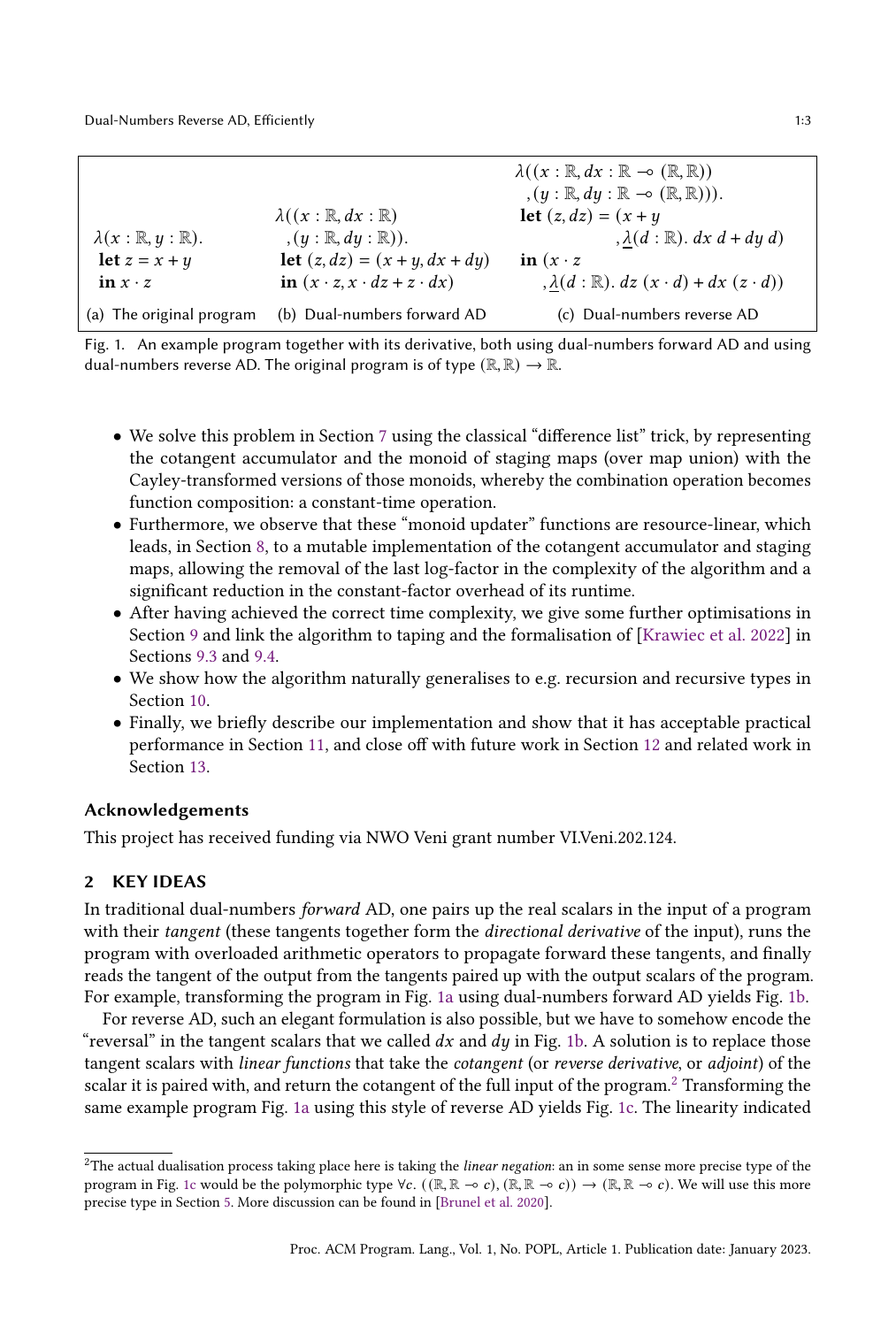<span id="page-3-1"></span>

Fig. 2. Overview of the optimimsations to dual-numbers reverse AD as a code transformation that are described in this paper.  $(\dagger =$  inspired by [\[Brunel et al.](#page-42-1) [2020\]](#page-42-1))

by the ⊸-arrow here is that of a vector space<sup>[3](#page-3-0)</sup> homomorphism; however, operationally, they are just regular functions.

Dual-numbers forward AD has the very useful property that it generalises over many types (e.g. products, coproducts, recursive types) and program constructs (e.g. recursion, higher-order functions), thereby being applicable to e.g. all of Haskell98; the same property is inherited by the style of dual-numbers reverse AD exemplified here. However, unlike dual-numbers forward AD (which can propagate tangents through a program with only a constant-factor overhead over the original runtime), dual-numbers reverse AD is wildly inefficient; calling  $dx_n$  returned by the following differentiated program takes time *exponential* in  $n$ .

| $\lambda(x_0:\mathbb{R},x_1:\mathbb{R})$ .    | $\lambda((x_0 : \mathbb{R}, dx_0 : \mathbb{R} \to (\mathbb{R}, \mathbb{R})), (x_1 : \mathbb{R}, dx_1 : \mathbb{R} \to (\mathbb{R}, \mathbb{R}))).$ |
|-----------------------------------------------|----------------------------------------------------------------------------------------------------------------------------------------------------|
| <b>let</b> $x_2 = x_0 + x_1$                  | <b>let</b> $(x_2, dx_2) = (x_0 + x_1, \lambda(d : \mathbb{R}). dx_0 d + dx_1 d)$                                                                   |
| in let $x_3 = x_1 + x_2$                      | in let $(x_3, dx_3) = (x_1 + x_2, \lambda(d : \mathbb{R}) \cdot dx_1 d + dx_2 d)$                                                                  |
| ∾<br>$\bullet$                                |                                                                                                                                                    |
| $\bullet$<br>in let $x_n = x_{n-2} + x_{n-1}$ | in let $(x_n, dx_n) = (x_{n-2} + x_{n-1}, \lambda(d : \mathbb{R}). dx_{n-2} d + dx_{n-1} d)$                                                       |
| in $x_n$                                      | in $(x_n, dx_n)$                                                                                                                                   |

Such overhead would make reverse AD completely useless in practice—particularly because other (less flexible) reverse AD algorithms exist that indeed do a lot better. (See e.g. [\[Baydin et al.](#page-42-2) [2017;](#page-42-2) [Margossian](#page-43-6) [2019\]](#page-43-6) for an overview.)

However, it turns out that this form of dual-numbers reverse AD can be optimised to be as efficient (in terms of time complexity) as these other algorithms—and most of these optimisations are just applications of standard functional programming techniques. This paper presents a sequence of changes to the code transformation (see the schematic overview in Fig. [2\)](#page-3-1) that fix all the complexity issues and, in the end, produce an algorithm with which the differentiated program has only a constant-factor overhead in runtime over the original program. This complexity is as desired from a reverse AD algorithm, and is best possible, while nevertheless being applicable to a wide range of programming language features.

<span id="page-3-0"></span><sup>3</sup>Although we do not actually use scalar multiplication; see also Section [4.](#page-6-0)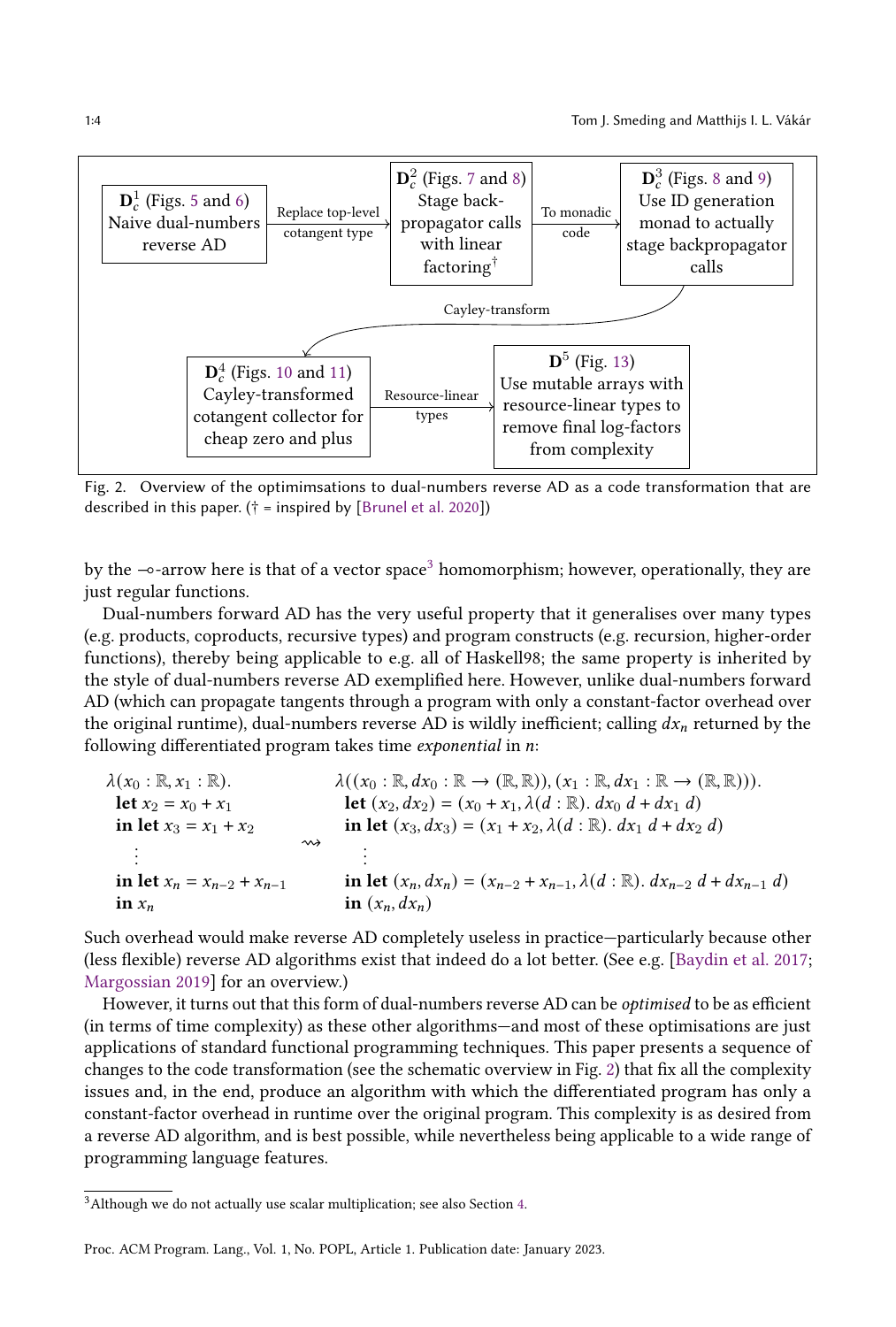#### Dual-Numbers Reverse AD, Efficiently 1:5

The added value of our deduction over existing publications about reverse AD algorithms is that we show how, by applying a sequence of fairly standard optimisation steps, the functional dual-numbers reverse AD algorithm of [\[Brunel et al.](#page-42-1) [2020;](#page-42-1) [Huot et al.](#page-42-3) [2020;](#page-42-3) [Mazza and Pagani](#page-43-7) [2021\]](#page-43-7) effectively reduces to a classical taping approach that that is known to have good practical efficiency [\[Agrawal et al.](#page-42-4) [2019;](#page-42-4) [Paszke et al.](#page-43-0) [2017\]](#page-43-0).

The optimisation steps. Let us first intuitively present the optimisation steps as outlined in Fig. [2,](#page-3-1) before diving into the details. The initial dual-numbers reverse AD transformation in Fig. [5](#page-13-0) is simple and it is easy to see why it is correct via a logical relations argument [\[Nunes and Vákár](#page-43-8) [2022\]](#page-43-8). The idea of this argument is to prove via induction that a backpropagator  $x' : \mathbb{R} \to c$  that is paired with an intermediate value  $x : \mathbb{R}$  in the program, holds the gradient of the computation that calculates  $x : \mathbb{R}$  from the global input of type  $c$ .

As explained above, we need to fix the complexity of this algorithm, and the first thing we do is applying linear factoring: for a linear function  $f$ , such as a backpropagator, by definition we have that  $f x + f y = f (x + y)$ , else it would not be linear. Observing the form of all the backpropagators in Fig. [5,](#page-13-0) we see that in the end all we produce is a giant sum of applications of backpropagators to scalar values; hence, in this giant sum, we should be able to contract applications to the same backpropagator using this linear factoring rule.

We do this linear factoring by not returning a plain  $c$  (presumably the type of the program input) from our backpropagators, but instead a  $c$  wrapped in an object that can delay calls to linear functions producing a c. This object we call Staged; in the updated code transformation in Fig. [7,](#page-18-0) we see that aside from changing the monoid that we are mapping into from  $(c, 0, (+))$ to (Staged c, O<sub>Staged</sub>, (+<sub>Staged</sub>)), the only material change is that the calls to  $d_i$  in  $\mathbf{D}_c^2[op]$  are now wrapped using StagedCall, which delays the calls to  $d_i$  by storing the relevant metadata in the returned Staged object.

However, we notice that we cannot actually implement  ${\bf D}_c^2$  because the required interface of this Staged object cannot be implemented: it does not make sense to use (linear) function values as keys in a tree map, which the Staged interface for  $\mathbf{D}^2_c$  prescribes. We solve this problem by generating a unique identifier (ID) for each backpropagator that we create, which we do by changing the code transformation to work monadically in an ID generation monad (a special case of a state monad). The result is shown in Fig. [9,](#page-22-0) which is identical to the previous version in Fig. [7](#page-18-0) apart from threading through the next-ID-to-generate. (The code looks very different, but this is only due to monadic bookkeeping.) This version,  $\mathbf{D}^3_c$ , can be implemented.

At this point, the code transformation reaches a significant milestone: by staging (delaying) calls to backpropagators as long as possible, we have achieved that every backpropagator is called at most once (and exactly once if the originating source program fragment was not dead code in the first place). This milestone is achieved using the following observation: if we assign incrementing numeric IDs at runtime to lambda functions in a functional program, then the runtime closure of a lambda function can only refer to other functions with smaller IDs. Since furthermore our backpropagators only call other functions contained in their closure (and not functions contained in their input argument), we know that all backpropagator calls are to other backpropagators with smaller IDs! This allows us to resolve all backpropagator calls in the Staged object produced by the differentated program by simply calling them from highest ID to lowest ID, and collecting and combining (using linear factoring) the calls made along the way. For more details on this observation and the resulting resolve algorithm, we refer to Section [6.2.](#page-20-1)

But we are not done yet. The code transformation at this point ( $\mathbf{D}_c^3$  in Fig. [9\)](#page-22-0) still has a glaring problem: orthogonal to the issue that backpropagators were called too many times (which we fixed), we are still creating one-hot input cotangent values and adding those together. This problem is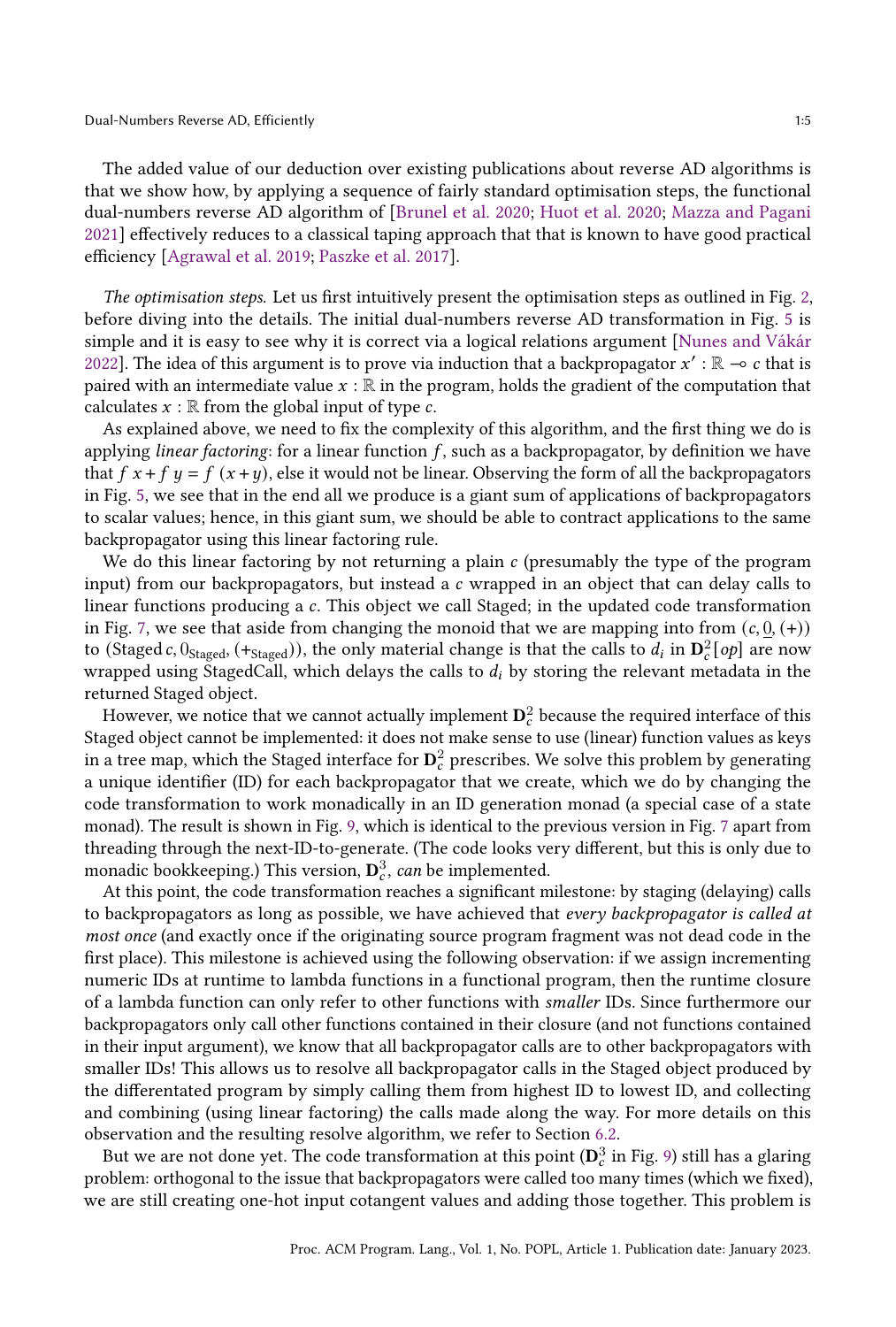somewhat more subtle, because it is not actually apparent in the program transformation itself; indeed, looking back at Fig. [1c,](#page-2-4) there are no one-hot values to be found. However, the only way to use the program in Fig. [1c](#page-2-4) to do something useful, namely to compute the cotangent (gradient) of the input, is to pass  $(\lambda z. (z, 0))$  to dx and  $(\lambda z. (0, z))$  to dy; it is easy to see that generalising this to larger input structures, which we do in the full development below, results in input values like  $(0, \ldots, 0, z, 0, \ldots, 0)$  that get added together. Adding many zeros together can hardly be the most efficient way to go about things, and indeed this is a complexity issue in the algorithm.

The way we solve this problem of one-hots is less AD-specific: the two optimisations that we perform are Cayley-transformation and exploiting resource-linearity. Cayley-transformation is a classic technique in functional programming also known as difference lists [\[Hughes](#page-42-5) [1986\]](#page-42-5) in the Haskell community. Resource-linearity draws from classic theory about linear logic but has only relatively recently been popularised among the general programmer community, and can now be used in fairly well-known languages like Rust $^4$  $^4$  and Haskell [\[Bernardy et al.](#page-42-6) [2018\]](#page-42-6). While resource-linearity is not essential in our work (we could just as well have used a monad such as the ST monad in Haskell [\[Launchbury and Jones](#page-43-9) [1994\]](#page-43-9)), we feel that this results in a nicer presentation that more faithfully depicts which operations require strict sequentiality and which do not. The Cayley-transformation brings the code transformation in precisely the right shape to make good use of resource-linearity (in Figs. [12](#page-30-0) and [13\)](#page-32-0).

Having fixed the second problem (of one-hots), we have now obtained a code transformation with the right complexity: the differentiated program can compute the gradient of the source program at some input with runtime proportional to the runtime of the source program. We are now also in the position to note the similarity to taping-based AD as in [\[Kmett and contributors](#page-43-1) [2021;](#page-43-1) [Krawiec](#page-43-5) [et al.](#page-43-5) [2022\]](#page-43-5): the incrementing IDs that we attached to backpropagators earlier essentially give a mapping from  $\{0, \ldots, n\}$  to our backpropagators. Furthermore, each backpropagator corresponds to either a primitive arithmetic operation performed in the source program, or to an input value; this already means we have a tape, in a sense, of all performed primitive operations, albeit in the form of a chain of closures. The optimisation using resource-linearity then eliminates also this last difference, because there we actually reify this tape in a large array.

# <span id="page-5-0"></span>3 PRELIMINARIES: THE COMPLEXITY OF REVERSE AD

The only reason, in practice, for using reverse AD over forward AD (which is significantly easier to implement) is computational complexity. Arguably, therefore, it is important that we fix precisely what the time complexity of reverse AD ought to be, and check that any proposed algorithm indeed conforms to this time complexity.

In this paper we discuss a code transformation, so we phrase the desired time complexity in terms of a code transformation R that takes a program P of type  $\mathbb{R}^n \to \mathbb{R}^m$  to a program  $\mathcal{R}[P]$  of type<sup>[5](#page-5-2)</sup> ( $\mathbb{R}^n$ ,  $\mathbb{R}^m$ )  $\to \mathbb{R}^n$  that computes the reverse derivative of P. The classic result (see [\[Griewank](#page-42-7)] [and Walther](#page-42-7) [2008\]](#page-42-7)) is that first first-order languages,  $R$  exists such that the following criterion is satisfied:

> $\exists c > 0. \ \forall P : \text{Programs}(\mathbb{R}^n \to \mathbb{R}^m) . \ \forall I : \mathbb{R}^n, A : \mathbb{R}^m$ .  $cost(\mathcal{R}[P] (I, A)) \leq c \cdot (cost(P I) + size(I))$

where we denote by  $cost(E)$  the amount of time required to evaluate the expression  $E$  to normal form, and by size(I) the amount of time required to read all of I sequentially. (Note that cost( $\mathcal{R}[P]$  (I,A)) does not measure the cost of evaluating the code transformation  $R$  itself; that is considered to be

<span id="page-5-1"></span><sup>4</sup><https://www.rust-lang.org>

<span id="page-5-2"></span><sup>5</sup>We will discuss the type of reverse AD in more detail in Section [4,](#page-6-0) generalised beyond vectors of reals.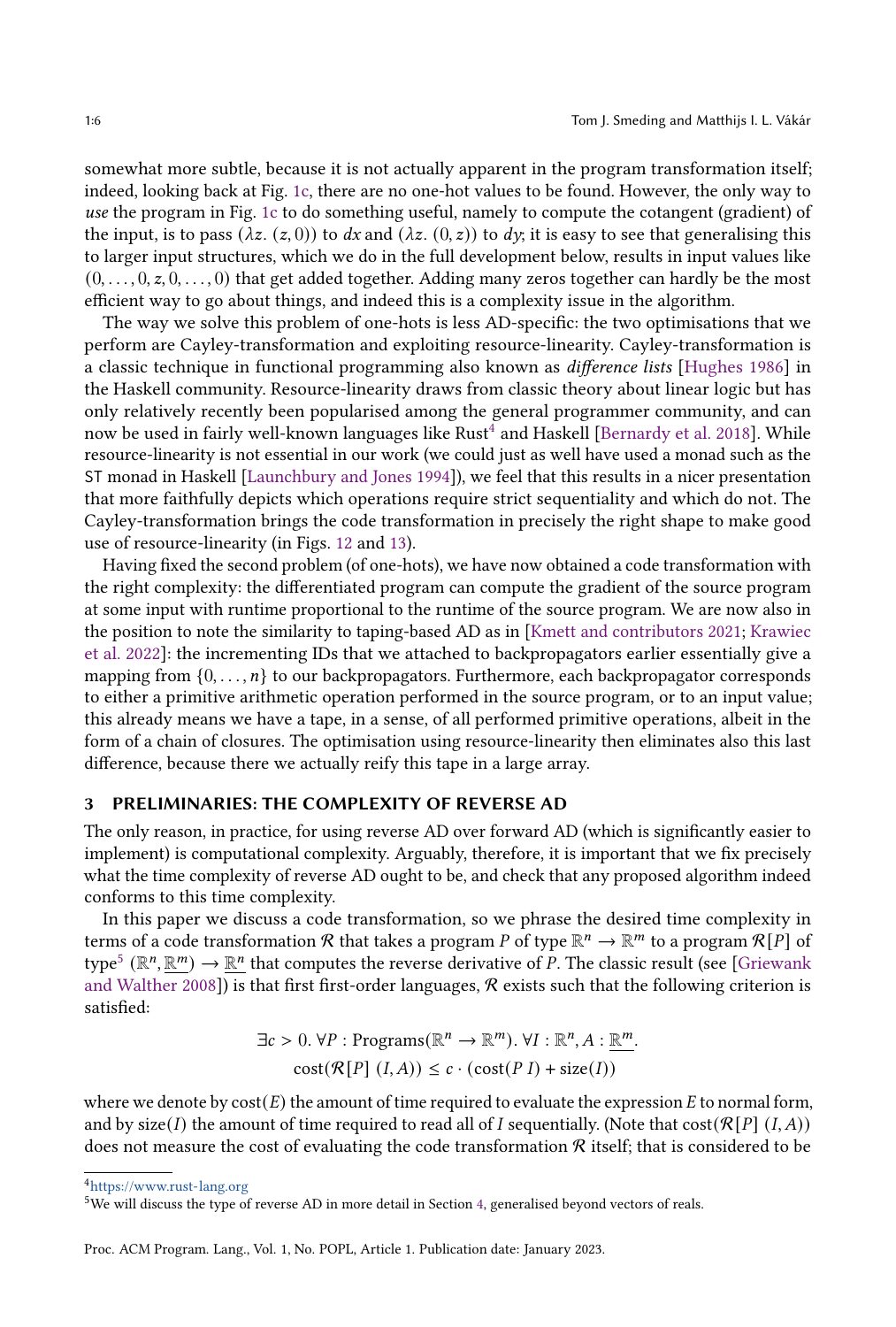a compile-time cost.) In particular, if P reads its entire input (and does not ignore part of it), the second line can be simplified to  $cost(\mathcal{R}[P](I,A))) \leq c \cdot cost(PI)$ .

The most important point of this criterion is that  $c$  cannot depend on  $P$ : informally, the output program produced by reverse AD is not allowed to have more than a constant factor overhead in runtime over the original program, and this constant factor is uniform over all programs.

A weaker form of the criterion is sometimes used (as e.g. in [\[Schenck et al.](#page-43-3) [2022\]](#page-43-3), where  $c$  is proportional to the largest scope depth in the program) where  $c$  is dependent on the program in question but not on the size of the input to that program; this can only make sense in a language that has variably sized arrays or similar structures. In this case, the criterion is expressed for a program family PF that should be understood to be the same program for all  $n$ , just with different input sizes:

$$
\forall PF: (n : \mathbb{N}) \to \text{Programs}(\mathbb{R}^n \to \mathbb{R}^m). \exists c > 0. \,\forall n \in \mathbb{N}. \,\forall I: \mathbb{R}^n, A: \mathbb{R}^m.
$$
\n
$$
\text{cost}(\mathcal{R}[PF_n] \ (I, A)) \leq c \cdot (\text{cost}(PF_n \ I) + \text{size}(I))
$$

where  $c$  is preferably at most linearly or sub-linearly dependent on the size of the program code of PF.

The final version of the code transformation described in this paper satisfies the first (most stringent) criterion.

# <span id="page-6-0"></span>4 PRELIMINARIES: THE TYPE OF REVERSE AD

Before one can define an algorithm, one has to fix the type of that algorithm. For forward AD on first-order programs (or at least, programs for which the input and output does not contain function values), the desired type seems quite evident:  $\mathcal{F} : (a \to b) \rightsquigarrow ((a,a) \to (b,b))$ , where we write  $T_1 \rightsquigarrow T_2$  for a (compiler) code transformation taking a program of type  $T_1$  and returning a program of type  $T_2$ , and where  $a$  is the type of tangent vectors (derivatives) of values of type  $a$ . This distinction between the type of values  $a$  and the type of their derivatives  $a$  is important in some versions of AD, but will be mostly cosmetic in this paper; in an implementation one can take  $a = a$ , but there is some freedom in this choice.<sup>[6](#page-6-1)</sup> Given a program  $f : a \rightarrow b$ ,  $\mathcal{F}[f]$  is a program that takes, in addition to its regular argument, also that argument's derivative; the output is then the regular result paired up with the derivative of that result.

More specifically, for forward AD, we want the following in the case that  $a = \mathbb{R}^n$  and  $b = \mathbb{R}^m$ (writing  $\mathbf{x} = (x_1, \ldots, x_n)$ ):<sup>[7](#page-6-2)</sup>

$$
\mathcal{F}[f]\left(\mathbf{x},\left(\frac{\partial x_1}{\partial \alpha},\ldots,\frac{\partial x_n}{\partial \alpha}\right)\right)=\left(f(\mathbf{x}),\left(\frac{\partial f(\mathbf{x})_1}{\partial \alpha},\ldots,\frac{\partial f(\mathbf{x})_m}{\partial \alpha}\right)\right)
$$

Setting  $\alpha = x_i$  means passing  $(0, \ldots, 1, \ldots, 0)$  as the argument of type a and computing the partial derivative with respect to  $x_i$  of  $f(\mathbf{x})$ . In other words, snd $(f[f](x, dx))$  is the directional derivative of  $f$  at  $x$  in the direction  $dx$ .

For reverse AD, the desired type is less evident. A first guess would be:

$$
\mathcal{R}_1 : (a \to b) \rightsquigarrow ((a, \underline{b}) \to (b, \underline{a}))
$$

with the following intended meaning for  $a = \mathbb{R}^n$  and  $b = \mathbb{R}^m$  (again writing  $\mathbf{x} = (x_1, \dots, x_n)$ ):

$$
\mathcal{R}_1[f] \left( \mathbf{x}, \left( \frac{\partial \omega}{\partial f(\mathbf{x})_1}, \dots, \frac{\partial \omega}{\partial f(\mathbf{x})_m} \right) \right) = \left( f(\mathbf{x}), \left( \frac{\partial \omega}{\partial x_1}, \dots, \frac{\partial \omega}{\partial x_n} \right) \right)
$$

<span id="page-6-1"></span><sup>&</sup>lt;sup>6</sup>In particular,  $\underline{\mathbb{R}} = \mathbb{R}$ , but for <u>Int</u> one can choose the unit type () and be perfectly sound and consistent.

<span id="page-6-2"></span><sup>7</sup>This generalises to more complex (but still first-order) in/outputs by regarding those as collections of real values as well.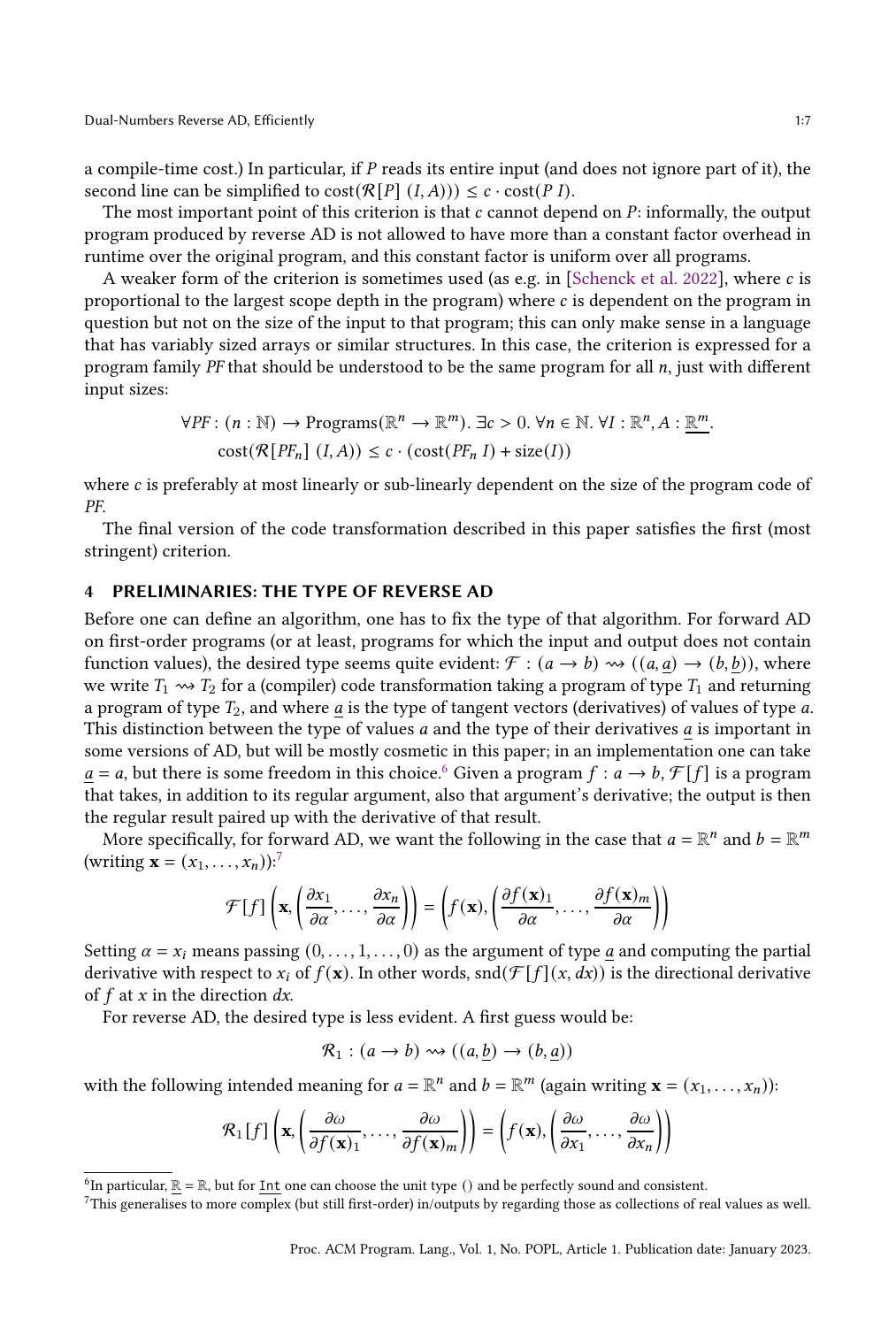In particular, if  $b = \mathbb{R}$  and we pass 1 as its reverse derivative (cotangent, adjoint) of type  $b$ , we obtain the gradient of the input in the  $a$ -typed output.

However,  $\mathcal{R}_1$  is not readily implementable for even moderately interesting languages. One way to see this is to acknowledge the reality that the type  $a$  (of derivatives of values of type  $a$ ) should really be dependent on the input value, or *primal value*, of type *a*. Let us write it instead as  $\mathcal{D}[a](x)$ , where  $x : a$  is that primal value. For scalars and product types this dependence does not yet occur (i.e.  $\mathcal{D}[a](-)$  is independent of its argument), but for sum types (coproducts) it does: the only reasonable derivatives for a value inl(x) :  $\sigma + \tau$  (for x :  $\sigma$ ) are of type  $\sigma$ . Letting  $\sigma + \tau = \sigma + \tau$ would allow passing a derivative value of type  $\tau$  to inl(x) :  $\sigma + \tau$ , which is nonsensical (and an implementation could do little else than throw a runtime error in that situation). The derivative of  $\text{inl}(2x) : \mathbb{R}$  + Bool cannot be inr(True); it should at least somehow contain a real value.

Similarly, the derivative for a dynamically sized array, if the input language supports those, must really be of the same size as the input array. This, too, is a dependence of the type of the derivative on the value of the input.

Therefore, the output type of forward AD which we wrote above as  $(a, a) \rightarrow (b, b)$  should really be  $(\Sigma_{x:a} \mathcal{D}[a](x)) \to (\Sigma_{y:b} \mathcal{D}[b](y))$ , rendering what were originally pairs of value and tangent now as dependent pairs of value and tangent. This is a perfectly sensible type, and indeed correct for forward AD, but it does not translate at all well to reverse AD in the form of  $\mathcal{R}_1$ : the output type would be something like  $(\Sigma_{x:a} \mathcal{D}[b](y)) \to (\Sigma_{y:b} \mathcal{D}[a](x))$ , which is nonsense because both  $x$  and  $y$  are out of scope.

Another, less mathematically heavy way to see that the type of  $\mathcal{R}_1$  is unusable, is to note that one cannot even differentiate let-bindings using  $\mathcal{R}_1$ . In order to apply to (an extension of) the lambda calculus, let us rewrite the types somewhat, representing what we previously wrote as a function  $f: a \rightarrow b$  as a term  $x: a \vdash t : b$  having its input in a free variable and producing its output as the returned value. Making the modest generalisation to support any full environment as input (instead of just a single variable), we get  $\mathcal{R}_1 : (\Gamma \vdash t : a) \rightsquigarrow (\Gamma, d : a \vdash \mathcal{R}_1[t] : (a, \Gamma))$ , where  $\Gamma$  is a tuple containing the derivatives of all elements in the environment Γ. We define  $\varepsilon = ()$  for the empty environment and  $\Gamma$ ,  $x : a = (\Gamma, a)$  inductively.

Now, consider differentiating the following program using  $\mathcal{R}_1$ :

<span id="page-7-0"></span>
$$
\Gamma \vdash (\textbf{let } x = e_1 \textbf{ in } e_2) : a
$$

where  $\Gamma \vdash e_1 : b$  and  $\Gamma, x : b \vdash e_2 : a$ . Thus,  $\mathcal{R}_1$  needs to somehow build a program of this type:

$$
\Gamma, d: \underline{a} \vdash \mathcal{R}_1[\text{let } x = e_1 \text{ in } e_2] : (a, \underline{\Gamma})
$$
\n(1)

However, recursively applying  $\mathcal{R}_1$  on  $e_1$  and  $e_2$  yields terms:

$$
\Gamma, d : \underline{b} \vdash \mathcal{R}_1[e_1] : (b, \underline{\Gamma})
$$

$$
\Gamma, x : b, d : \underline{a} \vdash \mathcal{R}_1[e_2] : (a, (\underline{\Gamma}, \underline{b}))
$$

To produce the program in [\(1\)](#page-7-0), we cannot use  $\mathcal{R}_1[e_2]$  because we do not yet have an  $x : b$  (which needs to come from  $\mathcal{R}_1[e_1]$ ), and we cannot use  $\mathcal{R}_1[e_1]$  because the b needs to come from  $\mathcal{R}_1[e_2]$ ! The type of  $\mathcal{R}_1$  demands the cotangent of the result too early.

Of course, one might argue that we can just use  $e_1$  to compute the  $b$ ,  $\mathcal{R}_1[e_2]$  to get the  $b$  and  $e_2$ 's contribution to Γ, and finally  $\mathcal{R}_1[e_1]$  to get  $e_1$ 's contribution to Γ based on its own cotangent of type b. However, this would essentially compute  $e_1$  twice (once directly and once as part of  $\mathcal{R}_1[e_1]$ ), meaning that the time complexity becomes super-linear in the depth of let-bindings, which is unacceptable.

So apart from not being precisely typeable,  $\mathcal{R}_1$  is also not implementable in a compositional way.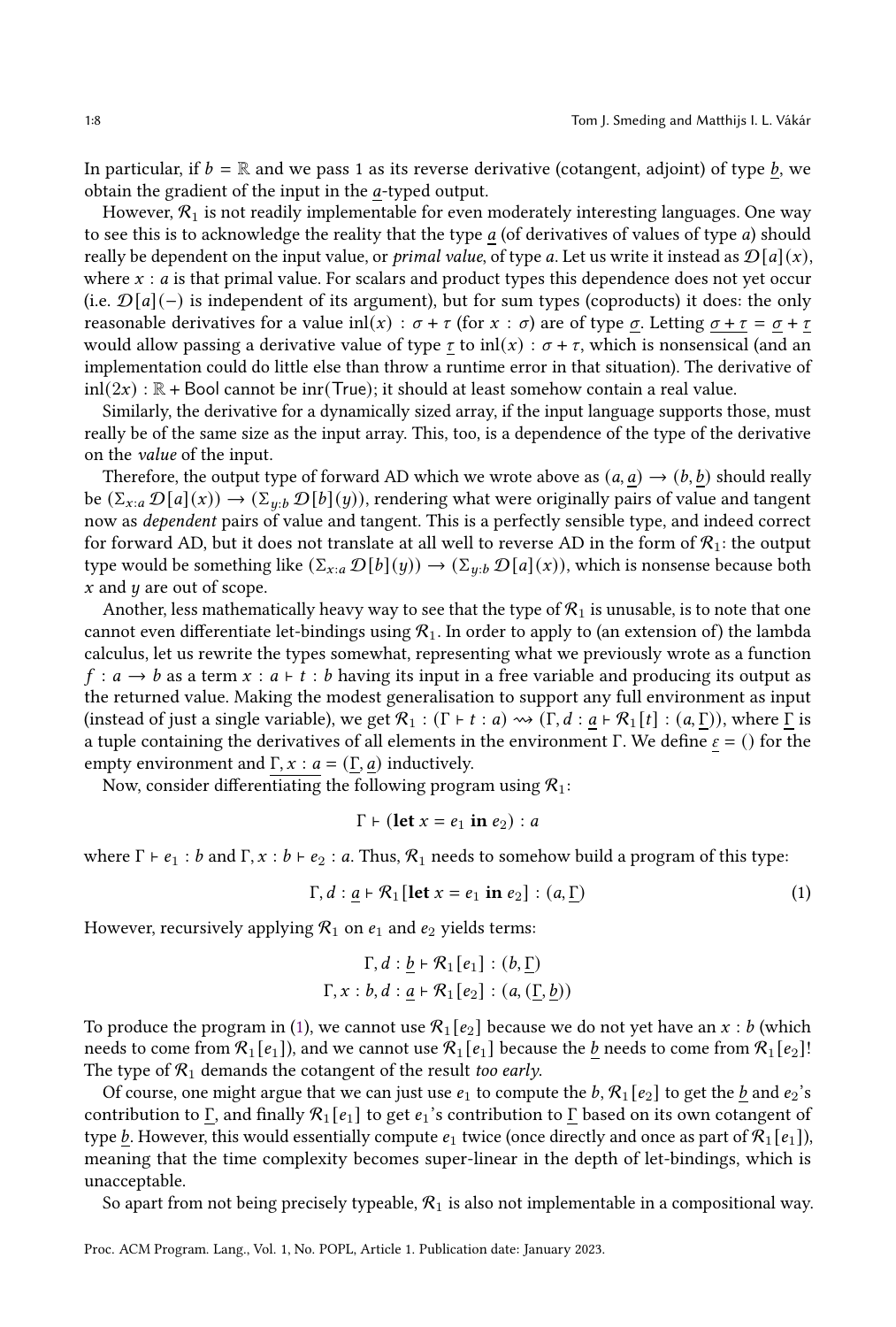Dual-Numbers Reverse AD, Efficiently 1:9

Fixing the type of reverse AD. Both when looking at the dependent type of  $\mathcal{R}_1$  and when looking at its implementation, we found that the cotangent  $dy : \mathcal{D}[b](y)$  was required before the result  $y : b$  was itself computed. One way to solve this issue is to just postpone requiring the cotangent of  $y$ , i.e. to instead look at  $\mathcal{R}_2$ :

$$
\mathcal{R}_2: (a \to b) \rightsquigarrow (a \to (b, \underline{b} \to \underline{a})) \qquad \qquad \text{(non-dependent version)}
$$
\n
$$
\mathcal{R}_2: (a \to b) \rightsquigarrow (\Pi_{x:a} \Sigma_{y:b} (\mathcal{D}[b](y) \to \mathcal{D}[a](x))) \qquad \qquad \text{(dependent version)}
$$

Note that this type is well-scoped. Furthermore, this "derivative function" mapping the cotangent of the result to the cotangent of the argument is actually a linear function, in the sense of a vector space homomorphism: indeed, it is multiplication by the Jacobian matrix of  $f$ , the input function. This way, we get:

$$
\mathcal{R}_2 : (a \to b) \rightsquigarrow (\Pi_{x:a} \Sigma_{y:b} (\mathcal{D}[b](y) \multimap \mathcal{D}[a](x)))
$$

which is the type of the reverse AD code transformation derived by [\[Elliott](#page-42-8) [2018\]](#page-42-8) and in CHAD ([\[Vákár](#page-43-10) [2021\]](#page-43-10), extended and improved in [\[Vákár and Smeding](#page-43-4) [2022\]](#page-43-4), generalised in [\[Nunes and](#page-43-11) [Vákár](#page-43-11) [2021\]](#page-43-11)).<sup>[8](#page-8-0)</sup>

While this formulation of reverse AD admits a rich mathematical foundation and a straightforward program transformation on the lambda calculus, it is tricky to make efficient.

Applying Yoneda. We can further transform  $\mathcal{R}_2$  to obtain a type for reverse AD that is somewhat reminiscent of dual-numbers forward AD in  $\mathcal F$ . Applying the Yoneda lemma on the ⊸-arrow in the type of  $\mathcal{R}_2$ , we get  $\mathcal{R}''_3$  below; weakening this type somewhat by enlarging the scope of the ∀c quantifier, weakening some more by moving back the  $(\mathcal{D}[a](x) \rightarrow c)$  argument, and finally uncurrying, we arrive at  $\mathcal{R}_3$ :

$$
\mathcal{R}_{3}''' : (a \to b) \rightsquigarrow \Pi_{x:a} \Sigma_{y:b} \forall c. ((\mathcal{D}[a](x) \multimap c) \to (\mathcal{D}[b](y) \multimap c))
$$
  
\n
$$
\mathcal{R}_{3}'' : (a \to b) \rightsquigarrow \forall c. \Pi_{x:a} \Sigma_{y:b} ((\mathcal{D}[a](x) \multimap c) \to (\mathcal{D}[b](y) \multimap c))
$$
  
\n
$$
\mathcal{R}_{3}': (a \to b) \rightsquigarrow \forall c. \Pi_{x:a} ((\mathcal{D}[a](x) \multimap c) \to \Sigma_{y:b} (\mathcal{D}[b](y) \multimap c))
$$
  
\n
$$
\mathcal{R}_{3}: (a \to b) \rightsquigarrow \forall c. ((\Sigma_{x:a} (\mathcal{D}[a](x) \multimap c)) \to \Sigma_{y:b} (\mathcal{D}[b](y) \multimap c))
$$
  
\n
$$
\forall c. ((a, a \multimap c) \to (b, b \multimap c))
$$

The ⊸-arrows in these types are really vector space homomorphisms, but since we will only use the substructure of commutative monoids in this paper (and forget about scalar multiplication), we will always consider ⊸-functions commutative monoid homomorphisms.

In any case, the ⊸-arrows in these types, as well as the c bound by the  $\forall$ -quantifier, live in the category of commutative monoids. Indeed, c will always have a commutative monoid structure in this paper; that is: it has a zero as well as a commutative, associative addition operation  $(+): (c, c) \rightarrow c.$ 

Returning to the types in question, we see that we can convert  $\mathcal{R}_2[t]$  to  $\mathcal{R}_3[t]$ :

$$
(\lambda(x : a, dx : \mathcal{D}[a](x) \to c).
$$
  
let  $(y : b, dy : \mathcal{D}[b](y) \to \mathcal{D}[a](x)) = \mathcal{R}_2[t] \times \text{in} (y, dx \circ dy))$   

$$
\vdots \forall c. ((\Sigma_{x:a} (\mathcal{D}[a](x) \to c)) \to \Sigma_{y:b} (\mathcal{D}[b](y) \to c))
$$

<span id="page-8-0"></span><sup>&</sup>lt;sup>8</sup> Actually, CHAD has non-identity type mappings for the primal types  $x : a$  and  $y : b$  as well in order to compositionally support function values in a way that fits the type of  $R_2$ . We consider only the top-level type in this discussion, and for first-order in- and output types, the two coincide.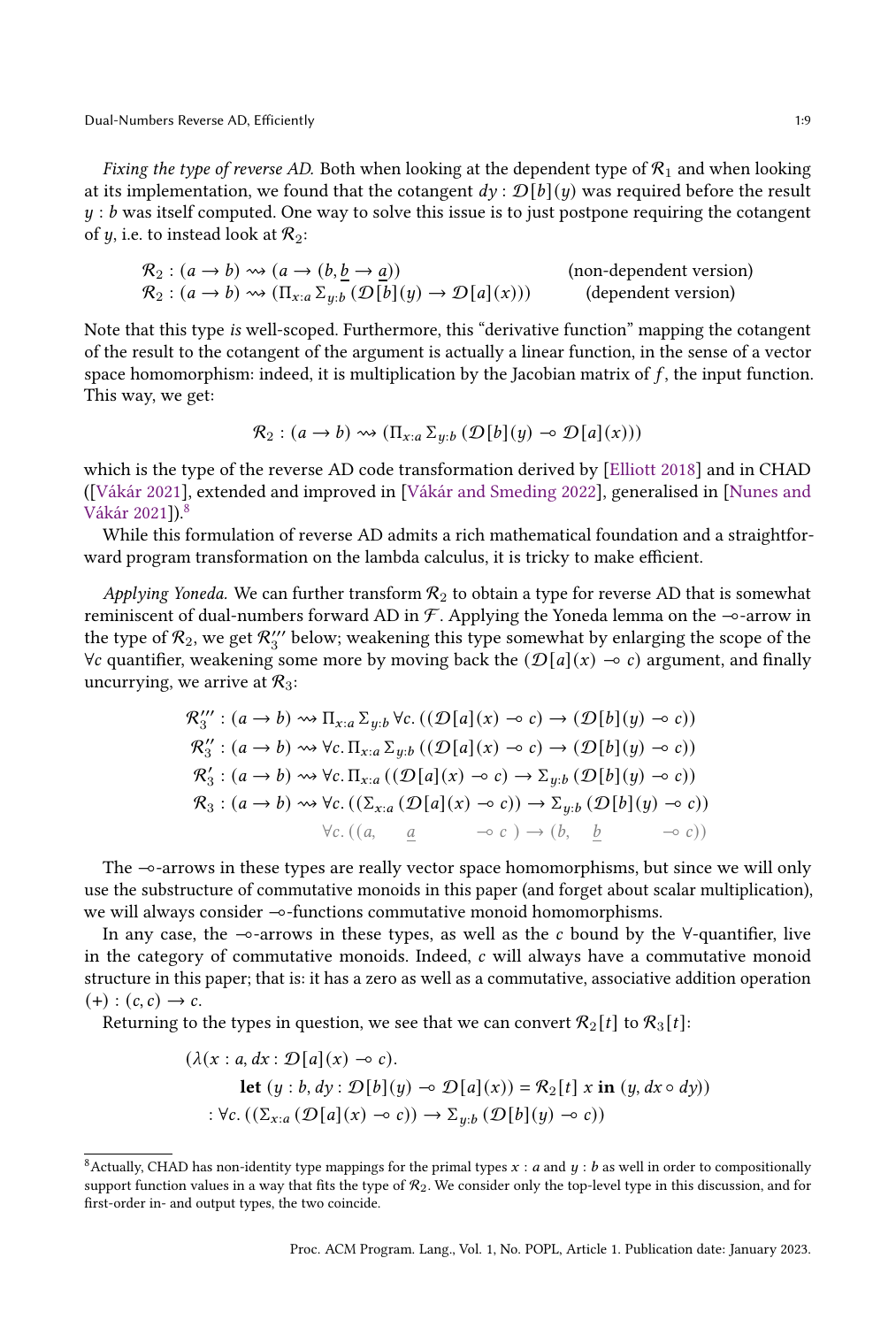And we can also convert  $\mathcal{R}_3[t]$  back to  $\mathcal{R}_2[t]$ , but due to how we weakened the types above, only in the non-dependent world:

$$
(\lambda(x : a) \mathbin{R_3[t]}(x, \text{id})) : a \to (b, \underline{b} \multimap \underline{a})
$$

So in some sense,  $\mathcal{R}_2$  and  $\mathcal{R}_3$  compute the same thing, albeit with types that differ somewhat in their accurate portrayal of the type dependencies.

In fact,  $\mathcal{R}_3$  admits a very elegant implementation as a program transformation that is structurally recursive over all language elements except for the primitive operations in the leaves. However, there are some issues with the computational complexity of this straightforward implementation of  $\mathcal{R}_3$ , one of which we will fix here immediately, and the other of which is the topic of the rest of this paper.

Moving the pair to the leaves. Let us return to forward AD for a moment. Recall the type we gave for forward AD:<sup>[9](#page-9-0)</sup>

$$
\mathcal{F} : (a \to b) \rightsquigarrow ((a, \underline{a}) \to (b, \underline{b}))
$$

Supposing we have a program  $f : ((\mathbb{R}_1, \mathbb{R}_2), \mathbb{R}_3) \to \mathbb{R}_4$ , we get: (the subscripts are semantically meaningless and are just for tracking arguments)

$$
\mathcal{F}[f] : (((\mathbb{R}_1, \mathbb{R}_2), \mathbb{R}_3), ((\mathbb{R}_1, \mathbb{R}_2), \mathbb{R}_3)) \to (\mathbb{R}_4, \mathbb{R}_4)
$$

While this is perfectly implementable and correct and efficient, it is not the type that corresponds to what is by far the most popular implementation of forward AD, namely dual-numbers forward AD, which has the following type:

$$
\mathcal{F}_{\text{dual}} : (a \to b) \rightsquigarrow (\text{Dual}[a] \to \text{Dual}[b])
$$
  
Dual[ $\mathbb{R}$ ] = ( $\mathbb{R}, \mathbb{R}$ ) Dual[(*0*] = (*)* Dual[(*a, b*)] = (Dual[*a*], Dual[*b*])

Intuitively, instead of putting the pair at the root like  $\mathcal F$  does,  $\mathcal F_{\text{dual}}$  puts the pair at the leaves—more specifically, at the scalars in the leaves, leaving non- $\mathbb R$  types like () or Int alone. For the given example program  $f$ , dual-numbers forward AD would yield the following the derivative program type:

$$
\mathcal{F}_{\text{dual}}[f] : (((\mathbb{R}_1, \mathbb{R}_1), (\mathbb{R}_2, \mathbb{R}_2)), (\mathbb{R}_3, \mathbb{R}_3)) \to (\mathbb{R}_4, \mathbb{R}_4)
$$

Of course, for any given types  $a, b$  the two versions are trivially inter-converted, and as stated, for forward AD both versions can be defined inductively equally well, resulting in efficient programs in terms of time complexity.

However, for reverse AD in the style of  $\mathcal{R}_3$ , the difference between  $\mathcal{R}_3$  and its pair-at-the-leaves dual-numbers variant ( $\mathcal{R}_{3dual}$  below) is more pronounced. First note that indeed both styles (with the pair at the root and with the pair at the leaves) produce a sensible type for reverse AD: (again for  $f : ((\mathbb{R}_1, \mathbb{R}_2), \mathbb{R}_3) \to \mathbb{R}_4)$ 

$$
\mathcal{R}_3[f] : \forall c. (((\mathbb{R}_1, \mathbb{R}_2), \mathbb{R}_3), ((\underline{\mathbb{R}}_1, \underline{\mathbb{R}}_2), \underline{\mathbb{R}}_3) \rightarrow c) \rightarrow (\mathbb{R}_4, \underline{\mathbb{R}}_4 \rightarrow c)
$$
  

$$
\mathcal{R}_{3dual}[f] : \forall c. (((\mathbb{R}_1, \underline{\mathbb{R}}_1 \rightarrow c), (\mathbb{R}_2, \underline{\mathbb{R}}_2 \rightarrow c)), (\mathbb{R}_3, \underline{\mathbb{R}}_3 \rightarrow c)) \rightarrow (\mathbb{R}_4, \underline{\mathbb{R}}_4 \rightarrow c)
$$

The individual functions of type  $\mathbb{R} \to c$  are usually called *backpropagators* in literature, and we will adopt this terminology.

Indeed, these two programs are again easily inter-convertible, if one realises that:

(1)  $c$  is a commutative monoid and thus posesses an addition operation, which can be used to combine the three c results into one for producing the input of  $\mathcal{R}_3$  from the input of  $\mathcal{R}_{3dual}$ ;

Proc. ACM Program. Lang., Vol. 1, No. POPL, Article 1. Publication date: January 2023.

<span id="page-9-0"></span> $9$ We revert to the non-dependent version for now because the dependencies are irrelevant for this point, and they clutter the presentation.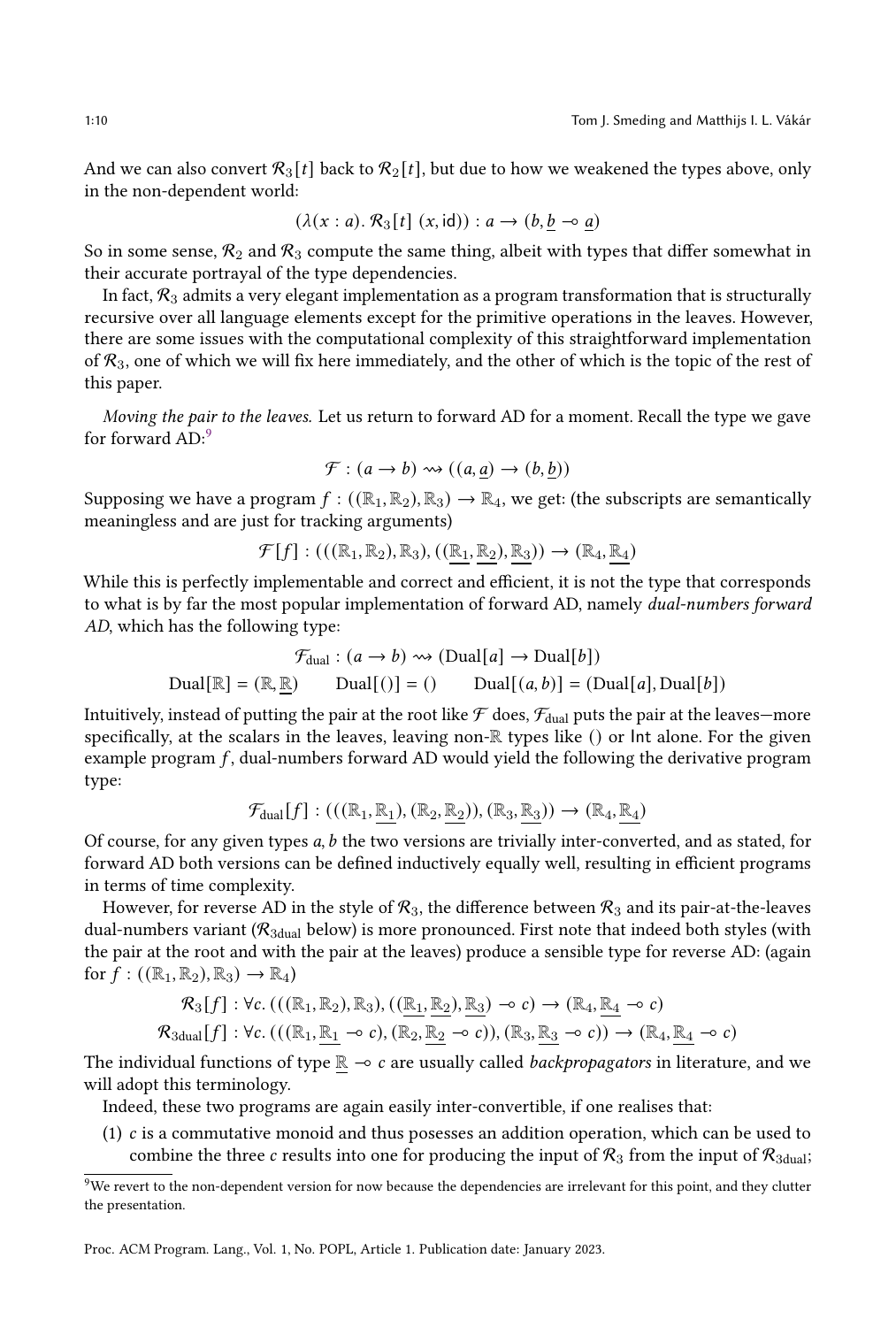Dual-Numbers Reverse AD, Efficiently 1:11

(2) The function  $g: ((\mathbb{R}_1, \mathbb{R}_2), \mathbb{R}_3) \to c$  is linear, and hence e.g.  $\lambda(x : \mathbb{R}_2)$ .  $g((0, x), 0)$  suffices as value for  $\mathbb{R}_2 \to \overline{c}$ .

However, the problem arises when defining  $\mathcal{R}_3$  inductively as a program transformation. To observe this difference between  $\mathcal{R}_3$  and  $\mathcal{R}_{3dual}$ , consider the term  $t = \lambda(x : (a, b))$ . fst(x) of type  $(a, b) \rightarrow a$  and the types of its derivative using both methods:

$$
\mathcal{R}_3[t] : \forall c. \ ((a, b), (\underline{a}, \underline{b}) \rightarrow c) \rightarrow (a, \underline{a} \rightarrow c)
$$

$$
\mathcal{R}_{3dual}[t] : \forall c. \ (\text{Dual}_c[a], \text{Dual}_c[b]) \rightarrow \text{Dual}_c[a]
$$

$$
\text{Dual}_c[\mathbb{R}] = (\mathbb{R}, \underline{\mathbb{R}} \rightarrow c) \qquad \text{Dual}_c[(0)] = () \qquad \text{Dual}_c[(a, b)] = (\text{Dual}_c[a], \text{Dual}_c[b])
$$

Their implementations look as follows:

$$
\mathcal{R}_3[t] = \lambda(x : (a, b), dx : (\underline{a}, \underline{b}) \rightarrow c). (\text{fst}(x), \lambda(d : \underline{a}), dx (d, \mathbf{0}_{\underline{b}}))
$$
  

$$
\mathcal{R}_{3dual}[t] = \lambda(x : (\text{Dual}_c[a], \text{Dual}_c[b])) \text{.} \text{fst}(x)
$$

where  $\mathbf{0}_b$  is the zero value of the cotangent type of  $b$ . The issue with the first variant is that  $b$  may be an arbitrarily complex type, perhaps even containing large arrays of scalars, and hence this zero value  $\mathbf{0}_b$  may also be large. Having to construct this large zero value is not, in general, possible in constant time, whereas the primal operation (fst) was a constant-time operation; this is anathema to getting a reverse AD code transformation with the correct time complexity.

There are ways to avoid having to construct a non-constant-size zero value here (one of which will be used, in a different situation, later in this paper in Section [7\)](#page-25-0), but in this paper we choose the  $\mathcal{R}_{3dual}$  approach. We do this not to avoid having to deal with the issue of large zeros—indeed, skipping the problem here just moves it somewhere else, namely to the implementation of the backpropagators ( $\mathbb{R} \to c$ ). However, the  $\mathcal{R}_{3dual}$  approach extends more easily to a variety of language features (see Section [10\)](#page-37-0), and more naturally inspires the optimisation to use mutable updates in Section [8,](#page-29-0) which appears to be necessary to attain the correct complexity for reverse AD on a higher-order language.

# <span id="page-10-0"></span>5 NAIVE, UNOPTIMISED DUAL-NUMBERS REVERSE AD

The first AD algorithm described in this paper will be the simplest compositional implementation of the type of  $\mathcal{R}_{3dual}$ : this algorithm is easy to define and prove correct, but is wildly inefficient in terms of complexity. Indeed, it tends to blow up to exponential overhead over the original function, whereas the desired complexity is to have only a constant factor overhead over the original function. After the naive algorithm has been discussed, we will apply a number of optimisations to the algorithm (in Section [6](#page-16-0) and onwards) that fix the complexity issues, in order to finally arrive at an algorithm that does have the desired complexity.

# 5.1 Source and target languages

The reverse AD methods described in this paper are code transformations, and hence have a source language (the language in which input programs may be written) and a target language (in which gradient programs are expressed). While the source language will be identical for all versions of the transformation that we discuss, the target language will expand to support the optimisations that we perform.

The source language is defined in Fig. [3;](#page-11-0) the initial target language is given in Fig. [4.](#page-11-1) The typing of the source language is completely standard, so we omit typing rules here. We assume call-by-value evaluation. The only part that warrants explanation is the treatment of primitive operations: for all  $n \in \mathbb{Z}_{>0}$  we presume the presence of a set  $Op_n$  containing primitive operations of type  $\mathbb{R}^n \to \mathbb{R}$  in the source language. The program transformation does not care what the contents of  $\mathsf{Op}_n$  are, as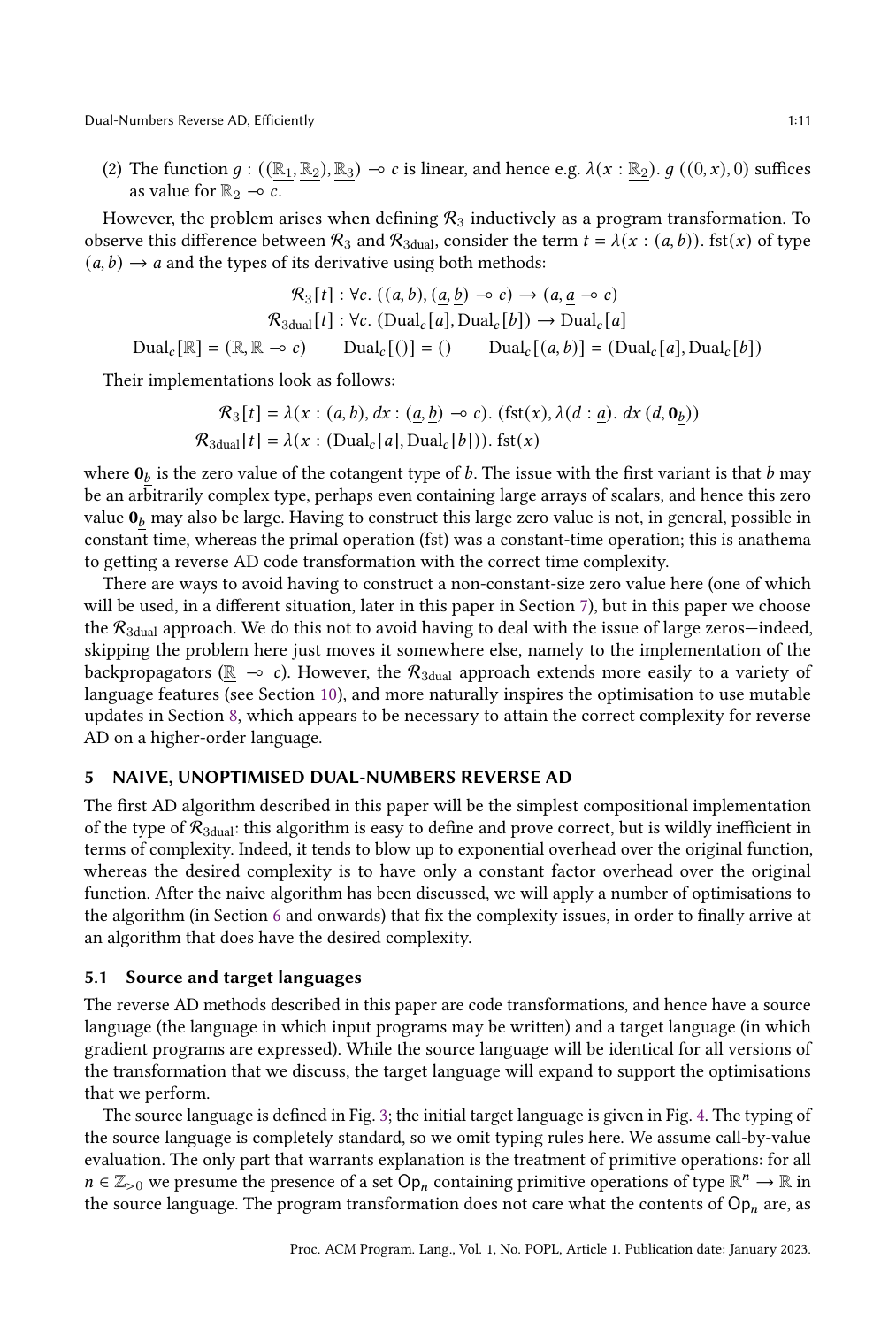<span id="page-11-0"></span>

| <b>Types:</b>                     |                                                                                                                |
|-----------------------------------|----------------------------------------------------------------------------------------------------------------|
|                                   | $\sigma, \tau \coloneqq \mathbb{R} \mid () \mid (\sigma, \tau) \mid \sigma \rightarrow \tau \mid \mathsf{Int}$ |
| Terms:                            |                                                                                                                |
| $s, t \coloneqq (x : \tau)$       | (variable references)                                                                                          |
|                                   | (unit constructor)                                                                                             |
| (s, t)                            | (pair constructor)                                                                                             |
| fst(t)   snd(t)                   | (pair projections)                                                                                             |
| s t                               | (function application)                                                                                         |
| $(\lambda(x:\tau), t)$            | (lambda abstraction)                                                                                           |
| $\det x : \tau = s \text{ in } t$ | (let binding)                                                                                                  |
|                                   | (literal $\mathbb R$ values)                                                                                   |
| $op(t_1,\ldots,t_n)$              | $(op \in Op_n$ , primitive operation application ( $\mathbb{R}^n \to \mathbb{R}$ ))                            |



<span id="page-11-1"></span>

| Types:                                                                                                                                                                                                      |                                                                                                                                                                                                                                                              |
|-------------------------------------------------------------------------------------------------------------------------------------------------------------------------------------------------------------|--------------------------------------------------------------------------------------------------------------------------------------------------------------------------------------------------------------------------------------------------------------|
| $\sigma, \tau \coloneqq \mathbb{R} \mid ( ) \mid (\sigma, \tau) \mid \sigma \rightarrow \tau \mid \mathsf{Int}$<br>$1 \sigma \rightarrow \tau$                                                              | (linear functions)                                                                                                                                                                                                                                           |
| Terms:                                                                                                                                                                                                      |                                                                                                                                                                                                                                                              |
| $s, t := (x : \tau)   ()   (s, t)   fst(t)   snd(t)   s t$<br>$(\lambda(x:\tau), t)$ (let $x:\tau = s$ in t)<br>$ r (op: \sigma \rightarrow \tau)$<br>$( \lambda(z:\tau), b)$                               | (linear lambda abstraction ( $\tau$ plain-data type))                                                                                                                                                                                                        |
| <b>Linear function bodies:</b>                                                                                                                                                                              |                                                                                                                                                                                                                                                              |
| $b ::= ()   (b, b')   \text{fst}(b)   \text{snd}(b)$<br>$\vert z \vert$<br>$(x : \sigma \rightarrow \tau) b$<br>$\int$ $\partial_i$ op $(x_1, \ldots, x_n)(b)$<br>$\left  b+b^{\prime }\right $<br>$\theta$ | (tupling)<br>(reference to $\lambda$ -bound variable)<br>(linear function application)<br>(op $\in$ Op <sub>n</sub> , <i>i</i> 'th partial derivative of op ( $\mathbb{R}^n \to \mathbb{R}$ ))<br>(elementwise addition of results)<br>(zero of result type) |

Fig. 4. The target language of the unoptimised variant of the reverse AD transformation. Components that are also in the source language (Fig. [3\)](#page-11-0) are set in grey.

long as their derivative operators are available in the target language after differentiation; however, we do require that primitive operation arity is bounded:  $\exists m. \forall n > m.$  Op<sub>n</sub> = ∅. (For example by having finitely many primitive operators.)

In the target language in Fig. [4,](#page-11-1) we add linear functions with the type  $\sigma \to \tau$ : these functions are linear in the sense of being commutative monoid homomorphisms, meaning that if  $f : \sigma \to \tau$ , then  $\llbracket f \rrbracket(0) = 0$  and  $\llbracket f \rrbracket(x + y) = \llbracket f \rrbracket(x) + \llbracket f \rrbracket(y)$ .<sup>[10](#page-11-2)</sup> In order to side-step the issue of defining what it means to be a linear function from or to a function space (and because we do not need it) we it means to be a linear function from or to a function space (and because we do not need it), we require for all  $\sigma \to \tau$  types that  $\sigma$  and  $\tau$  both do not contain function types ( $\to, \neg$ ).<sup>[11](#page-11-3)</sup> Operationally, however, linear functions are just regular functions: the operational meaning of all code in this

<span id="page-11-3"></span><span id="page-11-2"></span> $^{10}\rm{Actually}$  they are also vector space homomorphisms (hence multiplication by a matrix), but this turns out to be unimportant. <sup>11</sup>In Section [7](#page-25-0) we will, actually, put endomorphisms ( $a \rightarrow a$ ) on both sides of a ⊸-arrow; for justification, see there.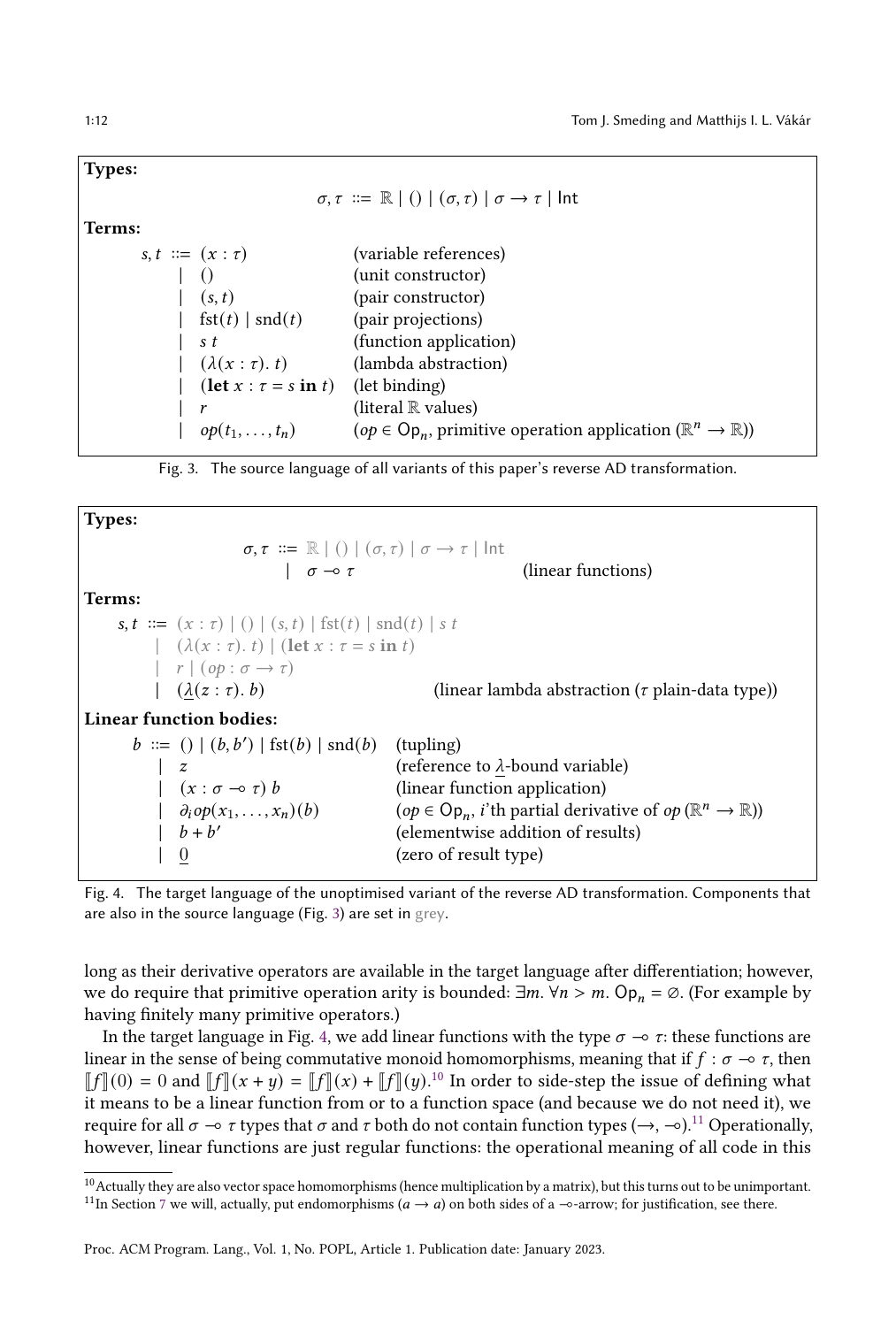Dual-Numbers Reverse AD, Efficiently 1:13

paper remains identical if all ⊸-arrows are replaced with → (and partial derivative operations are allowed in regular terms).

On the term level, we add an introduction form for linear functions; because we disallowed linear function types from or to function spaces, neither  $\tau$  nor the type of  $t$  can contain function types in  $(\lambda(z : \tau)$ . The body of such linear functions is given by the restricted term language under  $b$ , which adds application of linear functions (identified by a variable reference), partial derivative operators, and zero and plus operations, but removes variable binding and lambda abstraction. Note that zero and plus will always be of a type which is (part of) the domain or codomain of a linear function, and hence will have the commutative monoid structure required for these operations to make sense. The fact that these two operations are not constant-time will be addressed when we improve the complexity of our algorithm later.

Regarding the derivatives of primitive operations: in a linear function, we must be able to compute the linear (reverse) derivatives of the primitive operations. For every  $op \in Op_n$  we require the availability of  $\partial_i op : \mathbb{R}^n \to (\mathbb{R} \to \mathbb{R})$  with the semantics  $[\![\partial_i op]\!](x)(d) = d \cdot \frac{\partial([\![\phi]\!](x))}{\partial x_i}$ . The b argument in the  $\partial_i$  op form in the target language is a linear function body term with type R, since the codomain of all primitive operations is R. (The primal arguments to derivative operators will always be variable references, and are hence indicated as such.)

A type system for the source and (initial) target language is given in Appendix [A.](#page-44-1)

#### 5.2 The code transformation

The naive reverse AD algorithm only acts non-homomorphically over the syntax of the input program at the places where something non-trivial is done with real scalars. The full program transformation is given in Fig. [5.](#page-13-0)

Note that in the transformation, we take some liberties with notation of the target language: we use implicitly destructuring let-bindings, where let  $(x_1, x_2) = s$  in t should be read as let  $y =$ *s* in let  $x_1 = fst(y)$  in let  $x_2 = snd(y)$  in *t*, where *y* is fresh.

The transformation consists of a mapping  ${\bf D}_c^1[\tau]$  on types  $\tau$  and a mapping  ${\bf D}_c^1[t]$  on terms t. The mapping on types works homomorphically except on scalars, which it maps (in the style of dual-numbers AD) to a pair of a scalar and a derivative of that scalar. In constrast to forward AD, however, the derivative is not represented by another scalar (which in forward AD would contain the derivative of this scalar result with respect to a particular initial input value), but instead by a backpropagator (see Section [4\)](#page-6-0) that maps the reverse derivative of this scalar (the partial derivative of the final result with respect to this scalar) to the reverse derivative of the full input, assuming that the result depends only on the input through this scalar. (We will explain how this proceeds in Section [5.3.](#page-13-1))

The mapping on types is extended to a mapping on environments by applying  ${\bf D}_c^1$  to all types in the environment.

For the implementation, let us go over the syntactic constructs of the source language. Scalar constants are transformed to a pair of that scalar constant and a backpropagator that produces the derivative of the input given the derivative of this subterm. This input derivative is of course zero, since the current subterm (a scalar constant) does not depend on the input.

Variable references, tuples, projections, function application, lambda abstraction and let-binding are mapped homomorphically, which is to say that the code transformation simply recurses over the subterms of the current term. However, it is important to note that for variable references, lambda abstraction and let-binding, the types of the variables do change.

Finally, primitive scalar operations are the most important place where this code transformation does something non-trivial. First we compute the values and backpropagators of the (scalar)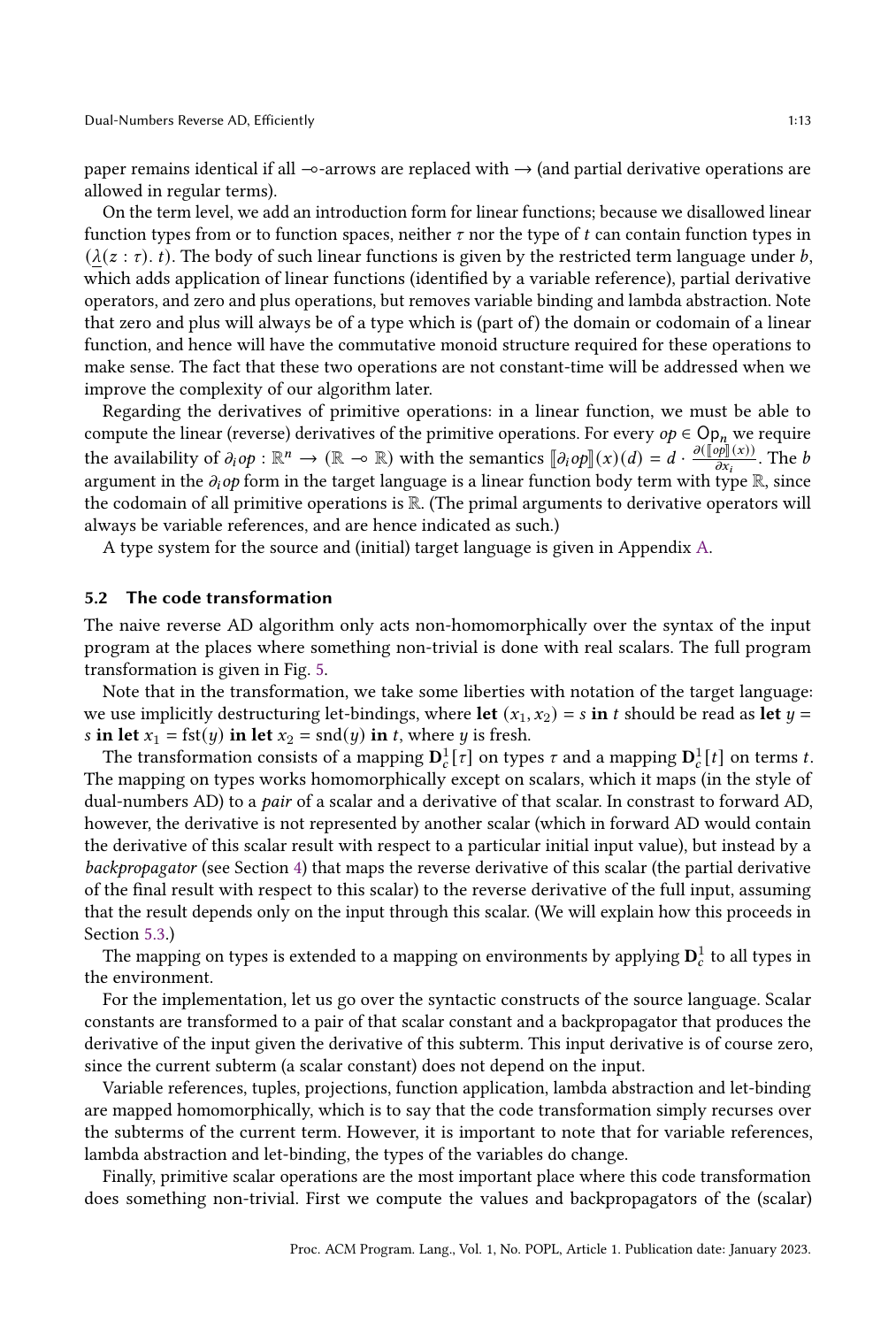<span id="page-13-0"></span>

Fig. 5. The naive code transformation from the source (Fig. [3\)](#page-11-0) to the target (Fig. [4\)](#page-11-1) language. The cases where  ${\bf D}_c^1$  just maps homomorphically over the source language are set in grey.

arguments to the operation, after which we can return the (scalar) result of the operation as usual by projecting out the arguments from the computed pairs. Additionally we return the backpropagator of the result of the operation, which applies all partial derivatives of the primitive operation to the incoming cotangent derivative, passes the results on to the corresponding backpropagators of the arguments, and finally adds the (top-level input derivative) results of type c together.

# <span id="page-13-1"></span>5.3 Wrapper of the AD transformation

As given, the code transformation in Fig. [5](#page-13-0) has a significant downside: the user of the transformation has to supply backpropagators for the input manually, and if the result type  $\tau$  is not R but instead some more complex type, the user furthermore has to call all the backpropagators in the output individually. Indeed, while the type of  $\mathcal{R}_{3dual}$  of Section [4](#page-6-0) yields a very straightforward code transformation,  $\mathcal{R}_2$  is more friendly to the user.

Hence, in Fig. [6,](#page-14-0) $^{12}$  $^{12}$  $^{12}$  we give a wrapper Wrap $^1$  around  ${\bf D}_c^1$  that exposes an interface in the style of  $\mathcal{R}_2$  instead (taking  $\tau = \tau$ ). The input program (pattern-matched as " $\lambda(x : \sigma)$ .  $t : \tau$ ") must be a closed

<span id="page-13-2"></span> $12$ Like in Fig. [5,](#page-13-0) we take some notational liberties in Fig. [6](#page-14-0) regarding destructuring bindings: in addition to destructuring let-bindings, one should now also read  $\lambda(x_1, x_2)$ . *t* to be shorthand for  $\lambda y$ . *t*[fst( $y$ / $x_1$ ] [snd( $y$ / $x_2$ ] where  $y$  is fresh.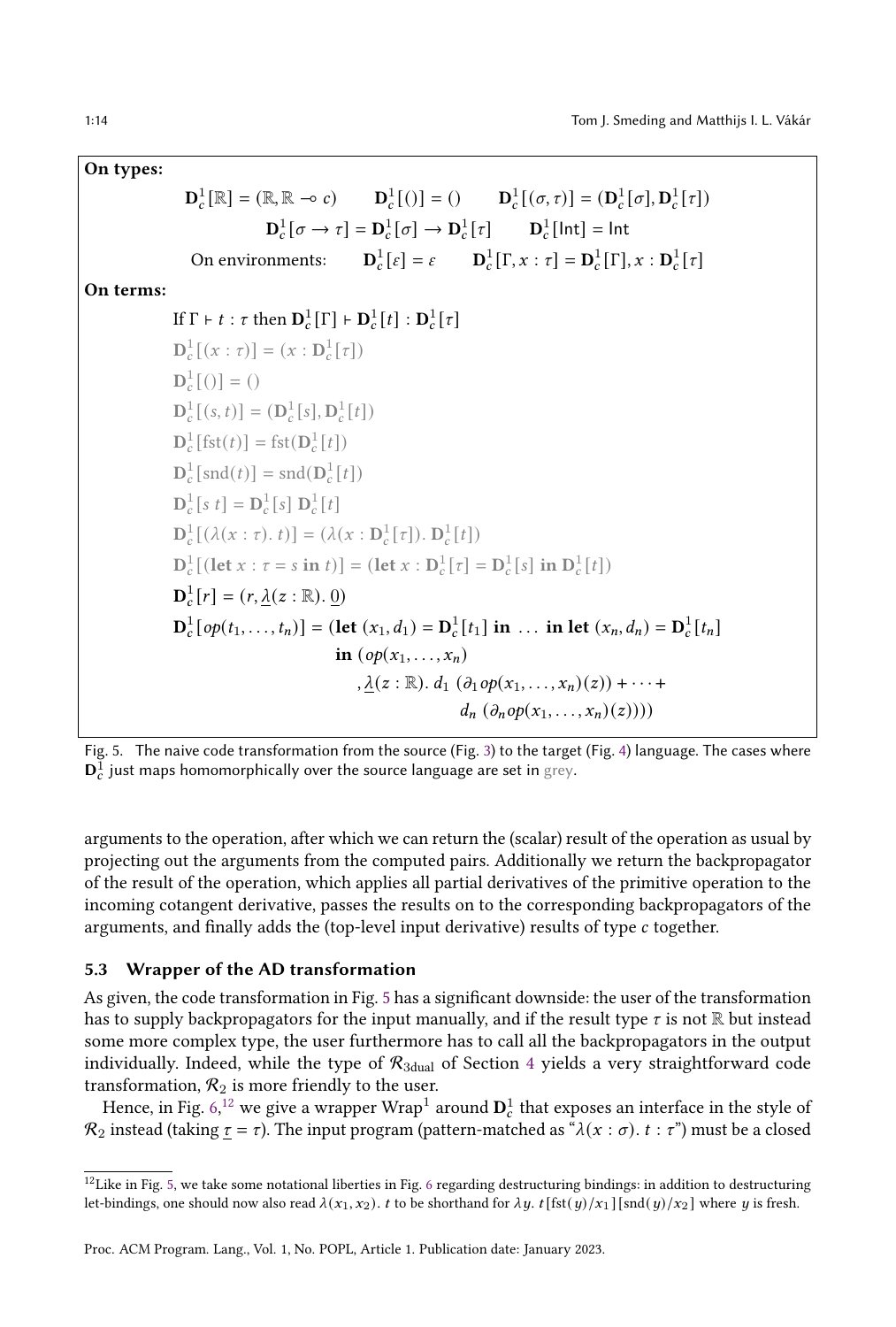Dual-Numbers Reverse AD, Efficiently 1:15

<span id="page-14-0"></span>Interleave $\frac{1}{\tau}$  :  $\forall c. (\tau, \tau \to c) \to \mathbf{D}_c^1[\tau]$ Interleave $\frac{1}{\mathbb{R}}$  =  $\lambda(x, d)$ .  $(x, d)$ Interleave<sup>1</sup> $\lambda$  =  $\lambda$ ((), *d*). () Interleave $\int_{(\sigma,\tau)}^{1} = \lambda((x,y),d)$ . (Interleave $\int_{\sigma}^{1} (x, \underline{\lambda}(z:\sigma), d(z,\underline{0}))$ , Interleave $^1_{\tau}(y, \underline{\lambda}(z:\tau), d(0, z)))$ Interleave<sup>1</sup><sub>lnt</sub> =  $\lambda(n, d)$ . *n* Interleave $\lim_{\sigma \to \tau}$  = not defined! Deinterleave $\frac{1}{\tau}$  :  $\forall c$ .  $\mathbf{D}_c^1[\tau] \rightarrow (\tau, \tau \rightarrow c)$ Deinterleave $\frac{1}{\mathbb{R}}$  =  $\lambda(x, d)$ .  $(x, d)$ Deinterleave<sup>1</sup> =  $\lambda$ (). ((), <u> $\lambda$ </u>( $z$  : ()). <u>0</u>) Deinterleave $\int_{(\sigma,\tau)}^1 = \lambda(x,y)$ . **let**  $(x_1, x_2)$  = Deinterleave $\frac{1}{\sigma}$  x in let  $(y_1, y_2)$  = Deinterleave $\frac{1}{\tau}$   $y$ in  $((x_1, y_1), \underline{\lambda}(z : (\sigma, \tau))$ .  $x_2$  (fst(z)) +  $y_2$  (snd(z))) Deinterleave $_{\rm int}^1$  =  $\lambda n$ . (*n*, <u> $\lambda$ </u>(*z* : lnt). <u>0</u>) Deinterleave $\lim_{\sigma \to \tau}$  = not defined!  $\text{Wrap}^1 : (\sigma \to \tau) \rightsquigarrow (\sigma \to (\tau, \tau \to \sigma))$  $\text{Wrap}^1[\lambda(x:\sigma), t] = \lambda(x:\sigma)$ . **let**  $x : \mathbf{D}^1_\sigma[\sigma] = \text{Interleave}^1_\sigma(x, \text{id})$  in Deinterleave<sup>1</sup><sub>7</sub> ( $\mathbf{D}^1_\sigma[t]$ )

function of type  $\sigma \to \tau^{13}$  $\sigma \to \tau^{13}$  $\sigma \to \tau^{13}$  We also choose  $c$  here, the target type of the backpropagators that was still universally quantified up until now: since it must hold the reverse derivative of the top-level input, which is of type  $\sigma$ , we simply choose  $c = \sigma$ . Note that this choice for c is not unexpected, since that was precisely what we did in Section [4](#page-6-0) to convert back from  $\mathcal{R}_3$  to  $\mathcal{R}_2$ .

However, our  $\mathbf{D}^1_c$  is in the style of  $\mathcal{R}_{3\text{dual}},$  not  $\mathcal{R}_3$ , and this difference is bridged using Interleave $^1$ and Deinterleave<sup>1</sup>. These two functions are defined inductively over the input and output types of the program being differentiated, and make the assumption that neither of these types contains function types. Note that this is not a harsh restriction in practice, because it is unclear what the meaning of the derivative with respect to a function value would be in the first place.

All ingredients are combined in Wrap<sup>1</sup>, where Interleave $\frac{1}{\sigma}$  is used to build the input to  $\mathbf{D}^1_{\sigma}[t]$ of type  $\mathbf{D}^1_\sigma[\sigma]$  from  $x : \sigma$  and id :  $\sigma \to \sigma$ ,  $\mathbf{D}^1_\sigma[t]$  then uses the bound x to compute a value of type  ${\bf D}^1_\sigma[\tau]$ , and finally Deinterleave $^1_\tau$  converts this result back to a value of type  $(\tau,\tau\multimap\sigma)$ : the usual function result paired with the reverse derivative function. Note that the full typing of t is  $x : \sigma \vdash t : \tau$ , and therefore we have  $x : D^1_\sigma[\sigma] \vdash D^1_\sigma[t] : D^1_\sigma[\tau]$ , meaning that with  $x : D^1_\sigma[\sigma]$ bound in scope, the usage of  ${\bf D}^1_\sigma[t]$  is indeed well-scoped.

*Modularity.* Note that the compositionality of  $\mathbf{D}_c^1$  means that this reverse AD algorithm is modular: we can do the work of differentiating pieces of code with  ${\bf D}^1_c$  without knowledge of where this differentiated code will be used (i.e. where the wrapper  $Wrap<sup>1</sup>$  will be used). This allows the creation and distribution of libraries of differentiated functions in a natural way. This modularity property is not a given in reverse AD algorithms: if the core program transformation is not as compositional as  $\mathbf{D}^1_c$ , achieving modularity can be more difficult.

Fig. 6. Wrapper around  $\mathbf{D}_c^1$  of Fig. [5.](#page-13-0)

<span id="page-14-1"></span> $^{13}$  We restrict to the closed case here for simplicity, but this is by no means necessary: by adjusting Wrap, one has the option of e.g. differentiating with respect to the entire environment, or to regard free variables as constants.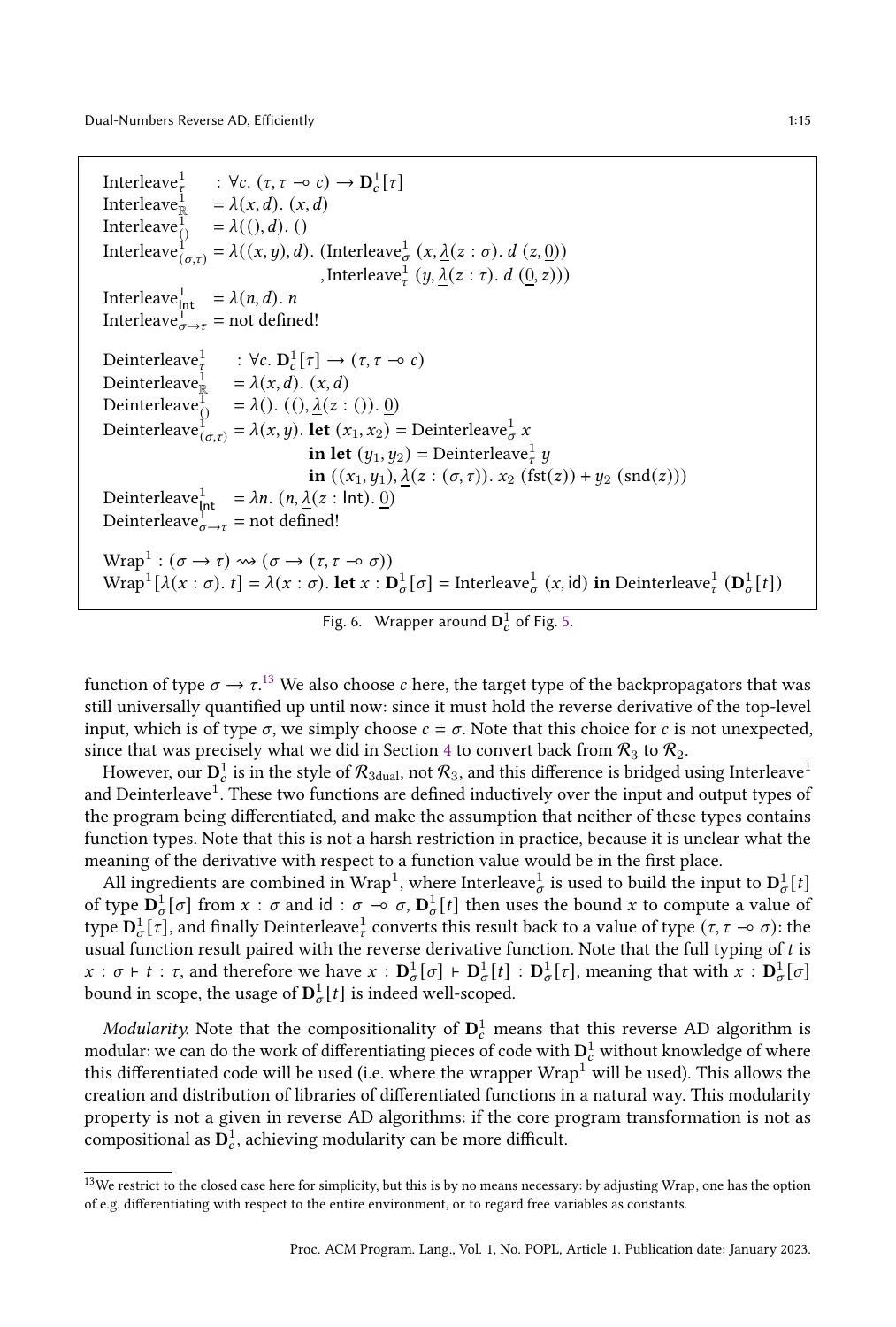# <span id="page-15-0"></span>5.4 Complexity of the naive transformation

Reverse AD transformations like the one described in this section are well-known to be correct (e.g. [\[Brunel et al.](#page-42-1) [2020;](#page-42-1) [Huot et al.](#page-42-3) [2020;](#page-42-3) [Mazza and Pagani](#page-43-7) [2021;](#page-43-7) [Nunes and Vákár](#page-43-8) [2022\]](#page-43-8)). However, as given here, it does not at all have the right time complexity.

The derivative program ( $\mathbf{D}_c^1[t]$ ) will invoke the linear backpropagator corresponding to a particular scalar value once for each usage of that scalar value as an argument to a primitive operation; this means that any sharing in the original program (that is: a variable being used more than once) results in multiple calls to the same backpropagator in the derivative program. All non-trivial backpropagators are either provided as input to the derivative program through the top-level argument of type  ${\bf D}_c^1[\sigma]$  or created upon execution of a primitive operation, and in this latter case, the created backpropagator recursively calls other backpropagators created earlier. Hence, having multiple calls to a backpropagator usually leads to multiple calls of input backpropagators, and this call multiplication stacks: in general, the number of invocations of input backpropagators can increase exponentially over the runtime of the original program.

There is an instructive example of this phenomenon in the following program:

$$
t_{\text{bad}} = \lambda(x_0 : \mathbb{R}). \text{ let } x_1 = op(x_0, x_0) \qquad \text{(for any choice of } op \in \text{Op}_2\text{)}
$$
\n
$$
\text{in let } x_2 = op(x_1, x_1)
$$
\n
$$
\vdots
$$
\n
$$
\text{in let } x_n = op(x_{n-1}, x_{n-1})
$$
\n
$$
\text{in } x_n
$$

Differentiating this, we get:

$$
\mathbf{D}_{c}^{1}[t_{bad}] = \lambda(x_{0} : (\mathbb{R}, \mathbb{R} \to c)).
$$
\n
$$
\text{let } x_{1} = (op(\text{fst}(x_{0}), \text{fst}(x_{0})), \underline{\lambda}(z : \mathbb{R}). \text{ and } (x_{0}) \ (\partial_{1}op(\text{fst}(x_{0}), \text{fst}(x_{0}))(z)) + \text{snd}(x_{0}) \ (\partial_{1}op(\text{fst}(x_{0}), \text{fst}(x_{0}))(z)))
$$

**in let** 
$$
x_n = (op(fst(x_{n-1}),fst(x_{n-1})), \underline{\lambda}(z : \mathbb{R})
$$
.  $snd(x_{n-1}) (\partial_1 op(fst(x_{n-1}),fst(x_{n-1}))(z)) +$   
  $snd(x_{n-1}) (\partial_1 op(fst(x_{n-1}),fst(x_{n-1}))(z)))$ 

in  $x_n$ 

. . .

The destructuring let-bindings in the  $\mathbf{D}_c^1$  transformation of primitive operation calls were inlined using fst/snd projections here. As can be seen, invoking  $\text{snd}(x_n)$  (the backpropagator of the result, i.e. the function that computes the actual gradient) will eventually invoke snd $(x_0)$  exactly  $2^n$  times.

This certainly sounds suboptimal, and it is indeed completely unacceptable because we can do much bettter (and with such run times, using forward AD to compute a gradient would probably be more efficient): for first-order programs we understand well how to write a code transformation such that the output program computes the gradient in only a constant factor overhead over the original program [\[Griewank and Walther](#page-42-7) [2008\]](#page-42-7). This is less immediately clear for higher-order programs, as we consider here, but it is nevertheless possible.

In [\[Brunel et al.](#page-42-1) [2020\]](#page-42-1), the problem of exponential complexity is addressed by observing that calling a linear backpropagator multiple times is a waste of work: indeed, the very fact that the backpropagators are linear means that, for such a backpropagator f, we have  $f(x + f(y)) = f(x + y)$ . Hopefully, applying this linear factoring rule from left to right would allow us to somehow ensure that every backpropagator is executed at most once. And indeed, if we achieve this, the complexity issue described above is rectified: first, note that the runtime of the forward pass clearly has a

Proc. ACM Program. Lang., Vol. 1, No. POPL, Article 1. Publication date: January 2023.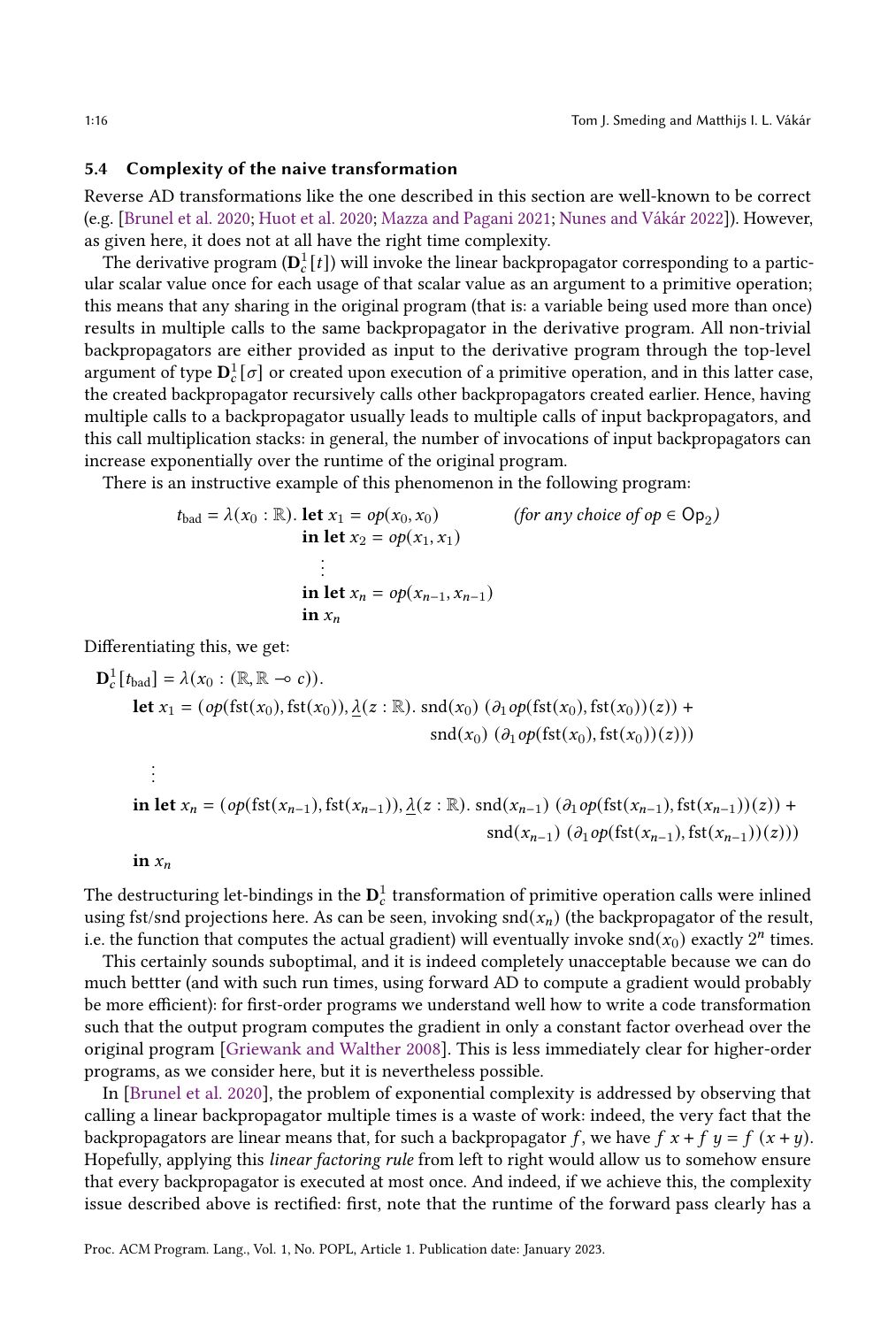constant factor overhead over the original program (similarly to dual-numbers forward AD). The reverse pass is started by calling the top-level backpropagator returned by Deinterleave $_{\sigma}^1$ , which then starts a call tree that eventually calls all of the backpropagators created in the forward pass. If we can somehow ensure that every created backpropagator will be executed at most once, we indeed see that the reverse pass would perform work at most proportional to the forward pass for this program: every created backpropagator corresponds to a forward-pass primitive operation invocation, and the amount of work performed inside one single backpropagator (not counting its callees) is constant.<sup>[14](#page-16-1)</sup> For this program, then, the complexity is then as it should be.

However, this argument crucially depends on us being able to ensure that every backpropagator gets invoked at most once. The solution of [\[Brunel et al.](#page-42-1) [2020\]](#page-42-1) is to symbolically evaluate the output program of the transformation to a straight-line program with the input backpropagators still as symbolic variables, and afterwards symbolically reduce the obtained straight-line program in a very specific way, making use of the linear factoring rule ( $f x + f y = f (x + y)$ ) in judicious places. After this reduction, the gradient can be read off from the final, reduced program, which will be in the form  $\sum_i (x_i^* d_i)$ , where  $x_i^*$  is the backpropagator of the *i*'th input scalar and  $d_i$  is the element of the gradient corresponding to that scalar.

In the (non-standard) variant of the lambda calculus that they use, the above symbolic evaluation procedure results in a number of reduction steps that is proportional to the size of the straight-line program obtained in the process, which should be proportional to the runtime of the original, untransformed program. However, it is not clear whether the reduction order they suggest can be implemented in an interpreter for the standard lambda calculus, making it unclear whether the complexity guarantees of their algorithm can be attained in a practical implementation.

In this paper, we present an alternative way to use the linear factoring rule to make standard, call-by-value evaluation of the target language have the correct computational complexity, namely by changing the type  $c$  that the input backpropagators map to, into something more intelligent than a simple product of cotangent derivatives of all input values.

# <span id="page-16-0"></span>6 LINEAR FACTORING BY STAGING FUNCTION CALLS

If we take the target type c of the input backpropagators to be equal to the input type  $\sigma$  of the original program (of type  $\sigma \to \tau$ ), as we do in Wrap<sup>1</sup> in Fig. [6,](#page-14-0) all linear functions in the derivative program (as produced by  $\mathbf{D}^1_\sigma$  from Fig. [5\)](#page-13-0) have one of the following three forms:

- (1)  $(\lambda(z : \mathbb{R})$ . t) where t is a tuple (of type  $\sigma$ ) filled with zero scalars except for one position, where it places  $z$ ; we call such tuples one-hot tuples. These backpropagators result from Interleave $\frac{1}{\sigma}$  (Fig. [6\)](#page-14-0) after trivial beta-reduction of the intermediate linear functions.
- (2)  $(\lambda(z : \mathbb{R})$ . 0) occurs as the backpropagator of a scalar constant r. Note that since this 0 is of type  $\sigma$ , operationally it is equivalent to a tuple filled completely with zero scalars.
- (3)  $(\underline{\lambda}(z : \mathbb{R}) \cdot d_1 (\partial_1 op(x_1, \ldots, x_n)(z)) + \cdots + d_n (\partial_n op(x_1, \ldots, x_n)(z)))$  for an  $op \in \mathrm{Op}_n$  where  $d_1, \ldots, d_n$  are other linear backpropagators: these occur as the backpropagator generated for an application of a primitive operation.

Consequently, all backpropagators contained in the return value (of type  ${\bf D}^1_\sigma[\tau]$ ) of the derivative program also have one of these three forms.

As observed above in Section [5.4,](#page-15-0) the reverse AD algorithm obtains the correct complexity if we somehow manage to ensure that all backpropagators are invoked at most once, and for that we must use the fact that for a linear function f we have  $f x + f y = f (x + y)$ . This means that we must find a way to "merge" all invocations of a single backpropagator using this linear factoring

<span id="page-16-1"></span> $14$ This is because 0 and (+) do not yet give significant problems here; we discuss this in more detail in Section [6.3.](#page-23-0)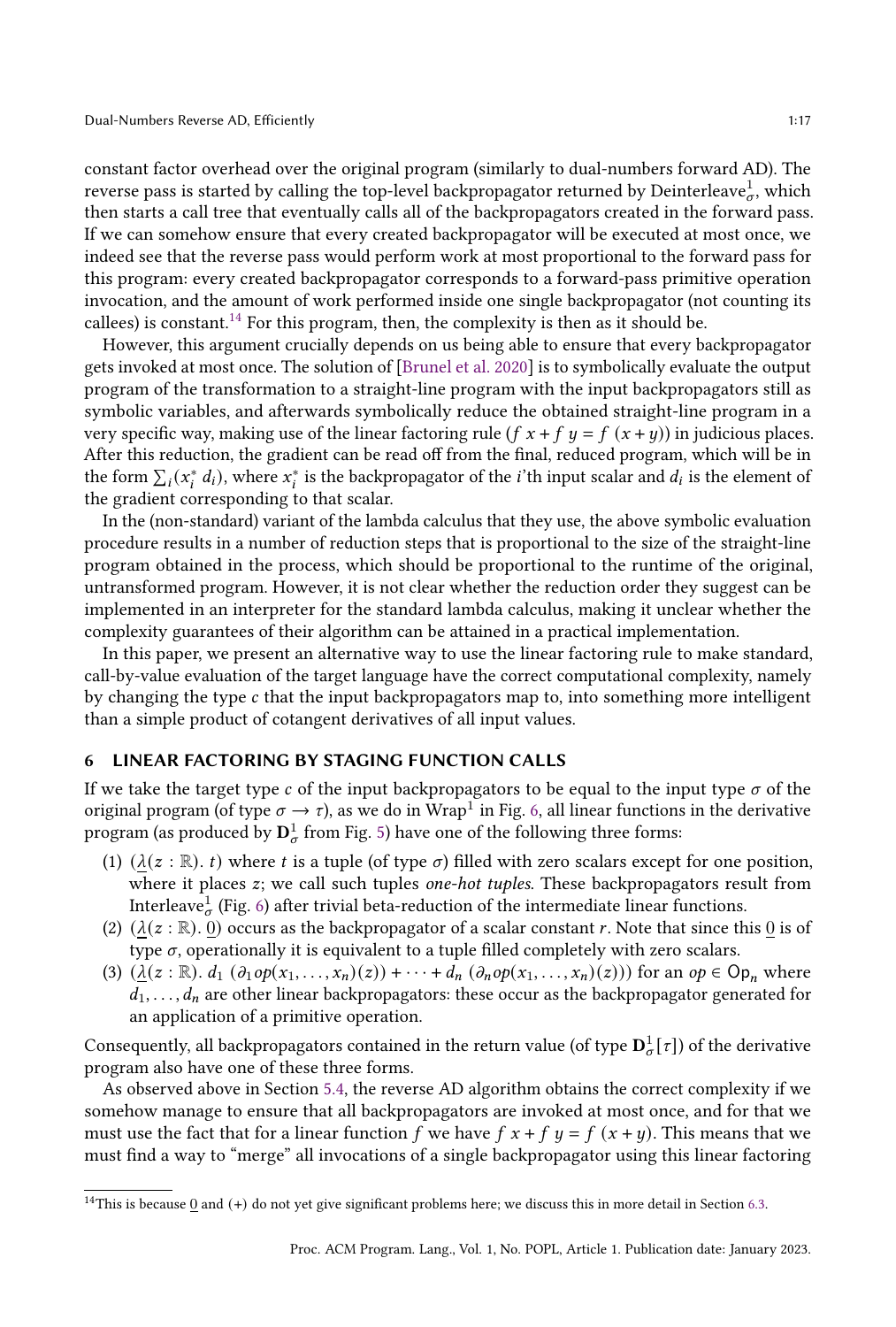rule so that in the end only one invocation remains (or zero if it was not invoked at all in the first place).

Evaluation order. Ensuring the above-mentioned complete merging is really a question of choosing an order of evaluation for the tree of function calls created by the backpropagators. Consider for example the (typical) situation where a program generates the following backpropagators:

$$
f_1 = \lambda(z : \mathbb{R}). (0, (z, 0))
$$
  
\n
$$
f_2 = \lambda(z : \mathbb{R}). f_1 (2 \cdot z) + f_1 (3 \cdot z)
$$
  
\n
$$
f_3 = \lambda(z : \mathbb{R}). f_2 (4 \cdot z) + f_1 (5 \cdot z)
$$
  
\n
$$
f_4 = \lambda(z : \mathbb{R}). f_2 z + f_3 (2 \cdot z)
$$

and where  $f_4$  is the (only) backpropagator contained in the result. With normal call-by-value evaluation, calling  $f_4$  first invokes  $f_2$  (which in turn calls  $f_1$  twice) and then invokes  $f_3$  (which in turn calls  $f_2$  and  $f_1$ , for a total of three  $f_1$  calls).  $f_2$  was invoked twice and  $f_1$  was invoked four times in total.

However, taking inspiration from symbolic evaluation and moving away from standard call-byvalue for a moment, we could also first invoke  $f_3$  to expand the body of  $f_4$  to  $f_2$   $z + f_2$   $(4 \cdot (2 \cdot z)) +$  $f_1$  (5 · (2 · z)). Now we can take the two invocations of  $f_2$  together using linear factoring to produce  $f_2(z+4\cdot(2\cdot z)) + f_1(5\cdot(2\cdot z))$ ; then invoking  $f_2$  first, producing two more calls to  $f_1$ , we are left with three calls to  $f_1$  which we can take together to a single call using linear factoring, which we can then evaluate. With this alternate evaluation order, we have indeed ensured that every linear function is invoked at most (in this case, exactly) once.

If we want to obtain something like this evaluation order in normal conditions, the first thing we must achieve is to postpone invocation of linear functions until we conclude that we have merged all calls to that function, and its time for evaluation has arrived. To achieve this goal, we will change the representation of  $c$  to a dictionary mapping linear functions to their arguments.<sup>[15](#page-17-0)</sup> The idea is that we replace what are now applications of linear functions to creation of a dictionary containing one key-value (function-argument) pair, and to replace addition of values in  $c$  by taking the union of dictionaries, where arguments for common keys are added together.

The updated transformation is shown in Fig. [7.](#page-18-0) On the type level we change  $\mathbb{R} \to c$  in the type mapping of R to R  $\rightarrow$  Staged c; on the term level, in the transformation of a real constant  $r$ , we replace the 0 of type  $c$  with an explicit zero Staged object, and in a primitive operation backpropagator we replace the calls to argument backpropagators with staged calls, added together using (+<sub>Staged</sub>). We continue to use the notation  ${\bf D}_c^2[\Gamma]$  to map  ${\bf D}_c^2$  over  $\Gamma$  like we did in Fig. [5.](#page-13-0)

With the updated type of backpropagators for scalars, we also have to make (minor) changes to the wrapper: in some sense, only the types change, but this does mean that the zero and plus of  $c$ that occurred in Deinterleave<sup>1</sup> need to be replaced with those of Staged c. In Wrap<sup>2</sup>, we provide Interleave<sup>2</sup> with the initial (InitStaged :  $\sigma \rightarrow$  Staged  $\sigma$ ) top-level backpropagator instead of the identity function  $\sigma \to \sigma$ , and we use ResolveStaged in the top-level output derivative function to get the final  $\sigma$  out.

At this point it is instructive to consider an example, to see how the definitions work together to create a coherent program transformation. After the example we will give an implementation of the interface of Staged. For an intuition on the computational cost of the Staged  $c$  interface, for now assume that  $0_{\text{Staged}}$ ,  $(+_{\text{Staged}})$ , StagedCall and InitStaged are<sup>[16](#page-17-1)</sup>  $O(1)$ , and ResolveStaged performs

<span id="page-17-0"></span> $15A$  dictionary with *functions* as keys is suspect, and indeed cannot be implemented in practice. This will be fixed later.

<span id="page-17-1"></span><sup>&</sup>lt;sup>16</sup> Actually we will see that all of these are very much not constant-time, but not to worry, because this will be fixed later in Section [7.](#page-25-0)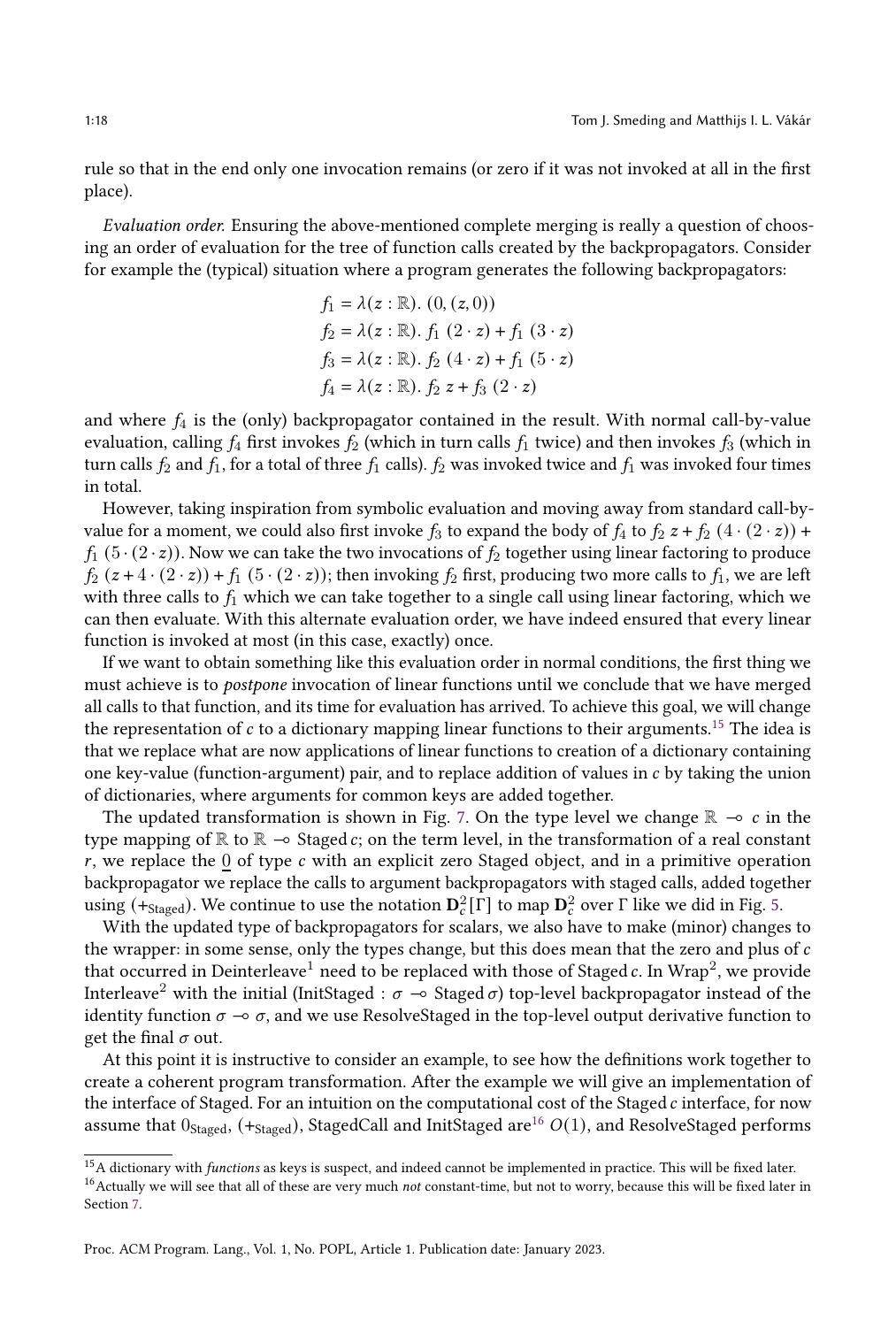<span id="page-18-0"></span>On types:

# $\mathbf{D}_c^2[\mathbb{R}] = (\mathbb{R}, \mathbb{R} \to \text{Staged } c)$   $D_c^2[()] = ()$   $D_c^2[(\sigma, \tau)] = (D_c^2[\sigma], D_c^2[\tau])$  $\mathbf{D}_c^2[\sigma \to \tau] = \mathbf{D}_c^2[\sigma] \to \mathbf{D}_c^2[\tau]$   $\qquad \mathbf{D}_c^2[\text{Int}] = \text{Int}$ On terms: If  $\Gamma \vdash t : \tau$  then  $\mathbf{D}_c^2[\Gamma] \vdash \mathbf{D}_c^2[t] : \mathbf{D}_c^2[\tau]$  $\mathbf{D}_c^2[r] = (r, \underline{\lambda}(z : \mathbb{R}). 0_{\text{Staged}})$  $\mathbf{D}_c^2[\text{op}(t_1,\ldots,t_n)] = (\text{let } (x_1,d_1) = D_c^2[t_1] \text{ in } \ldots \text{ in } \text{let } (x_n,d_n) = D_c^2[t_n]$ in  $(op(x_1, \ldots, x_n))$ ,  $\lambda(z : \mathbb{R})$ . StagedCall  $d_1$   $(\partial_1 op(x_1, ..., x_n)(z))$  + Staged  $\cdots$  + Staged StagedCall  $d_n$   $(\partial_n op(x_1, \ldots, x_n)(z)))$ Updated wrapper: Interleave $^2$ :  $\forall c. (\tau, \tau \rightarrow \text{Staged } c) \rightarrow \mathbf{D}_c^2[\tau]$ (Same as Fig. [6\)](#page-14-0) Deinterleave $^2_\tau : \forall c$ .  $\mathbf{D}_c^2[\tau] \rightarrow (\tau, \tau \rightarrow \text{Staged } c)$ (0 replaced with  $0_{\text{Staged}}$ , + replaced with + $_{\text{Staged}}$ )  $\text{Wrap}^2 : (\sigma \to \tau) \rightsquigarrow (\sigma \to (\tau, \tau \to \sigma))$ Wrap<sup>2</sup>[ $\lambda(x : \sigma)$ .  $t$ ] =  $\lambda(x : \sigma)$ . **let**  $x : D^2_{\sigma}[\sigma]$  = Interleave<sup>2</sup><sub> $\sigma$ </sub> (x, InitStaged) in let  $(y, d)$  = Deinterleave<sub>7</sub> ( $\mathbf{D}_{\sigma}^2[t]$ ) in  $(y, \lambda(z : \tau)$ . ResolveStaged  $(d z))$ Interface of Staged:  $0_{\text{Staged}}$  : Staged  $c$ (+ $_{\text{Staged}}$ ) : Staged  $c$  ⊸ Staged  $c$  ⊸ Staged  $c$ StagedCall : ( $\mathbb{R} \rightarrow$  Staged  $c$ )  $\rightarrow \mathbb{R} \rightarrow$  Staged  $c$ InitStaged :  $c \rightarrow$  Staged  $c$ ResolveStaged : Staged  $c \rightarrow c$

Fig. 7. The code transformation (from Fig. [3](#page-11-0) to Fig. [4](#page-11-1) plus Staged operations) after staging calls to linear functions as described in Section [6.](#page-16-0) Omitted or grey parts are the same as in Fig. [5.](#page-13-0)

 $O(n \log n)$  operations in addition to evaluating each of the staged calls exactly once (if they were ever called in the first place; if not, zero times).

### 6.1 Example

Consider the following example program:

 $x : (\mathbb{R}, \mathbb{R}) \vdash t_{\text{ex}} : \mathbb{R}$  $t_{\rm ex}$  = let  $x_1$  = fst(x) in let  $x_2$  = snd(x) in let  $x_3 = x_1 + x_2$  in  $x_3 \cdot x_1 + x_3$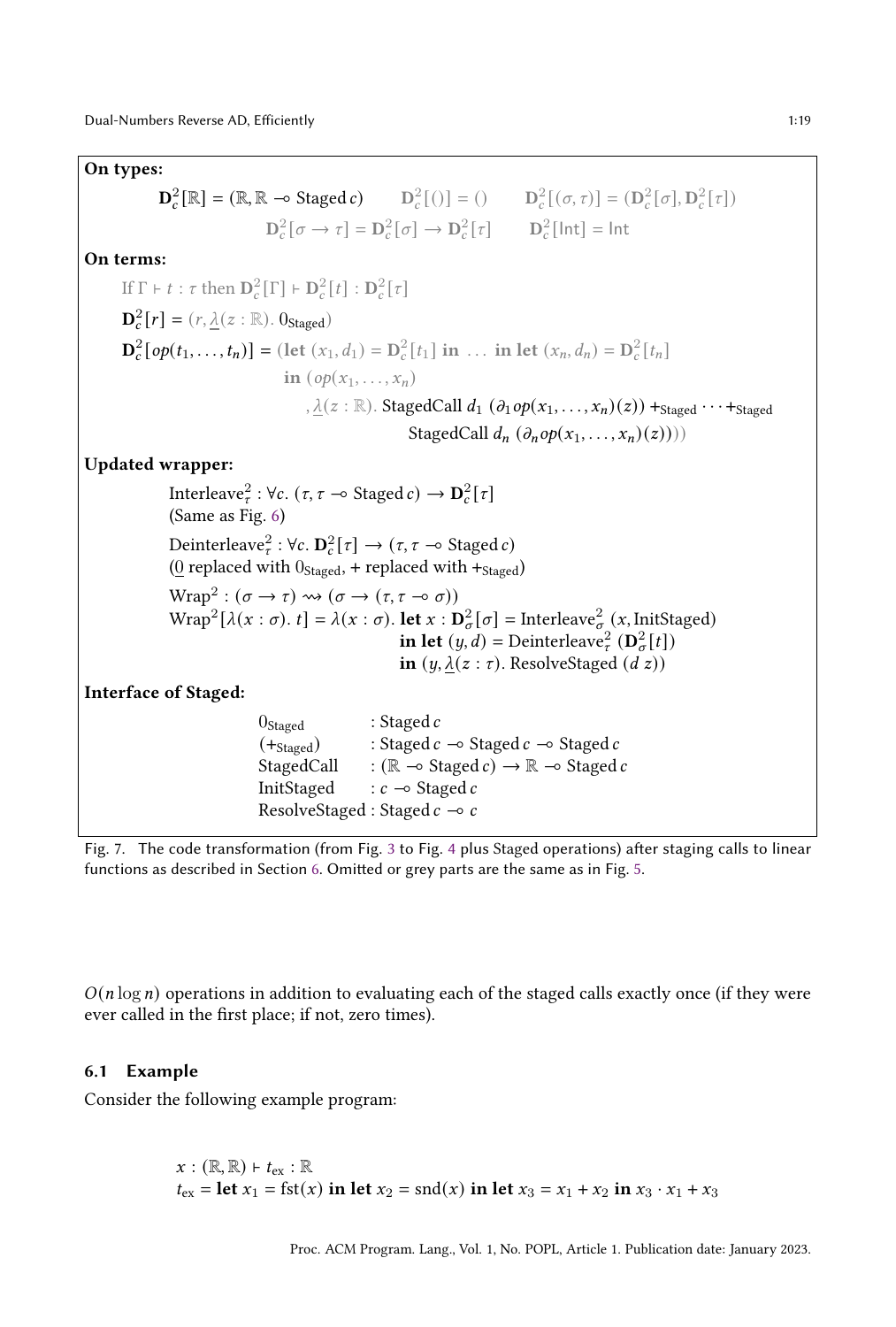Then  $(\lambda(x : (\mathbb{R}, \mathbb{R}))$ .  $t_{ex})$  is a closed function of type  $(\mathbb{R}, \mathbb{R}) \to \mathbb{R}$  and thus a suitable input for  $\text{Wrap}^2$ . The differentiated target program looks as follows:

$$
x: ((\mathbb{R}, \mathbb{R} \to \text{Staged } (\mathbb{R}, \mathbb{R})), (\mathbb{R}, \mathbb{R} \to \text{Staged } (\mathbb{R}, \mathbb{R}))) \vdash \mathbf{D}_{(\mathbb{R}, \mathbb{R})}^2 [t_{ex}] : (\mathbb{R}, \mathbb{R} \to \text{Staged } (\mathbb{R}, \mathbb{R}))
$$
  
\n
$$
\mathbf{D}_{(\mathbb{R}, \mathbb{R})}^2 [t_{ex}] = \text{let } x_1 = \text{fst}(x) \text{ in let } x_2 = \text{snd}(x)
$$
  
\n
$$
\text{in let } x_3 = (\text{fst}(x_1) + \text{fst}(x_2)
$$
  
\n
$$
\therefore \underline{\lambda}(z : \mathbb{R}). \text{StagedCall} (\text{snd}(x_1)) z + \text{Staged} \text{StagedCall} (\text{snd}(x_2)) z)
$$
  
\n
$$
\text{in let } y_1 = (\text{fst}(x_3) \cdot \text{fst}(x_1)
$$
  
\n
$$
\therefore \underline{\lambda}(z : \mathbb{R}). \text{StagedCall} (\text{snd}(x_3)) (\text{fst}(x_1) \cdot z) + \text{Staged} \text{StagedCall} (\text{snd}(x_1)) ) (\text{fst}(x_3) \cdot z))
$$
  
\n
$$
\text{in let } y_2 = x_3
$$
  
\n
$$
\text{in } (\text{fst}(y_1) + \text{fst}(y_2)
$$
  
\n
$$
\therefore \lambda(z : \mathbb{R}). \text{StagedCall} (\text{snd}(y_1)) z + \text{Staged} \text{StagedCall} (\text{snd}(y_2)) z)
$$

The only difference between the code shown here and the code produced by diligently applying the transformation in Fig. [7](#page-18-0) is realisation of the let-bindings in the case for primitive operations as fst and snd projections, and as  $y_1$  and  $y_2$  for the final addition.<sup>[17](#page-19-0)</sup> The wrapper looks as follows:

$$
\begin{aligned} \text{Interleave}^2_{(\mathbb{R}, \mathbb{R})} &= \lambda((x, y), d). \left( \left( \lambda(x, d). (x, d) \right) (x, \underline{\lambda}(z : \mathbb{R}). d (z, \underline{0}) \right) \\ &\quad , \left( \lambda(x, d). (x, d) \right) (y, \underline{\lambda}(z : \mathbb{R}). d ( \underline{0}, z ) ) ) \\ &\xrightarrow{\beta} \lambda((x, y), d). \left( (x, \underline{\lambda}(z : \mathbb{R}). d (z, \underline{0}) \right) \\ &\quad , (y, \underline{\lambda}(z : \mathbb{R}). d ( \underline{0}, z ) ) ) \end{aligned}
$$

Deinterleave<sup>2</sup> <sup>R</sup> = (, ). (, ) Wrap<sup>2</sup> [( : (R, R)). ex] = ( : (R, R)). let : D<sup>2</sup> [] = Interleave<sup>2</sup> (R,R) (, InitStaged) in let (, ) = Deinterleave<sup>2</sup> R (D<sup>2</sup> (R,R) [ex]) in (, ( : R). ResolveStaged ( )) <sup>→</sup> ( (, ) : (R, <sup>R</sup>)). let : D<sup>2</sup> [] = ( (, ( : R). InitStaged (, 0)) , (, ( : R). InitStaged (0, ))) in let ( ′ , ) = D<sup>2</sup> (R,R) [ex] in ( ′ , ( : R). ResolveStaged ( ))

Skipping some of the bookkeeping involved in (de)interleaving and focusing only on the (slightly) simplified bottommost version of Wrap<sup>2</sup> [ $t_{\rm ex}$ ], we see that the input (bound to x in the first **let**) to the differentiated program  $\mathbf{D}^2_{(\mathbb{R},\mathbb{R})}$   $[t_{\rm ex}]$  is a pair of "dual-number" scalars, each of which contain the original input scalar as well as a backpropagator. This backpropagator is a linear function that, upon invocation, creates a full  $\sigma$  (here ( $\mathbb{R}, \mathbb{R}$ )) value with the argument placed at the position of the input scalar in question, and with all other places zero; we put this "one-hot"  $\sigma$  value in a Staged  $\sigma$ object using InitStaged because all our backpropagators now map into Staged  $\sigma$ . (Recall that we want to stage calls to other linear functions, and every linear function has the potential to call other linear functions; the fact that this one directly returns a value leads to the usage of InitStaged.) These linear functions that create a one-hot  $\sigma$  value will sometimes be called "injector functions" in this paper.

<span id="page-19-0"></span> $^{17}$  These changes, as well as the  $\beta$  -reductions in the wrapper directly below, are just for readability and do not influence complexity.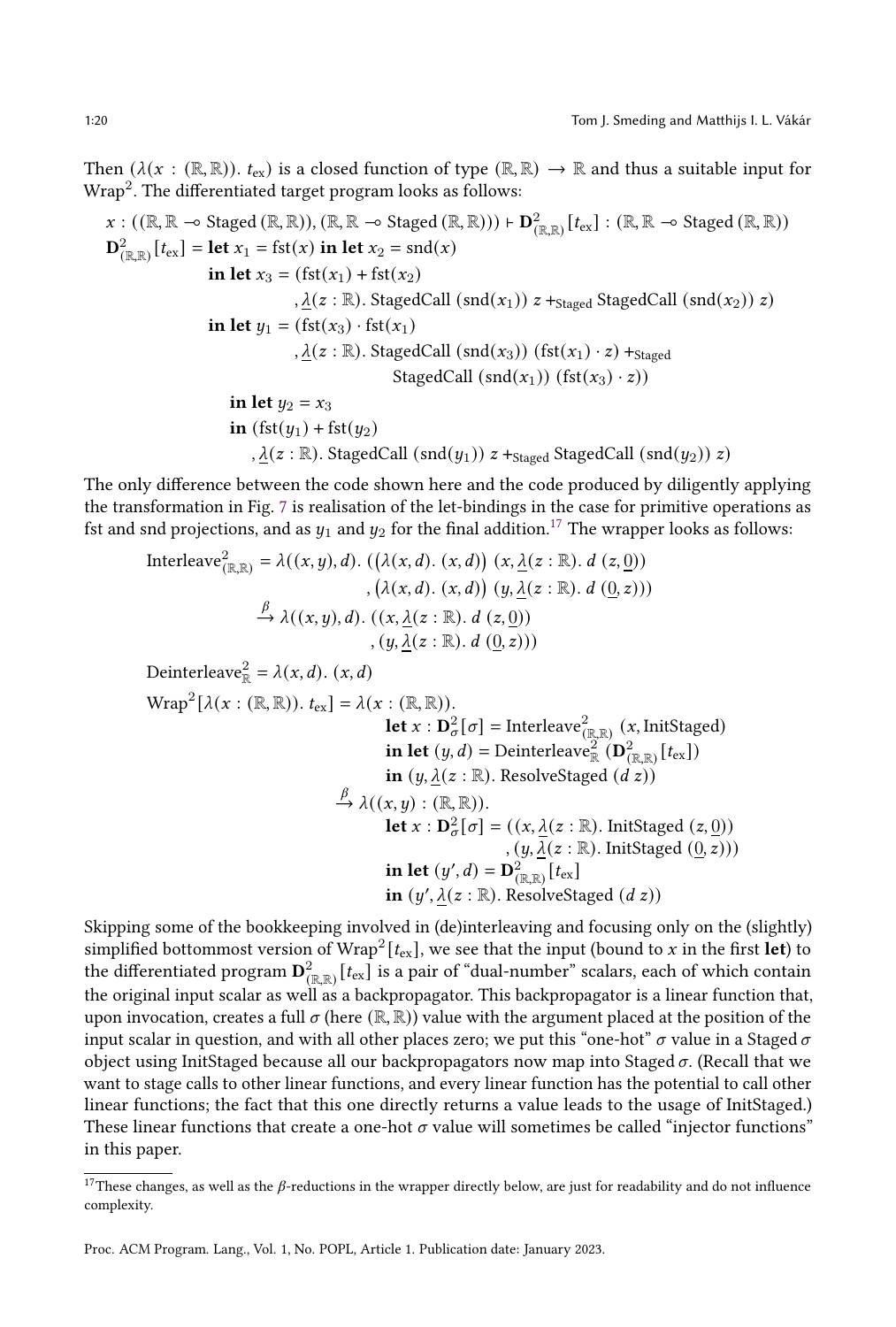# <span id="page-20-0"></span>Intended implementation

Staged  $c = (c, \text{Map } (\mathbb{R} \multimap \text{Staged } c) \mathbb{R})$ semantics:  $(c, \{f_1 \mapsto a_1, ..., f_n \mapsto a_n\})$  is equivalent to  $c + \sum_{i=1}^n f_i(a_i)$  $0_{\text{Staged}} = (0, \text{EmptyMap})$  (empty tree-map)  $(c_1, m_1) +_{Staged} (c_2, m_2) = (c_1 + c_2, m_1 \cup_+ m_2)$  (map union; values for equal keys are +'d) StagedCall  $\hat{f}$   $x$  =  $(0, \{f \mapsto x\})$  (singleton map with one key-value pair) InitStaged  $c = (c, \text{EmptyMap})$ ResolveStaged  $(c, m)$  = ...? Actual implementation Staged  $c = (c, \text{Map Int } (\mathbb{R} \neg \circ \text{Staged } c, \mathbb{R}))$ semantics:  $(c, \{i_1 \mapsto (f_1, a_1), \dots, i_n \mapsto (f_n, a_n)\})$  is equivalent to  $c + \sum_{j=1}^n f_j(a_j)$  $0_{\text{Staged}} = (\underline{0}, \text{EmptyMap})$  $(c_1,m_1)$  + Staged  $(c_2,m_2)$  =  $(c_1 + c_2,m_1 \cup_{(\lambda(f,a)(q,b),(f,a+b))} m_2)$ (in this map union, values for equal keys are combined using  $(\lambda(f, a) (q, b), (f, a + b))$ . StagedCall :  $(\text{Int}, \mathbb{R} \rightarrow \text{Staged } c) \rightarrow \mathbb{R} \rightarrow \text{Staged } c$  (note, changed type!) StagedCall  $(i, f) x = (0, \{i \mapsto (f, x)\})$ InitStaged  $c = (c, \text{EmptyMap})$ ResolveStaged  $(c, m)$  = ...? (we will return to ResolveStaged later)

Fig. 8. The tree-map-based implementation of Staged; Fig. [7](#page-18-0) uses the "Intended implementation", whereas Fig. [9](#page-22-0) will use the "Actual implementation".

The differentiated program then uses the interleaved input and computes the result (bound to  $y'$ , renamed from  $y$  for clarity) and a backpropagator for the result (bound to  $d$ ). For the final return value, then, the primal component is simply  $y'$  as computed by the program; the reverse derivative function of type  $\tau \to \sigma$ , here  $\mathbb{R} \to (\mathbb{R}, \mathbb{R})$ , applies d to the incoming result cotangent z and then resolves the Staged  $(\mathbb{R}, \mathbb{R})$  to a value of type  $(\mathbb{R}, \mathbb{R})$  using ResolveStaged.

### <span id="page-20-1"></span>6.2 The Staged interface

The intended implementation of Staged  $c$  is a pair of a value of type  $c$  and a persistent tree-map that supports purely-functional logarithmic insertion, query, deletion and maximal key query. The map will be used for staging linear function calls, and hence should map linear functions to their collected arguments. When two Staged objects are added using  $(+_{\text{Staged}})$ , we add the  $c$  constants and take the union of their constituent maps, where values for common keys are added together: this is the precise place where we apply the linear factoring rule  $f x + f y \rightsquigarrow f (x+y)$ . In other words, we would like the interface methods of Staged to be implemented as shown under the "Intended implementation" header in Fig. [8.](#page-20-0)

However, as foreshadowed by the "Actual implementation" part of Fig. [8,](#page-20-0) there is a problem with the intended implementation: one cannot reasonably create a tree map with linear functions as keys, because for that one would need a total order on linear functions, which is impossible in general.<sup>[18](#page-20-2)</sup> However, we can make such a total order on the functions that we create using  $\lambda$  by tagging each such function at runtime with a unique integer! For the implementation of ResolveStaged, which

<span id="page-20-2"></span><sup>&</sup>lt;sup>18</sup>Hence,  $D_c^2$  and Wrap<sup>2</sup> cannot actually be implemented.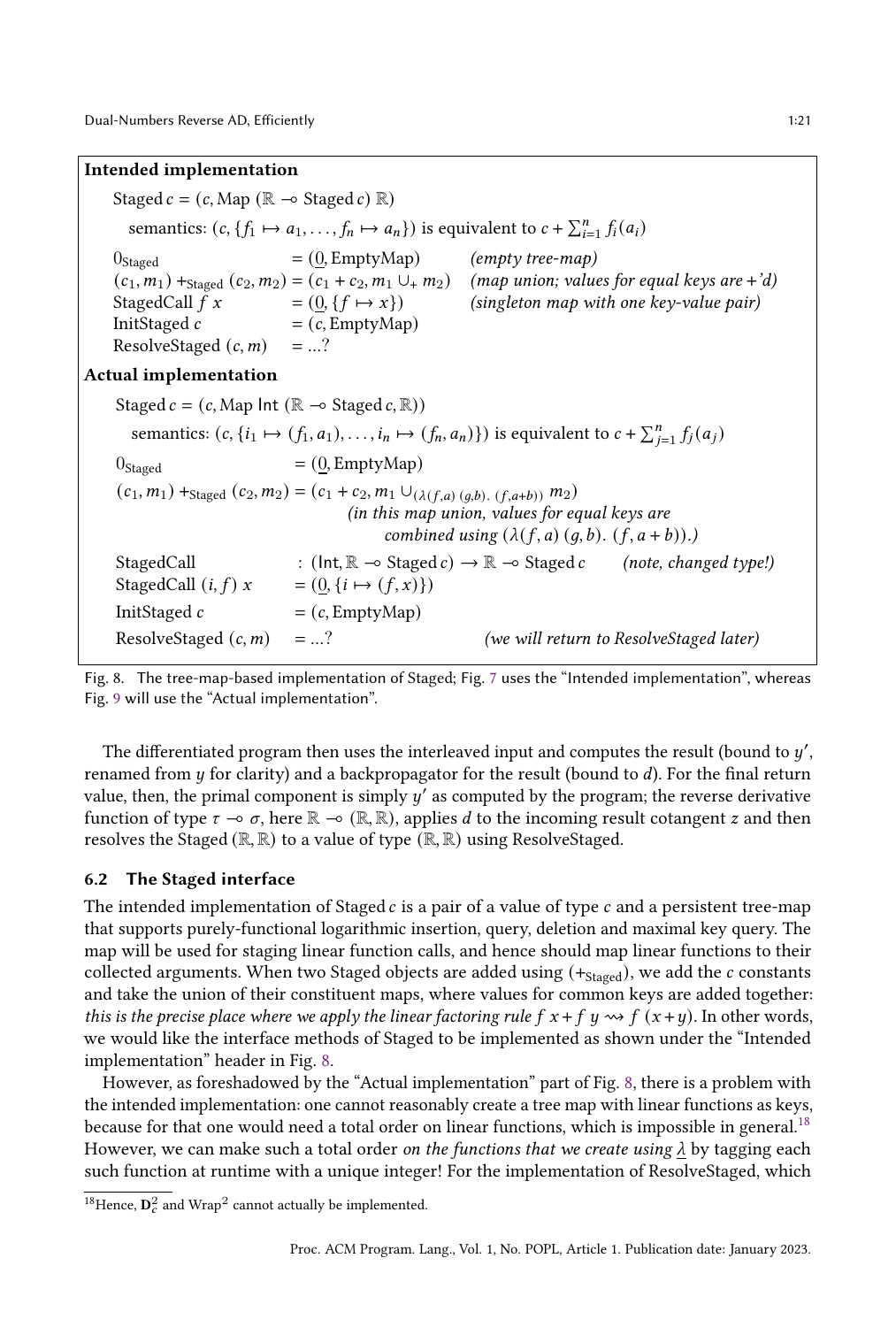we discuss below, we will further require (and ensure) that these tags are *monotonically increasing*: a linear function created later must have a tag that is greater than those of functions created earlier in call-by-value ordering.[19](#page-21-0) Generating these monotonically increasing tags makes the program produced by the code transformation monadic in an ID generation monad (e.g. implementable using a state monad). This has the downside of forcibly sequentialising the entire computation if it was not already sequential before; see Section [12](#page-39-0) for some notes on this.

In the "Actual implementation" part of Fig. [8,](#page-20-0) two things changed: firstly, the Map now has integers as keys instead of functions, and secondly, the type of StagedCall changed to take the integer tag of the called linear function as an additional argument (in a pair for convenience in  ${\bf D}^3_c[{\mathit{op}}(\ldots)]$ ). The algorithm assumes that one linear function (i.e. the closure object resulting from one invocation of a  $\lambda$ ) is always consistently tagged with the same integer.

The new Staged implementation is used in a new monadic code transformation, shown in Fig. [9.](#page-22-0) On the type level, linear functions (in  $\mathbf{D}_c^3[\mathbb{R}]$ ) are now tagged with an integer, and functions in the program now live in the ID generation monad. On the term level, for most source language constructs (variables, tuples, projections, application, abstraction and let-binding), the output code is simply lifted to monadic code as usual. We choose to write out the pair administration instead of using the monadic bind notation abstraction to make clear what operations are being executed and where the lambdas occur. It should be clear to the reader that the only thing that happens here is threading through of the "next ID to generate" integer—we understand it as a monad, but operationally it is just threading through the integer.

The only places where actual new IDs are being generated (i.e. where the integer is used and incremented) are where linear functions are being created, i.e. for scalar constants and in the code for primitive operations. The output code for primitive operations has a large tuple that might be hard to read; it has shape  $((op, (i, \underline{\lambda})), i + 1)$  and is of type  $(\mathbf{D}_c^3[\mathbb{R}], \text{Int})$ .

In the wrapper, we must (monotonically) number all input backpropagators in Interleave $^3$  and then execute the monadic action defined by  $\mathbf{D}_{\sigma}^{3}[t]$  with as starting ID the next available ID after the input backpropagators. Note that in Deinterleave $^3$ , and for the final, top-level derivative function, we do create new linear functions that remain untagged; however, this is not an issue because we ensured that all linear functions that are potentially called multiple times (namely the input backpropagators and those created in  $\mathbf{D}_c^3[\mathbb{R}])$  are in fact tagged.

Resolve order. We still have to specify how exactly ResolveStaged is going to ensure that every linear function in a Staged object is called only once. The crucial observation here is that in the case of our code transformation, a linear function will only ever call other linear functions that are created earlier during evaluation. This is why we tag created linear functions with monotonically increasing IDs at runtime, because this allows us to read off the dependency structure of linear functions from their tags: a linear function with tag  $i$  will only call other linear functions with tags smaller than *i*.

To see that the observation is true for our code transformation, recall that all created backpropagators have, after beta-reduction of the intermediate linear functions in Interleave $^3$ , one of three forms:  $\underline{\lambda}(z : \mathbb{R})$ .  $0_{\text{Staged}}$  for scalar constants,  $\underline{\lambda}(z : \mathbb{R})$ . (one-hot  $\sigma$  value with z) for injectors created

<span id="page-21-0"></span> $^{19}\rm{For}$  this temporal relation, the order of evaluation for (primitive) functions with multiple arguments (in other words, the degree of freedom in evaluation order that remains after choosing for call-by-value) does not actually matter: the only actual, underlying requirements of the algorithm are that the tags are unique and that a linear function  $f$  that in its closure refers to another linear function  $g$  must have a tag greater than the tag of  $g$ . To ensure this, it is sufficient to make tags monotonically increasing in any particular call-by-value order.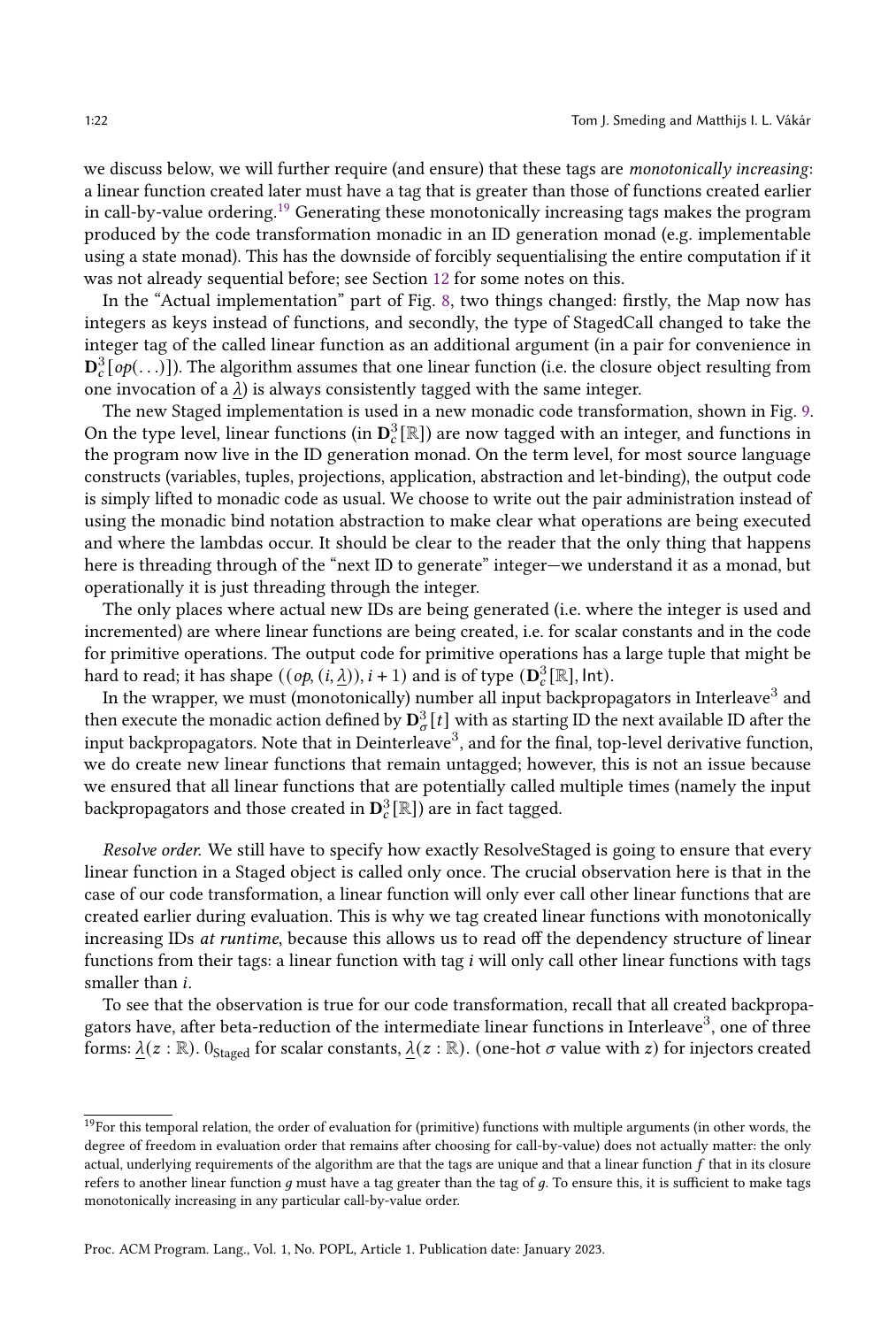<span id="page-22-0"></span>On types:

 $\mathbf{D}_c^3[\mathbb{R}] = (\mathbb{R}, (\mathsf{Int}, \mathbb{R} \to \mathsf{Staged}\,c))$   $\mathbf{D}_c^3[()] = ()$   $\mathbf{D}_c^3[(\sigma, \tau)] = (\mathbf{D}_c^3[\sigma], \mathbf{D}_c^3[\tau])$  $\mathbf{D}_c^3[\sigma \to \tau] = \mathbf{D}_c^3[\sigma] \to \left[\text{Int} \to (\mathbf{D}_c^3[\tau], \text{Int})\right] = \left[\text{Int} \right] = \text{Int}$ On terms: If  $\Gamma \vdash t : \tau$  then  $\mathbf{D}_c^3[\Gamma] \vdash \mathbf{D}_c^3[t] : \overline{\mathsf{Int}} \rightarrow (\mathbf{D}_c^3[\tau], \mathsf{Int})$  ${\bf D}_{c}^{3}[(x:\tau)]=\lambda i.$   $((x:{\bf D}_{c}^{3}[\tau]),i)$  $\mathbf{D}_{c}^{3}[(s,t)] = \lambda i.$  let  $(x, i') = \mathbf{D}_{c}^{3}[s]$  i in let  $(y, i'') = \mathbf{D}_{c}^{3}[t]$  i' in  $((x, y), i'')$  ${\bf D}_c^3[(\det x:\tau=s\textbf{ in }t)] = \lambda i. \textbf{ let } (x:{\bf D}_c^3[\tau],i') = {\bf D}_c^3[s] i \textbf{ in }{\bf D}_c^3[t] i'$ etc. (standard monadically lifted code)  ${\bf D}_c^3[r] = \lambda i.$  ( $(r, (i, \lambda_c(z : \mathbb{R}).0_{\text{Staged}})), i+1)$  $\mathbf{D}_c^3[op(t_1,...,t_n)] = \lambda i.$  (let  $((x_1,d_1),i_1) = \mathbf{D}_c^3[t_1]$  i in ... in let  $((x_n,d_n),i_n) = \mathbf{D}_c^3[t_n]$   $i_{n-1}$ in  $((\text{op}(x_1, \ldots, x_n))$ ,  $\binom{i_n}{n}$ ,  $\lambda(z : \mathbb{R})$ . StagedCall  $d_1$  ( $\partial_1 op(x_1, ..., x_n)(z)$ ) + Staged · · · + Staged StagedCall  $d_n$   $(\partial_n op(x_1, \ldots, x_n)(z)))$ ,  $(i_n + 1)$ Adjusted wrapper:  $\text{Wrap}^3 : (\sigma \to \tau) \rightsquigarrow (\sigma \to (\tau, \tau \to \sigma))$ Wrap<sup>3</sup>[ $\lambda(x : \sigma)$ .  $t$ ] =  $\lambda(x : \sigma)$ . **let**  $(x : D^3_\sigma[\sigma], i)$  = Interleave<sup>3</sup><sub> $\sigma$ </sub>  $(x, \text{InitStaged})$  0 **in let**  $(y, d)$  = Deinterleave<sup>3</sup> (fst( $\mathbf{D}^3_{\sigma}[t]$  *i*)) in  $(y, \lambda(z : \tau)$ . ResolveStaged  $(d z))$ Interleave $^3_{\tau}$ : ∀c. ( $\tau$ ,  $\tau$  → Staged  $c$ ) → Int → ( $\mathbf{D}_c^3[\tau]$ , Int) Interleave $_{\mathbb{R}}^3$  =  $\lambda(x, d)$ .  $\lambda i$ .  $((x, (i, d)), i+1)$ Interleave $\begin{cases} \n\overline{3} \\
0\n\end{cases} = \lambda((0, d), \lambda i. ((0, i))$ Interleave $_{(\sigma,\tau)}^3 = \lambda((x,y),d)$ .  $\lambda i$ . **let**  $(x',i') =$  Interleave $_{\sigma}^3(x,\underline{\lambda}(z:\sigma), d(z,\underline{0}))$  i in let  $(y', i'')$  = Interleave $^3_{\tau}(y, \underline{\lambda}(z : \tau)$ .  $d(\underline{0}, z))$  i' in  $((x', y'), i'')$ Interleave<sup>3</sup><sub>lnt</sub> =  $\lambda(n, d)$ .  $\lambda i$ .  $(n, i)$ Deinterleave $^3_7$  gets type ∀ $c$ .  ${\bf D}^3_c[τ] \to (τ, τ \multimap {\rm Staged}\, c)$  and ignores the new Int in  ${\bf D}^3_c[\mathbb{R}].$ 

Fig. 9. The monadically transformed code transformation (from Fig. [3](#page-11-0) to Fig. [4](#page-11-1) plus Staged operations), based on Fig. [7.](#page-18-0) Highlighted are some places with material changes related to the ID tagging.

in Interleave, and the following for primitive operations:

 $\lambda(z : \mathbb{R})$ . StagedCall  $d_1$   $(\partial_1 op(x_1, ..., x_n)(z)) +_{Staged} \cdots +_{Staged}$ StagedCall  $d_n$   $(\partial_n op(x_1, \ldots, x_n)(z))$ 

The only linear functions called (indirectly now, due to staging) by any of these forms of backpropagator are  $\text{snd}(d_1), \ldots, \text{snd}(d_n)$  for primitive operations, and by inspecting Fig. [9](#page-22-0) we see that these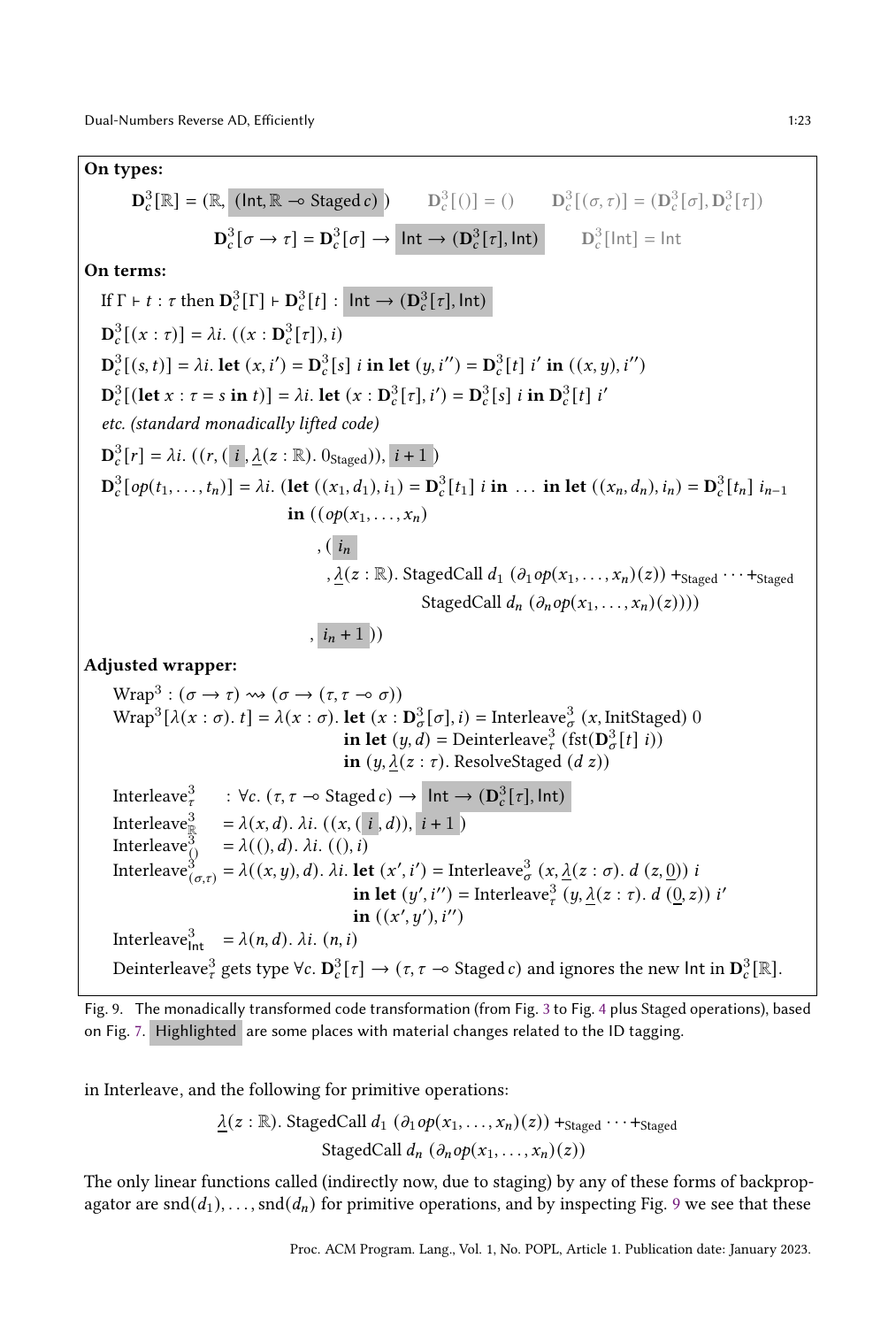linear functions are themselves the backpropagators of the arguments of the primitive operation. And indeed, in call-by-value evaluation<sup>[20](#page-23-1)</sup>, these functions will have been created earlier than the execution of the primitive operation itself.

Now we recall the goal of ResolveStaged: to evaluate the calls to backpropagators one by one in such an order as to ensure that the arguments of all calls to a particular backpropagator are added together before that backpropagator is first invoked. This then accomplishes the higher goal of evaluating every backpropagator at most once. In light of the observation above about the dependency order of the backpropagators, we give the following (tail-)recursive definition for ResolveStaged, assuming standard operations on a Map:

> ResolveStaged ( $c : \sigma, m : \text{Map Int } (\mathbb{R} \to \text{Staged } \sigma, \mathbb{R})$ ) := if  *is empty* then c else let  $i =$  highest key in  $m$ in let  $(f, a) =$ lookup *i* in *m* in let  $m'$  = delete *i* from *m* in ResolveStaged  $(f a +_{Staged} (c, m'))$

where  $(+_{\text{Staged}})$  is (still) defined as in the "Actual implementation" in Fig. [8.](#page-20-0) Because a backpropagator can only call other backpropagators with smaller tags, as observed above, this definition will combine (with  $(+_{Staged})$ ) all staged calls to a particular backpropagator before actually invoking the function, which achieves the goal. This completes Fig. [8.](#page-20-0)

### <span id="page-23-0"></span>6.3 Complexity

Finally, we look at the complexity of the reverse AD transformation given in Fig. [9](#page-22-0) and indicate what must still be done to fix this complexity. $21$ 

In Section [3,](#page-5-0) we gave a property expressing the complexity requirement for a reverse AD code transformation. With our type signature of Wrap, this property translates to the following: (in this section, take  $Wrap = Wrap^3$ )

<span id="page-23-6"></span>
$$
\exists c > 0. \forall P : Programs(\sigma \to \tau). \forall x : \sigma, dy : \tau.
$$
  

$$
cost(snd(Wrap[P] x) dy) \le c \cdot (cost(P x) + size(x))
$$
 (2)

where we recall that  $cost(E)$  denotes the time taken to evaluate E to normal form and  $size(x)$ denotes the time taken to read all of  $x$  sequentially. We assume without loss of generality that  $P$ is of the form  $(\lambda(x : \sigma), t)$ . Then, since P and Wrap [P] have a lambda abstraction at the top level, they are already in normal form and hence take constant cost to reduce.

We will analyse this left-hand side in three parts:

- <span id="page-23-3"></span>(1) The cost of evaluating  $\mathbf{D}^3_{\sigma}[t]$  *i* with the interleaved input in the environment;
- <span id="page-23-4"></span>(2) The cost of calling  $Wrap^3[P]$  with argument x, which includes [\(1\)](#page-23-3); and
- <span id="page-23-5"></span>(3) The cost of invoking the top-level backpropagator snd(Wrap<sup>3</sup>[P] x) on a cotangent value.

Since part  $(2)$  plus  $(3)$  is the left-hand side of Eq.  $(2)$ , it is sufficient if we can show that each of these parts runs in time  $O(\text{cost}(P x) + \text{size}(x)).$ 

<span id="page-23-1"></span> $^{20}$ Even with call-by-need (lazy evaluation), as Haskell implements, we get a call-by-value numbering (though not necessarily creation) of the backpropagators, due to the explicit monadic threading of the next ID to generate. Hence, the algorithm works fine also with a call-by-need target language (as expected, because lambda calculus evaluation is confluent, and we do not use any non-standard extensions of the standard operational semantics), even though we assume a call-by-value source language.

<span id="page-23-2"></span><sup>&</sup>lt;sup>21</sup>This section does not provide a proof that Wrap<sup>3</sup> does not have the correct complexity; rather, it argues that the expected complexity analysis does not go through. The same complexity analysis *will* go through for Wrap $^5$  at the end of Section [8.](#page-29-0)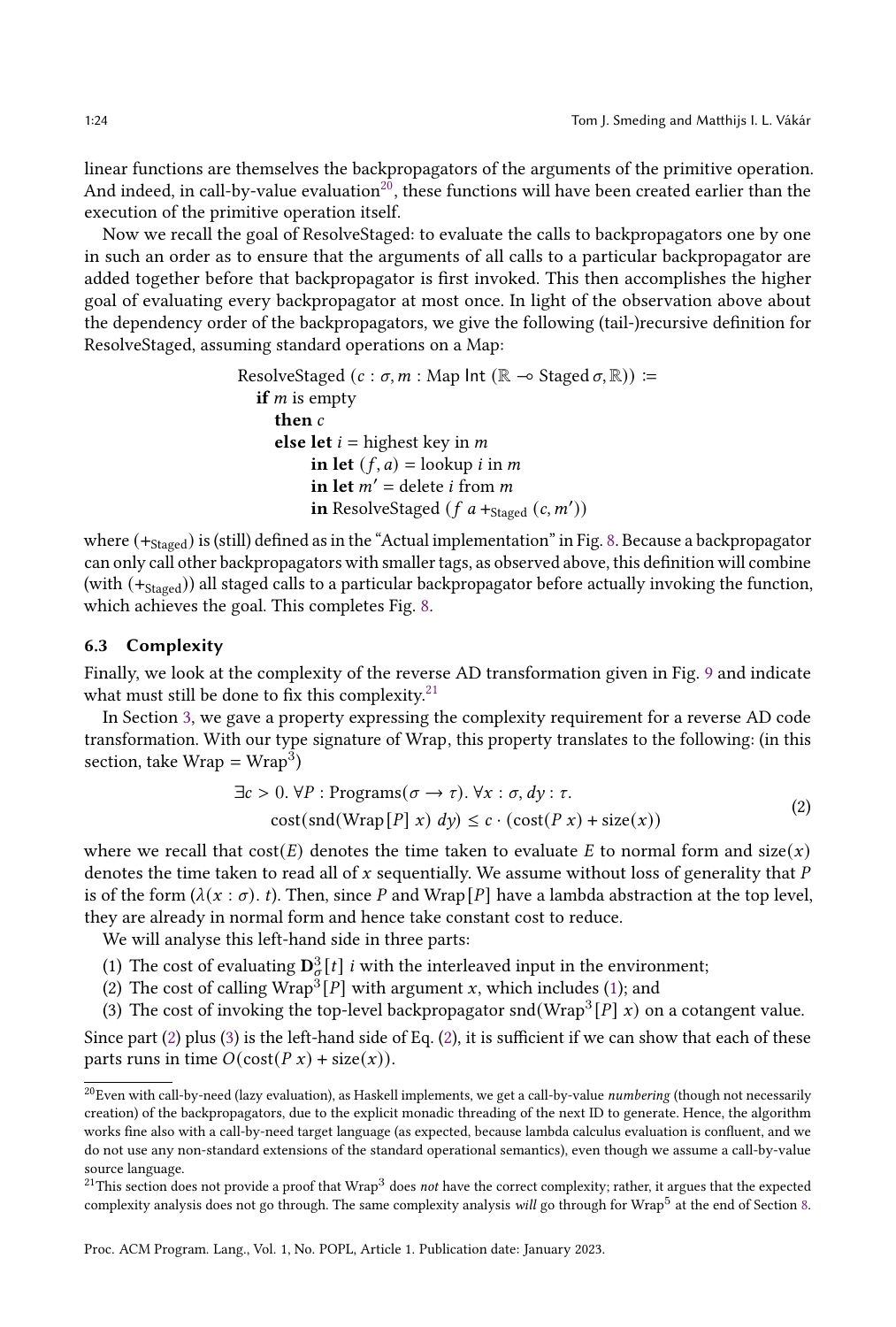Primal computation time [\(1\)](#page-23-3). It is easy to see in Fig. [9](#page-22-0) that the work performed by running the monadic action  $\mathbf{D}_c^3[t]$  for some term  $t$  (i.e. calling  $\mathbf{D}_c^3[t]$  with an integer argument) is proportional to the original runtime of  $t$ . Note that this does not include calling the backpropagators, but it does involve creating the backpropagators, which takes time proportional to the size of their closure. Since in our case the closures are of bounded size (since primitive operators have bounded arity), part [\(1\)](#page-23-3) runs in  $O(\text{cost}(P x))$ , which is stricter than  $O(\text{cost}(P x) + \text{size}(x))$ .

Wrapper computation time  $(2)$ . Wrap<sup>3</sup> consists of interleaving, calling the transformed program, and deinterleaving. The interleaving process itself runs in  $O(size(x))$ ; the content of the created backpropagators is problematic (as we will see below), but just creating the backpropagators is fine because their closures are small. Calling the transformed program takes  $O(\cos(f x))$  as discussed above. Finally, Deinterleave $^3$ , which is similar in structure to Deinterleave $^1$  from Fig. [6,](#page-14-0) completes in time  $O(size(P x))$ , i.e. the size of the original output. This is in particular also in  $O(cost(P x))$ . Hence, cost(Wrap<sup>3</sup>[*P*] *x*) is in  $O(\cot(P x) + \text{size}(x))$  as required.

Dual computation time [\(3\)](#page-23-5). The reverse derivative propagation pass is in a sense the core of reverse AD, and as expected it is also the most involved part to analyse and make efficient.

The top-level backpropagator snd(Wrap<sup>3</sup>[P] x) first calls the backpropagator d returned by Deinterleave $^3_{\tau}$  to obtain an initial Staged  $\sigma,$  and then (in ResolveStaged) calls all created backpropagators at most once. Furthermore, ResolveStaged performs some Map operations per invoked backpropagator, and uses  $(+_{\text{Staged}})$  once per invoked backpropagator.

The backpropagator  $d$  returned by Deinterleave $^3_{\tau}$  calls all backpropagators directly contained in the output of the transformed code exactly once, and combines their results using  $(+_{Staged})$ .

• Problem: Since  $(+_{\text{Staged}})$  can be called here as many times as the number of scalars in the program output (minus one), and the program output size is potentially in  $O(\text{cost}(P x))$ ,  $(+<sub>Staged</sub>)$  must be constant-time lest we overshoot the complexity budget of  $O(\text{cost}(P x) +$ size(x)) that we set ourselves in this analysis. However,  $(+_{\text{staged}})$  adds c values (which can be large—indeed, that is the whole point of choosing reverse AD over forward AD) and combines staging maps, neither of which are constant-time (because these staging maps are not necessarily of bounded size).

Looking past this problem, ResolveStaged then uses the staging map returned by  $d$  to call every created backpropagator at most once. The number of created backpropagators is equal to the number of times a scalar constant is created or a primitive operator is executed in the original program (these are created by  $\mathbf{D}_c^3$ ) plus the number of scalars in the input (these are created by Interleave<sup>3</sup>). Hence, this number is in  $O(\cos(P x) + \text{size}(x))$ , meaning that the body of each backpropagator must be constant-time for our complexity analysis to go through.

However, the backpropagator bodies are unfortunately not constant-time.

• Problem: The backpropagators created in Interleave $^3_\sigma$  are too expensive. Due to the buildup in Interleave $^3_{(\sigma,\tau)},$  the backpropagators joined to individual scalars end up being of the following form:

 $\lambda(z : \mathbb{R})$ . InitStaged  $(0, \ldots, 0, z, 0, \ldots, 0)$ 

if we flatten all pairs into a single large tuple. This backpropagator takes time  $O(size(x))$  to run, which is not constant.

• Problem: The backpropagators for scalar constants and primitive operations are too expensive. Indeed,  $0_{\text{Staged}}$  and StagedCall need to create a zero value of type  $c$  (the original program input), and  $(+_{Staged})$  needs to add c values (in addition to merging the maps, but these maps are of bounded size, making the map merge cost negligible). None of these three operations are constant-time, while they need to be. Note that since primitive operation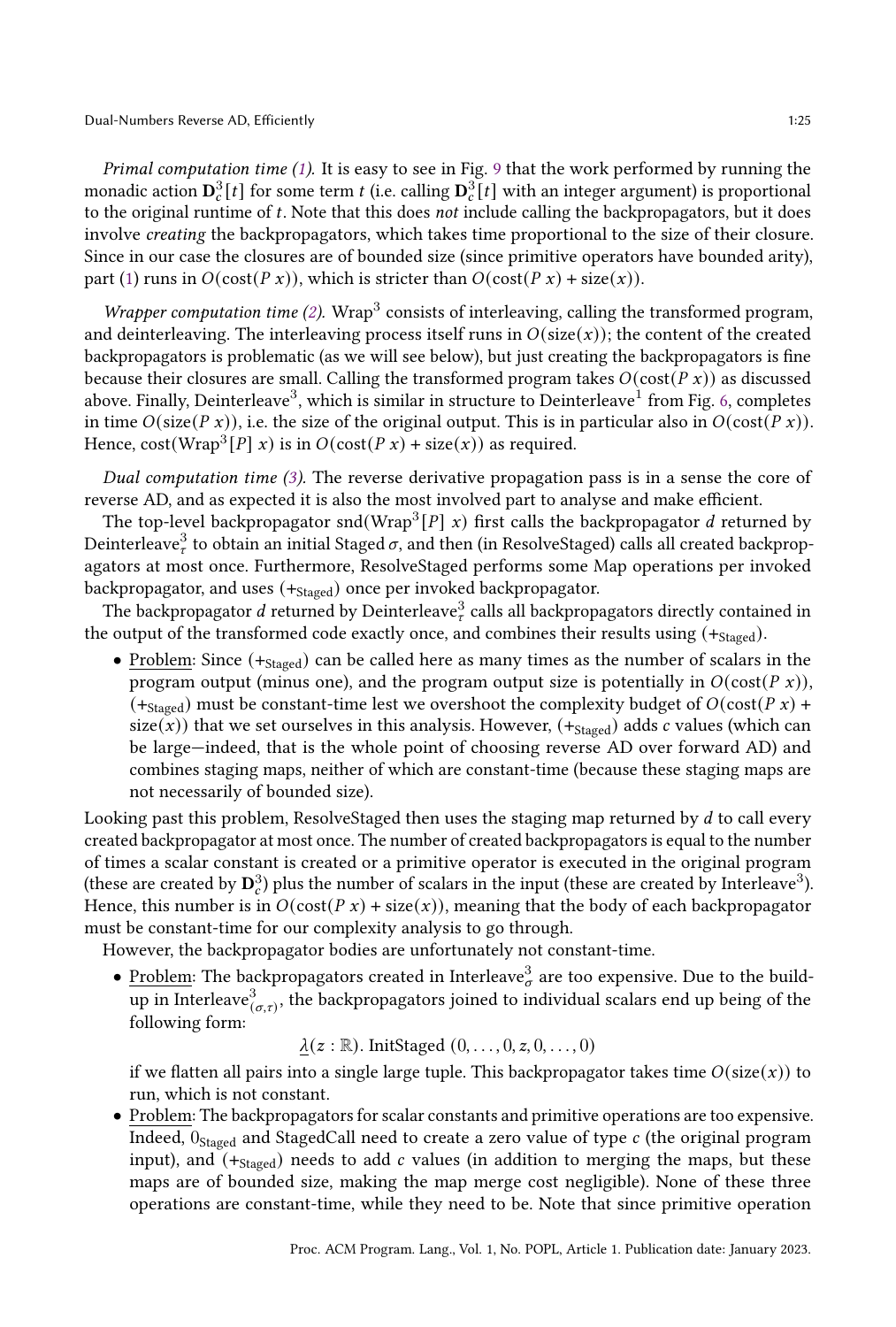arity is bounded, StagedCall and  $(+_{\text{Staged}})$  being constant-time would indeed imply that the operator backpropagator runs in constant time as well.

Finally, ResolveStaged (as presented above in Section [6.2\)](#page-20-1) also performs, per backpropagator invocation, a constant number of Map operations and one  $(+_{\text{Staged}})$  invocation. The Map operations are logarithmic in  $cost(P x)$ , while they need to be constant-time because they are already executed  $O(\text{cost}(P\text{ }x))$  times; and the usage of  $(+_{\text{stacked}})$  is a problem just like before: even though one of the staging maps that is combined, namely  $f$  a, can be shown to be of constant size, the map union still results in a logarithmic overhead, and the addition of c values is in any case still problematic.

In summary, the parts of the transformed program that are still too expensive are the following:

- <span id="page-25-1"></span>(1)  $0_{\text{Staged}}$  and StagedCall must be constant-time, but are not due to the creation of a zero of type  $\overline{c}$ .
- <span id="page-25-2"></span>(2)  $(+_{\text{Staged}})$  must be constant-time, but is not due to adding values of type  $c$  and taking the union of staging maps.
- <span id="page-25-3"></span>(3) The injector backpropagators created by Interleave<sup>3</sup> must be constant-time, but are not due to the creation of a one-hot (i.e. mostly zero) value of type  $c$ .
- <span id="page-25-4"></span>(4) The logarithmic Map operations in ResolveStaged should be constant-time.

In the next step (Section [7\)](#page-25-0), we will fix problems [\(1\)](#page-25-1) and [\(2\)](#page-25-2) by representing an  $s: Staged c$  instead with  $\lambda(s' : Staged c)$ .  $s +_{Staged} s'$ . This allows us to represent zeros of type c using the identity function that adds nothing and (+Staged) using function composition, both of which need constant time to create. This will also reduce the injector backpropagators from problem [\(3\)](#page-25-3) to run in time proportional to the time needed to project their corresponding scalar from the input. This is not quite constant time yet; instead, it is linear in the maximal nesting depth of the input.

Afterwards, in Section [8,](#page-29-0) we will fix problem [\(3\)](#page-25-3) (now fully) by allocating a mutable array for the collection of input scalar cotangents, because this, in a sense, reduces the input nesting depth to a constant 1: the injector backpropagators will be implemented with a single-scalar mutable update. Furthermore, we will fix problem [\(4\)](#page-25-4) by allocating another mutable array for the backpropagators, instead of using a tree map in Staged that has integers as keys. Both of these fixes are made possible in a purely functional context by using resource-linear types.

# <span id="page-25-0"></span>7 CAYLEY-TRANSFORMING THE COTANGENT COLLECTOR

There is a classical trick in functional programming that is sometimes referred to as the "difference list" trick, referring to its first popularisation by [\[Hughes](#page-42-5) [1986\]](#page-42-5) as applied to appending lists. The idea is that when one has a monoid, that is to say a set (type)  $S$  with an identity element  $e$  and an associative combination operation  $\circ$ , one can represent an element  $x \in S$  instead by the partial application (either on the left or on the right, as suits the application) of  $\diamond$  to x. Converting from the alternate representation back to the standard one involves just applying the function in hand to the identity element  $e$ .

*Example 7.1.* In the classical example, where  $S$  is the type of cons-lists with elements of some type  $\tau$  (defined inductively as  $[ \, ] \in S$  and  $x \in \tau, l \in S \Rightarrow x :: l \in S$ ),<sup>[22](#page-25-5)</sup> *e* is the empty list  $[ \, ]$  and  $\circ$  is list concatenation  $(+)$ , the aim of the alternate representation is to improve performance when appending many lists in a left-associative order:  $((1 + l_2) + l_3) + l_4$ . Indeed, with the standard (and only reasonable) definition of list concatenation, given by  $[$   $]+$   $l$  =  $l$  and  $(x:: x s) + l$  =  $x :: (x s + l)$ , appending  $n$  lists of length  $m$  in left-associative order takes time  $O(n^2m)$ . This is in strong contrast to the right-associative concatenation order  $(l_1 + (l_2 + (l_3 + l_4)))$ , which would take time  $O(nm)$ , being the correct, and lowest-possible, complexity for cons-lists.

<span id="page-25-5"></span> $\overline{^{22}}$ So in Haskell terms,  $S = [\tau]$ .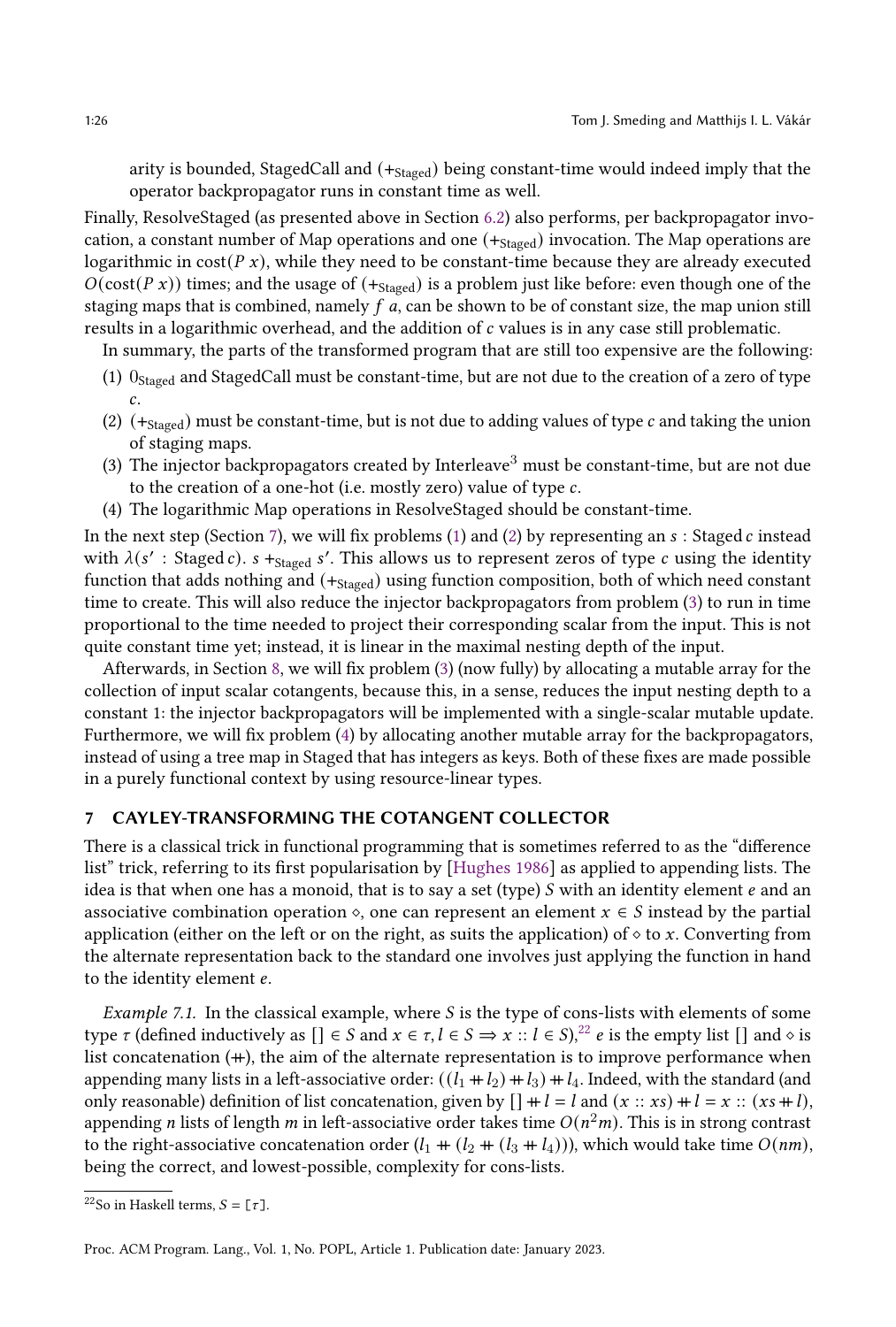Dual-Numbers Reverse AD, Efficiently 1:27

In the alternate "difference list" representation, we take for a list  $l$  the representation  $\lambda l'$ .  $l$  + ′ which prepends the list in question to some to-be-determined suffix list. "Appending" these representations entails just function composition, and the final, composed result can be converted back to an actual list by applying the resulting function to the empty list. The insight is that in the final application to the empty list, after evaluating away the function composition closures (in time  $O(n)$ , the list append operations will always happen in right-associative order, regardless of the order of composition of the difference-list functions:  $(((\lambda l' . l_1 + l') \circ (\lambda l' . l_2 + l')) \circ (\lambda l' . l_3 + l'))$ evaluates (in time  $O(n)$ ) to  $l_1 + (l_2 + (l_3 + \lceil$ )), which then finishes in  $O(nm)$ . This means that the whole operation of converting to difference-list representation, composing the functions obtained, and applying the result to the empty list again, always runs in time  $O(nm)$ , as required.<sup>[23](#page-26-0)</sup>

In our case, the problematic type  $S$  is that of Staged objects, but the issue is not so much the associativity of their combination—indeed, (+Staged) has many problems but sensitivity to associativity is not one of them—but the fact that we are doing work in the combination operation at all. However, we can still fruitfully apply the difference list trick, which we will call Cayley-transforming Staged, in reference to Cayley's theorem in group theory.<sup>[24](#page-26-1)</sup> This means that instead of Staged c we will now work with Staged  $c \rightarrow$  Staged c, and instead of (+ $_{Staged}$ ) we will now have function composition.

# 7.1 Code transformation

The updated code transformation is shown in Fig. [10,](#page-27-0) with corresponding wrapper in Fig. [11.](#page-28-0) We can see that the described replacement has indeed been performed: for example, the occurrence of Staged c in  $D_c^3[\mathbb{R}]$  (Fig. [9\)](#page-22-0) has been replaced by Staged  $c \to$  Staged c in  $D_c^4[\mathbb{R}]$ . Note that the notation  $\mathbb{R} \to$  (Staged  $c \to$  Staged c) is sensible, because (Staged  $c \to$  Staged c) is indeed a monoid (namely under function composition).[25](#page-26-2)

In a sense, this whole section describes a well-known and standard trick, and indeed the changes to the inductive code transformation itself ( $\mathbf{D}_c^4$ ) amount to just exchanging the Staged monoid for the endomorphism monoid ( $\tau \rightarrow \tau$  under function composition). However, contrary to the traditional case for difference lists, we are not just Cayley-transforming for the re-association effects, but rather to be able to implement the wrapper and the Staged interface in a much better way. Hence, this is what we will focus on in the remainder of this section.

First we will look at the updated wrapper in Fig. [11;](#page-28-0) afterwards, we will discuss the updated Staged interface. Because Interleave<sup>4</sup> now needs to produce Staged c updaters instead of Staged c values to juxtapose to scalars, Interleave<sup>4</sup> now takes as input not an "injector" function of type  $\tau \to$  Staged c (or, after the Cayley transformation,  $\tau \to$  (Staged  $c \to$  Staged c)), but instead a function of type ( $\tau \to \tau$ ) ⊸ (Staged  $c \to$  Staged  $c$ ), reminiscent of a Setter optic: given an updater for  $\tau$  this argument should build an updater for the whole Staged c that applies the  $\tau$ -updater on the current location in Staged c. This Setter is used in Interleave, where a backpropagator of type

<span id="page-26-0"></span><sup>&</sup>lt;sup>23</sup>Difference lists are used in practice in the Show typeclass in Haskell: shows :: Show a => a -> ([Char] -> [Char]). Indeed, the current standard library (base-4.16.0.0) has show  $x =$  shows  $x \in J$  as default implementation.

<span id="page-26-1"></span><sup>&</sup>lt;sup>24</sup>Cayley's theorem says that for a group G, the map that sends  $g \in G$  to the permutation induced by left-multiplication with  $g$  is an injective group homomorphism into Sym(G), the permutation group over G's underlying set. For a monoid  $M$ , the analogous theorem is that the map that sends  $x \in M$  to the function  $y \mapsto x \diamond y$  is an injective monoid homomorphism into the monoid of functions from  $M$  to  $M$ . The (more recent) Yoneda lemma vastly generalises both variants of Cayley's theorem, but the application to monoids feels closer to the original group case than the more general lemma in category theory.

<span id="page-26-2"></span><sup>&</sup>lt;sup>25</sup>If we must be precise, the ⊸-arrow was defined as a *commutative* monoid homomorphism, and the full function space Staged  $c \rightarrow$  Staged c is not a commutative monoid. However, Cayley actually maps us to the submonoid of functions semantically equivalent to  $(\lambda s'. s +_{Staged} s')$  for some  $s \in Staged c$ , which is a commutative monoid, because Staged c is.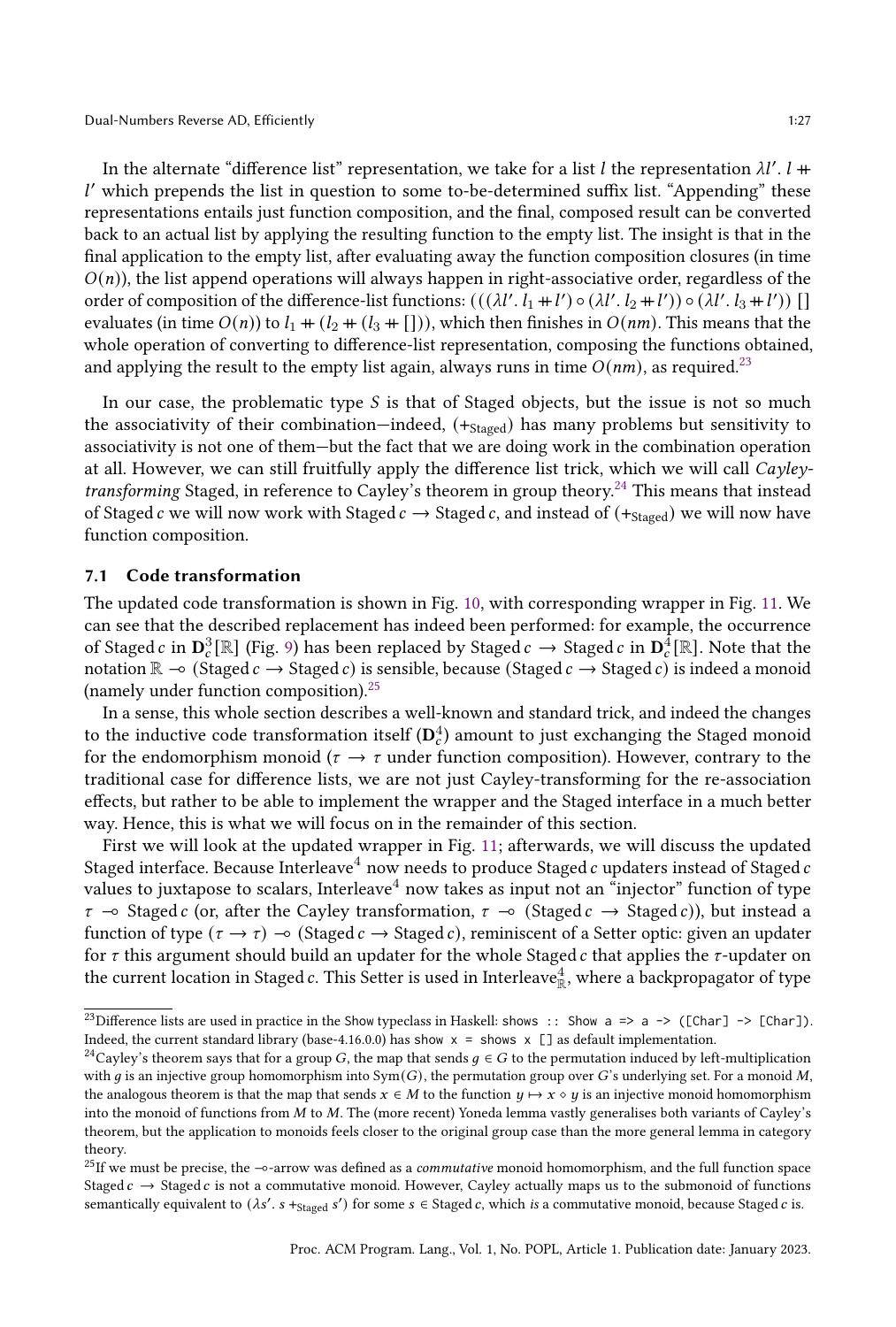# <span id="page-27-0"></span>On types:

 $\mathbf{D}_{c}^{4}[\mathbb{R}] = (\mathbb{R}, (\mathsf{Int}, \mathbb{R} \to (\mathsf{Staged}\,c \to \mathsf{Staged}\,c))) \qquad \mathbf{D}_{c}^{4}[(\cdot)] = (\cdot \qquad \mathbf{D}_{c}^{4}[(\sigma, \tau)] = (\mathbf{D}_{c}^{4}[\sigma], \mathbf{D}_{c}^{4}[\tau])$  $\mathbf{D}_c^4[\sigma \to \tau] = \mathbf{D}_c^4[\sigma] \to \textsf{Int} \to (\mathbf{D}_c^4[\tau], \textsf{Int}) \qquad \mathbf{D}_c^4[\textsf{Int}] = \textsf{Int}$ 

On terms:

If  $\Gamma \vdash t : \tau$  then  $\mathbf{D}_c^4[\Gamma] \vdash \mathbf{D}_c^4[t] : \mathsf{Int} \to (\mathbf{D}_c^4[\tau], \mathsf{Int})$ 

Same as  $\mathbf{D}_c^3$ , except with 'id' in place of  $0_{\text{Staged}}$  and '∘' in place of  $(\mathsf{+}_{\text{Staged}})$ .

### Updated Staged interface:

| Staged c                                                      | $=(c, Map Int (\mathbb{R} \rightarrow (Staged c \rightarrow Staged c), \mathbb{R}))$                                                                                                                                                                                                                                      |  |  |  |
|---------------------------------------------------------------|---------------------------------------------------------------------------------------------------------------------------------------------------------------------------------------------------------------------------------------------------------------------------------------------------------------------------|--|--|--|
| StagedRunZero<br>StagedRunZero f                              | : (Staged $c \rightarrow c$ ) $\rightarrow c$<br>$= f(0, \text{EmptyMap})$ (Note: still O( c ), but only used once (Fig. 11))                                                                                                                                                                                             |  |  |  |
| StagedCall<br>StagedCall $(i, f)$ x                           | : (Int, $\mathbb{R} \to (\text{Staged } c \to \text{Staged } c)$ ) $\to \mathbb{R} \to (\text{Staged } c \to \text{Staged } c)$<br>$= \lambda(c, m)$ . (c, if $i \notin m$ then insert $\{i \mapsto (f, x)\}$ into m<br>else update <i>m</i> at <i>i</i> with $(\lambda(\underline{\hspace{1ex}}, x') \cdot (f, x + x'))$ |  |  |  |
| StagedMapCot                                                  | : $(c \rightarrow c) \rightarrow (Staged \, c \rightarrow Staged \, c)$                                                                                                                                                                                                                                                   |  |  |  |
| StagedMapCot $f = \lambda(c, m)$ . (f c, m)                   |                                                                                                                                                                                                                                                                                                                           |  |  |  |
| ResolveStaged : Staged $c \rightarrow c$                      |                                                                                                                                                                                                                                                                                                                           |  |  |  |
| <b>ResolveStaged</b> $(c, m) = \text{if } m \text{ is empty}$ |                                                                                                                                                                                                                                                                                                                           |  |  |  |
|                                                               | then $c$                                                                                                                                                                                                                                                                                                                  |  |  |  |
| <b>else let</b> $i =$ highest key in m                        |                                                                                                                                                                                                                                                                                                                           |  |  |  |
|                                                               | in let $(f, a) =$ lookup <i>i</i> in <i>m</i>                                                                                                                                                                                                                                                                             |  |  |  |
|                                                               | in let $m' =$ delete <i>i</i> from m                                                                                                                                                                                                                                                                                      |  |  |  |
|                                                               | in ResolveStaged( $f \, a \, (c, m')$ )<br>(Look: no $(+_{Staged})!)$                                                                                                                                                                                                                                                     |  |  |  |

Fig. 10. The Cayley-transformed code transformation, based on Fig. [9.](#page-22-0) Grey parts are unchanged. Also see Fig. [11](#page-28-0) for the corresponding wrapper.

 $\mathbb{R}$  ⊸ (Staged  $c \rightarrow$  Staged  $c$ ) is built by using the Setter (d, here of type ( $\mathbb{R} \rightarrow \mathbb{R}$ ) ⊸ (Staged  $c \rightarrow$ Staged  $c$ )) to add the cotangent of this scalar to the correct position of the full Staged  $c$  object. Note that we give the created backpropagator an integer tag  $i$ , just like in Interleave $^3$  in Fig. [9.](#page-22-0) For pairs, Interleave $^4_{(\sigma,\tau)}$  performs just the necessary administration to build up these Setters.

In Deinterleave ${}^4$ , like in the transformation  ${\bf D}_c^4$  itself, we simply replace  $0_{\rm Staged}$  with the identity function and  $(+_{\text{Staged}})$  with function composition. Indeed, the only things we changed since Deinterleave $^1$  from Fig. [6](#page-14-0) is the types and choice of monoidal zero and plus, and the fact that starting with Deinterleave $^3$  (Fig. [9\)](#page-22-0), the new Int ID of backpropagators is ignored.

Next, in the wrapper Wrap $^4$  itself, we start the interleaving process by passing StagedMapCot :  $(\sigma \to \sigma) \to$  (Staged  $\sigma \to$  Staged  $\sigma$ ), which updates the  $\sigma$  value contained in the first component of Staged  $\sigma$ , as shown in the updated Staged interface in Fig. [10.](#page-27-0) Once we have a dualised input and an ID to start off the monadic computation produced by the transformed program, we continue precisely as in Wrap $^3$  in Fig. [9](#page-22-0) until the point where we define the final top-level derivative function, where instead of obtaining a Staged  $\sigma$  from  $d(z)$ , we get an updater for Staged  $\sigma$  to which we can post-compose ResolveStaged to get a function of type Staged  $\sigma \rightarrow \sigma$ , which we apply to a zero initial Staged  $\sigma$  using StagedRunZero from Fig. [10.](#page-27-0)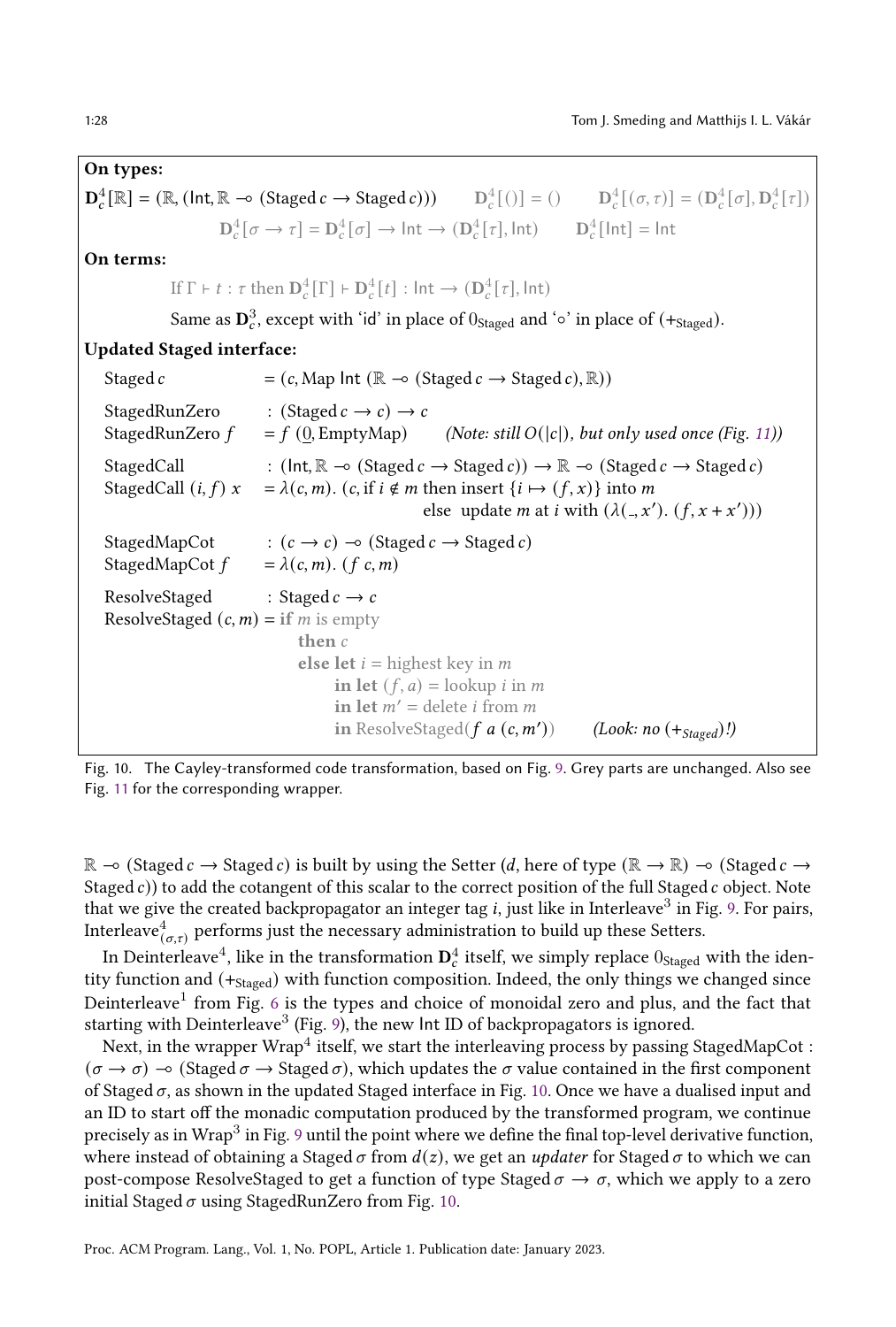# <span id="page-28-0"></span>Wrapper:

Interleave ${}^4_{\tau}$ :  $\forall c. (\tau, (\tau \to \tau) \to (\text{Staged } c \to \text{Staged } c)) \to \text{Int} \to (\mathbf{D}_c^4[\tau], \text{Int})$ Interleave $_{\mathbb{R}}^4$ =  $\lambda(x, d)$ .  $\lambda i$ .  $((x, (i, \lambda(z : \mathbb{R}), d (\lambda(a : \mathbb{R}), z + a)))$  $, i + 1)$ Interleave<sup>4</sup><sub>()</sub> =  $\lambda$ ((), d).  $\lambda$ *i*. ((), *i*) Interleave $_{(\sigma,\tau)}^{\hat{A}} = \lambda((x,y),d)$ .  $\lambda i$ . **let**  $(x', i')$  = Interleave<sup>4</sup><sub> $\sigma$ </sub>  $(x, \lambda(f : \sigma \to \sigma))$ .  $d$   $(\lambda((v, w) : (\sigma, \tau))$ .  $(f v, w))$  i in let  $(y', i'')$  = Interleave $^4_{\tau}(y, \lambda(f : \tau \to \tau)$ .  $d(\lambda((v, w) : (\sigma, \tau))$ .  $(v, f w))$  i' in  $((x', y'), i'')$ Interleave $_{\text{Int}}^4$  =  $\lambda(n, d)$ .  $\lambda i$ .  $(n, i)$ Interleave $_{\sigma\rightarrow\tau}^{4}$  = not defined! Deinterleave ${}_{\tau}^4$ : ∀c.  ${\bf D}_c^4[\tau] \rightarrow (\tau, \tau \rightarrow (Staged\,c \rightarrow Staged\,c))$ (Same as Deinterleave $^3$  in Fig. [9,](#page-22-0) except with id and  $(\circ)$  in place of  $0_{\text{Staged}}$  and  $(+_{\text{Staged}}))$  $\text{Wrap}^4 : (\sigma \to \tau) \rightsquigarrow (\sigma \to (\tau, \tau \to \sigma))$  $\text{Wrap}^4[\lambda(x:\sigma), t] = \lambda(x:\sigma)$ . **let**  $(x:\mathbf{D}^4_\sigma[\sigma], i) = \text{Interleave}^4_\sigma(x, \text{StagedMapCot})$  0 **in let**  $(y, d)$  = Deinterleave<sup>4</sup> (fst( $\mathbf{D}^4_{\sigma}[t]$  *i*)) in  $(y, \lambda(z : \tau)$ . StagedRunZero (ResolveStaged  $\circ d z$ ))

Fig. 11. The wrapper for the Cayley-transformed code transformation, presented together with Fig. [10.](#page-27-0)

Finally, let us briefly analyse the updated Staged interface in Fig. [10](#page-27-0) that we already used in the text above. StagedRunZero still builds a zero of type c, but as indicated, this is not a problem for complexity because this zero is only created exactly once (contrary to  $0_{\text{Stared}}$  from earlier, which was used many times throughout the computation). Subsequently, this zero is *added to* by all the  $c \to c$  updaters (lifted using StagedMapCot) created by the injector backpropagators in Interleave<sup>4</sup>, which are called at input variable references in the source program. The new version of StagedCall is precisely  $(+_{\text{staged}})$  from the "Actual implementation" in Fig. [8](#page-20-0) partially applied to StagedCall from that same place: we specialised the map union operation to the case where one of the operands is a map containing exactly one key-value pair. The new primitive StagedMapCot simply applies the  $c$ updater to the first component of the pair that is a Staged. Lastly, the definition of ResolveStaged that we gave in Section [6.2](#page-20-1) is changed only in one place: the return value from  $f$  is now not a Staged  $c$  object that needs to be added to the running total, but instead an updater function that we can directly apply.

# <span id="page-28-1"></span>7.2 Complexity

By Cayley-transforming Staged, we successfully ensured that all the backpropagators created in  ${\bf D}^4_c$ itself perform no more work than the corresponding source terms, and that Deinterleave<sup>4</sup> no longer needs to add many Staged  $c$  objects together; in short, we eliminated all problematic uses of  $0_{\text{Staced}}$ and  $(+_{\text{Staced}})$ . However, as indicated in Section [6.3,](#page-23-0) problems [\(3\)](#page-25-3) and [\(4\)](#page-25-4) with the time complexity still remain: the injector backpropagators (created in Interleave $^4$ ) still traverse the nesting depth of the input for each individual scalar present in the input, and the Map operations in ResolveStaged are still logarithmic.

But notice that the injection backpropagators are essentially functions of type  $\mathbb{R} \to (c \to c)$ ; these are lifted to  $\mathbb{R} \to$  (Staged  $c \to$  Staged  $c$ ) using StagedMapCot which just applies a  $c \to c$ function to the first component of the pair in a Staged c. The point of these  $\mathbb{R} \to (c \to c)$  functions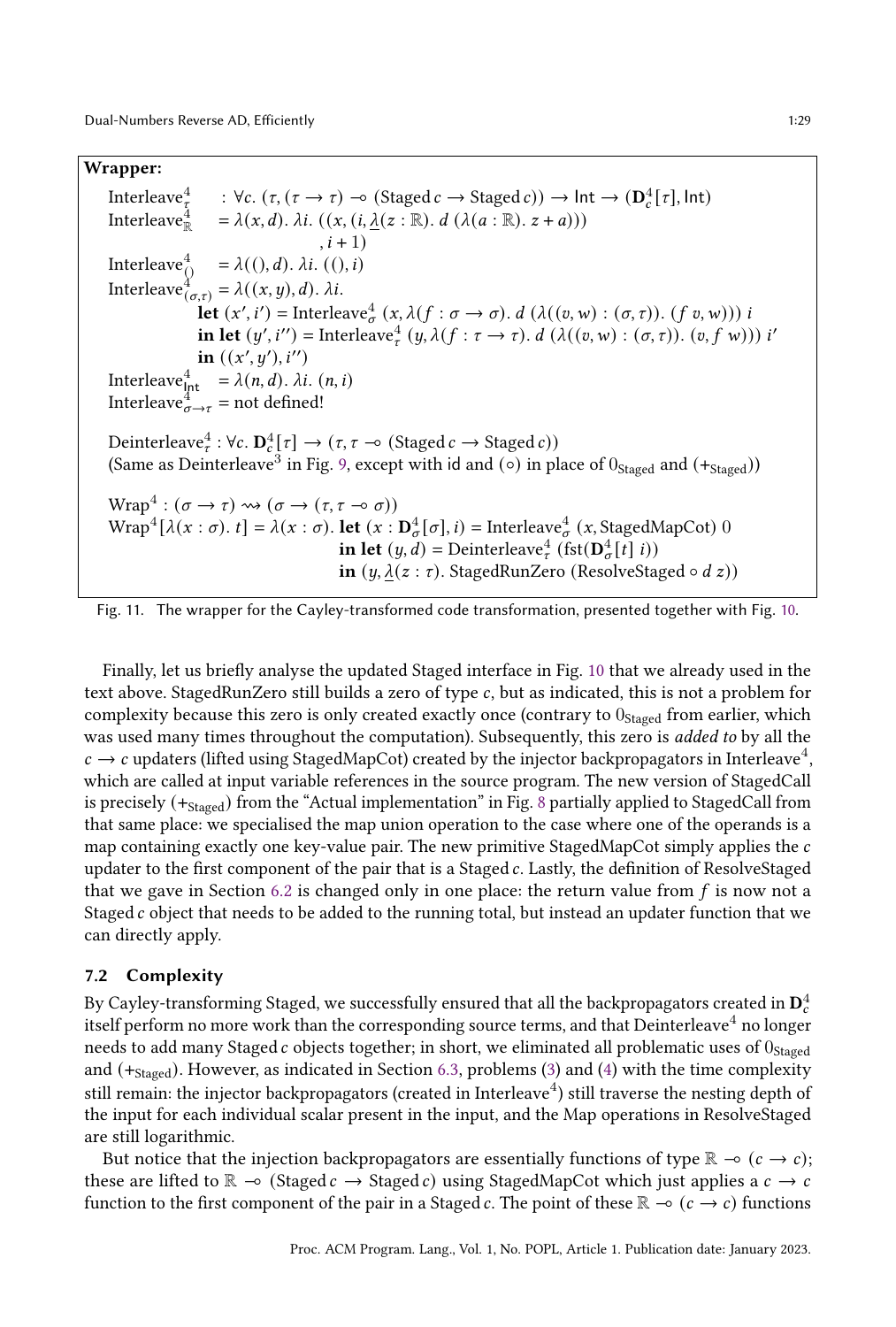is to add the  $\mathbb R$  argument to a particular scalar contained in  $c$ , and this is accomplished by traversing the nested tuples in c leading to that particular scalar. Clearly, it would be better if it would take only constant time to add a single scalar to one position in the input cotangent that we are collecting. Such constant-time random access is only possible with a mutable array, and to use mutable arrays in a purely functional setting, we need a resource-linear typing of the functions that perform these updates to the array. Fortunately, as we will see in Section [8,](#page-29-0) we can give the Staged  $c \rightarrow$  Staged  $c$ updater functions a resource-linear type, which allows us to use a mutable array for the input cotangent collection.

The second remaining issue is that ResolveStaged performs some logarithmic Map operations; however, the Map in question has type 'Map Int ( $\mathbb{R} \to$  (Staged  $c \to$  Staged  $c$ ))' and is thus keyed by integers—and in fact, these integers are even consecutive and starting from 0, because they are precisely the ID values we generate for the backpropagators in transformed code. In imperative languages, a Map from consecutive integer values is more naturally represented as an array, and like above, this is precisely what we shall do.

# <span id="page-29-0"></span>8 UTILISING RESOURCE-LINEAR TYPES TO SHAVE OFF LOG FACTORS

By introducing resource-linearity into our type system, we now have three flavours of function arrows: regular functions  $(\rightarrow)$ , monoid-linear functions  $(\neg$ ) and the new resource-linear functions, which we write as  $\mathcal{B}_\text{A}$ . Where regular functions used  $\lambda$  and monoid-linear functions used  $\lambda$ , resourcelinear functions use  ${\underline{\smash \lambda}}_R.$  Both monoid-linearity and resource-linearity are essential for achieving the right time complexity in this paper, but in somewhat different ways: monoid-linearity shows that the optimisations that we perform preserve semantics, while resource-linearity shows that the transition to mutable arrays preserves referential transparency. In Haskell, resource-linearity must be explicitly annotated in the output program of the code transformation for GHC to accept the code, while monoid-linearity need not be reflected in the implementation. In an hypothetical implementation in OCaml, where mutable updates are allowed anywhere, neither form of linearity would need to be reflected.

The type system of resource-linearity that we use is that of Linear Haskell [\[Bernardy et al.](#page-42-6) [2018\]](#page-42-6), and is similar in intent, though not identical in design, to that of the Rust language.<sup>[26](#page-29-1)</sup> For an introduction to Linear Haskell, we refer to the cited article.

For working with mutable arrays using resource-linearity, we use a standard interface taken from the linear-base<sup>[27](#page-29-2)</sup> Haskell library. (For background information on implementation as well as usage idioms, we refer again to [\[Bernardy et al.](#page-42-6) [2018\]](#page-42-6).) This library is written by the authors of Linear Haskell as a general standard library for usage of linear types in Haskell. The subset of the array interface that we use is listed and briefly explained in Fig.  $12.^{28}$  $12.^{28}$  $12.^{28}$  $12.^{28}$  In the same figure, we also give a derived operation modify.

Transformation using arrays. As introduced at in Section [7.2,](#page-28-1) we will use arrays for two things: as replacement for the  $c$  value in a Staged  $c$  (in which the final cotangent is collected by invocation of the injector backpropagators), and as a replacement for the staging Map in a Staged  $c$ . The array replacing  $c$  is of type Array  $\mathbb{R}$ , indicating a variably-sized array of scalars; we are allowed to make this replacement because we are, indeed, only interested in the scalars in  $c.^{29}$  $c.^{29}$  $c.^{29}$  Hence, we change

<span id="page-29-1"></span> $^{26}$ In Rust, values may be implicitly dropped, making its version of linear types really *affine* instead of purely linear. Furthermore, Rust extends the system with a complex but convenient system of ownership and lifetime tracking.

<span id="page-29-2"></span> $^{27}$ <https://hackage.haskell.org/package/linear-base-0.2.0/docs/Data-Array-Mutable-Linear.html>

<span id="page-29-3"></span><sup>&</sup>lt;sup>28</sup>In linear-base, the final  $\rightarrow \sigma$  in the type of alloc is instead  $\rightarrow R$ , but this is relevant only if the Array  $\tau \rightarrow R$  !  $\sigma$  function closes over a linear value, which ours does not. Hence we choose the simpler presentation.

<span id="page-29-4"></span> $^{29}$ The non-scalar information in the input is contained in the IArray  $\R\to\sigma$  output from Interleave $^5_\sigma$ ; see Fig. [13](#page-32-0) and the main text.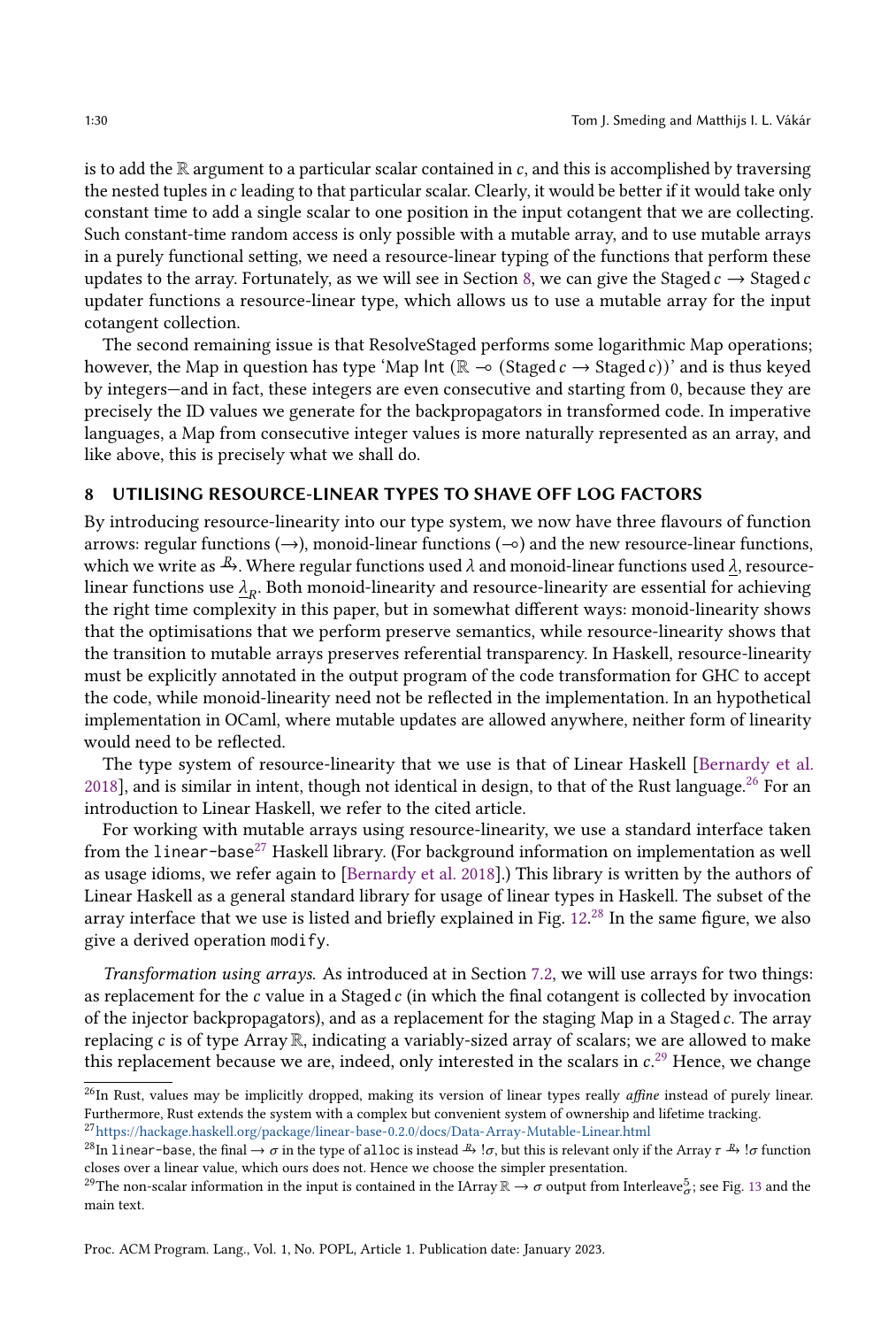<span id="page-30-0"></span>

| Array interface:                                                                                                                                                 |
|------------------------------------------------------------------------------------------------------------------------------------------------------------------|
| : $(\text{length}: \text{Int}) \rightarrow (\text{initial}: \tau) \rightarrow (\text{Array } \tau \overset{R}{\rightarrow} !\sigma) \rightarrow \sigma$<br>alloc |
| Allocate an array of the given length filled with initval in all positions, and pass it to the                                                                   |
| given function. Referential transparency is ensured because linearity guarantees that the                                                                        |
| Array $\tau$ cannot be returned as part of the $\sigma$ .                                                                                                        |
| allocBeside : $(length:Int) \rightarrow (initial: \tau) \rightarrow (witness: Array \sigma) \stackrel{R}{\rightarrow} (Array \sigma, Array \tau)$                |
| Using a "linearity witness", allocate another array. In particular: allocBeside $l x w$ returns                                                                  |
| two arrays: $w$ and a newly allocated array of length $l$ filled with xes.                                                                                       |
| : $(index:Int) \rightarrow Array \tau \rightarrow (!\tau, Array \tau)$<br>get                                                                                    |
| Note: The returned value of type $\tau$ does not need to be used linearly. While this means that                                                                 |
| this interface is unsuitable for arrays of (mutable) arrays, we will not need those here.                                                                        |
| : $(index:Int) \rightarrow (value: \tau) \rightarrow Array \tau \rightarrow Array \tau$<br>set                                                                   |
| : Array $\tau \xrightarrow{R}$ (!lnt, Array $\tau$ )<br>size                                                                                                     |
|                                                                                                                                                                  |
| dealloc : Array $\tau$ $\stackrel{R}{\rightarrow}$ Array $\sigma$ $\stackrel{R}{\rightarrow}$ Array $\sigma$                                                     |
| dealloc $a$ $b$ deallocates $a$ and returns $b$ . (This is 1seq from 1inear-base with a more                                                                     |
| specific type.)                                                                                                                                                  |
| : Array $\tau \xrightarrow{R}$ !(IArray $\tau$ )<br>freeze                                                                                                       |
| Permanently convert a mutable array to an immutable array. IArray corresponds to                                                                                 |
| Vector in the Haskell linear-base API.                                                                                                                           |
| : IArray $\tau \rightarrow \ln t \rightarrow \tau$<br>$\circ$ $\circ$                                                                                            |
| Index an immutable array—no linearity required. ((Data. Vector.!) in Haskell.)                                                                                   |
| Sequencing:                                                                                                                                                      |
| <b>let</b> $(x_1, , x_n) = t_1$ in $t_2$                                                                                                                         |
| Compute $t_1$ , bind (and, if $n > 1$ , destructure) its result to $x_1, \ldots, x_n$ , and finally compute $t_2$ .                                              |
| $t_1$ is allowed to consume linearly bound values, as long as they are unused in $t_2$ . In Haskell                                                              |
| using GHC 9.2, this is written as case $t_1$ of $(x_1,,x_n) \rightarrow t_2$ .                                                                                   |
| Derived array operations                                                                                                                                         |
| $modif$ (indee lat) $(=,-)$ $\wedge$ $l_{\text{max}} = R$ . $l_{\text{max}} =$                                                                                   |

modify :  $(index : Int) \rightarrow (\tau \rightarrow \tau) \rightarrow Array \tau \rightarrow Array \tau$ modify  $if = \underline{\lambda}_R(a : \text{Array } \tau)$ . <u>let</u>  $(!x, a') = \text{get } i a \underline{\text{in}} \text{ set } i (f x) a'$ Modify the array at the given index.

Fig. 12. Features from Linear Haskell that we use, including a subset of Data.Array.Mutable.Linear from the Haskell library linear-base, as well as a linear let-binding. We write the Haskell type Ur ("of course" or "unrestricted") as !, in types as well as in pattern matches.

Staged  $c$  from:

(*c* , Map Int ( $\mathbb{R}$  ⊸ (Staged *c* → Staged *c*),  $\mathbb{R}$ ))

to:

$$
(\text{Array R}, \text{Array } (\mathbb{R} \multimap (\text{Staged } c \xrightarrow{R} \text{Staged } c), \mathbb{R}))
$$

As previously stated, we also introduce a resource-linear arrow in the updater functions to allow mutation of the arrays in those updater functions. Now, because this type no longer structurally depends on the choice of  $c$ , we rename Staged  $c$  to State:

State =  $(Array \mathbb{R}, Array \mathbb{R} \rightarrow (State \rightarrow B)$  State  $), \mathbb{R})$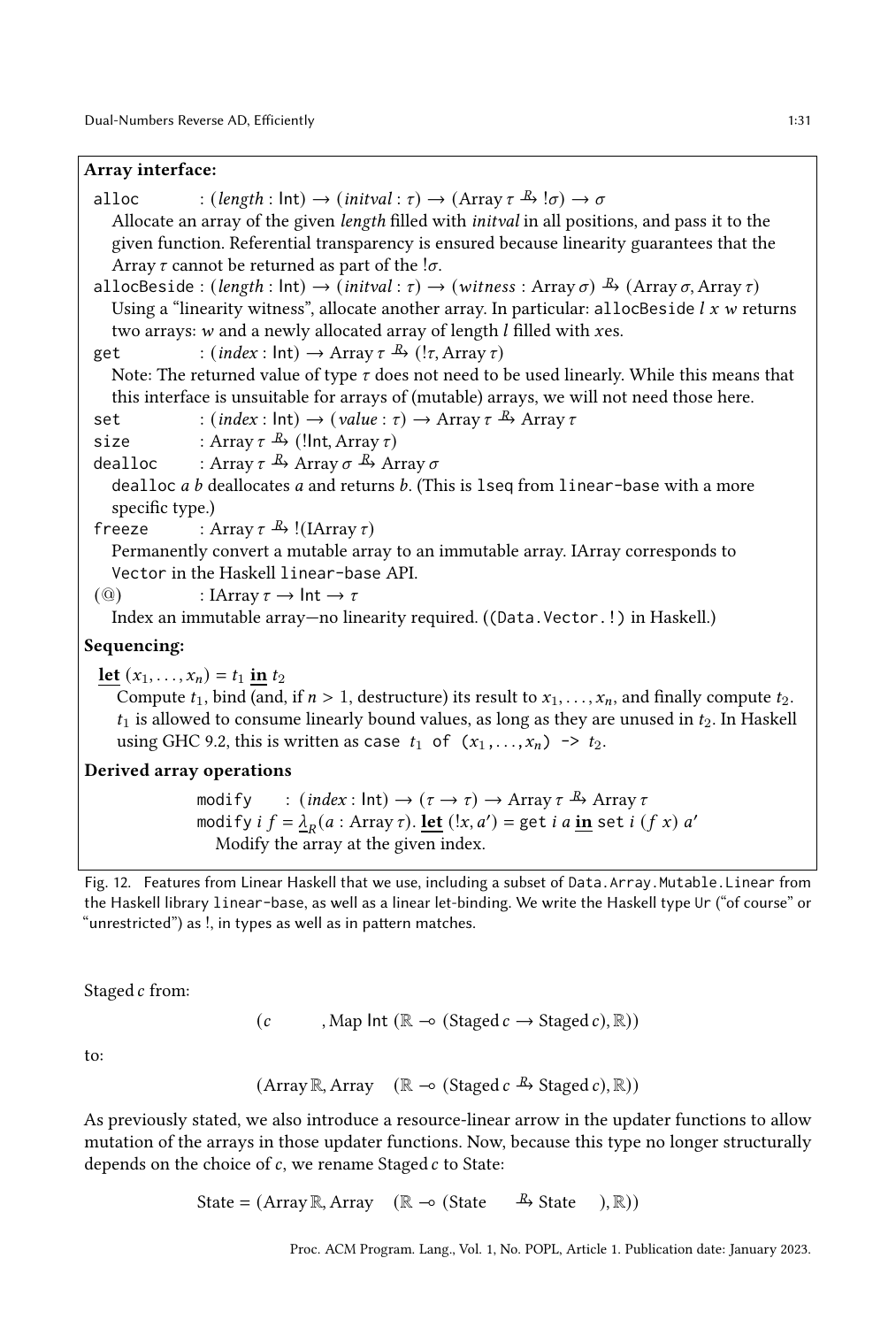This loss of dependence on the choice of  $c$  is because that information is now (only) contained in the *length* of the cotangent collection array (of type Array  $\mathbb{R}$ ), which is not reflected on the type level using our array interface.

# 8.1 Code transformation

Using this new type, we change the code transformation once more, this time from Fig. [10](#page-27-0) to the version given in Fig. [13.](#page-32-0) While the transformation on types and terms simply gains resourcelinearity on the arrows in scalar backpropagators, and thus does not materially change, some important changes occur in the State interface (previously the Staged  $c$  interface) and the wrapper. Let us first look at the algorithm from the top, by starting with Wrap $^5;$  after understanding the high-level idea, we explain how the other components work.

In basis, Wrap $^5$  does the same as Wrap $^4$  from Fig. [11:](#page-28-0) interleave injector backpropagators with the input of type  $\sigma$ , execute the transformed function body using the interleaved input, and then deinterleave the result. However, because we now represent the final cotangent not directly as a value of type  $\sigma$  in a Staged  $\sigma$  but instead as an array of only the embedded scalars (Array R), some more work needs to be done.

Firstly, Interleave $^5_{\sigma}$  (monadically) produces, in addition to the interleaved input, also a *rebuilder* of type IArray  $\mathbb{R} \to \sigma$ . This rebuilder takes an array with precisely as many scalars as were in the input, and produces a value of type  $\sigma$  with the structure (and discrete-typed values) of the input, but the scalars from the array. The mapping between locations in  $\sigma$  and indices in the array is the same as the numbering performed by Interleave $^5$ .

Having  $x$ , rebuild and  $i$  (the next available ID), we execute the transformed term  $t$  monadically (with x in scope), resulting in an output  $y':$   $\mathbf{D}^{5}[\tau].$  This output we deinterleave to  $y: \tau$  and  $d: \tau \rightarrow$  (State <sup>*R*</sup> State).

The final result then consists of the regular function result  $(y)$  as well as the top-level derivative function of type  $\tau \to \sigma$ . This  $\tau$  we can pass to d to get a State updater that (because of how Deinterleave  $^5$  works) stages calls to the top-level backpropagators contained in  $y^\prime$  in a State. Assuming that we can pass  $d z$  an empty State, we then use ResolveState (corresponding to ResolveStaged from Fig. [10\)](#page-27-0) to propagate the cotangent contributions backwards, by invoking each backpropagator in turn in descending order of IDs. Like before in the Cayley version, those backpropagators update the state (now mutably) to record their own contributions to (i.e. invocations of) other backpropagators. As listed in Fig. [13,](#page-32-0) ResolveState does not return the entire state but only the cotangent collection array of type Array  $\mathbb R$  (corresponding to the  $c$  value in a Staged  $c$  for the Cayley version); the other array is deallocated before returning. Passing this Array R to freeze gives us an unrestricted IArray  $\mathbb R$  containing the cotangents of all scalars in the top-level input.

At this point we have built  $z : \tau \vdash$  (freeze  $\circ$  ResolveState  $\circ d z$ ) : State  $\mathbb{A}$  ! (IArray R), which we need to pass an empty State. This we do using StateAlloc from Fig. [13,](#page-32-0) which uses an idiom in Linear Haskell (also used in alloc): to allow code to work with a mutable data structure, enforce that said code takes the mutable data structure resource-linearly to an unrestricted return value; with that typing, the mutable data structure cannot escape through the return value, meaning that the mutation is invisible from outside, as required. The additional  $i$  and  $i'$  arguments to StateAlloc are the sizes of the arrays to allocate: the cotangent array of type Array  $\mathbb R$  will be indexed by the IDs of the scalars in the interleaved input (which are in  $\{0, \ldots, i-1\}$ ), and the backpropagator staging array (of type Array ( $\mathbb{R} \to$  (State  $\mathbb{A}_5$  State),  $\mathbb{R}$ )) will be indexed by the IDs of all backpropagators created in both Interleave<sup>5</sup> and  $\mathbf{D}^{5}[t]$  (which are in {0, ..., *i'* - 1}). Hence, *i* and *i'* are suitable array sizes.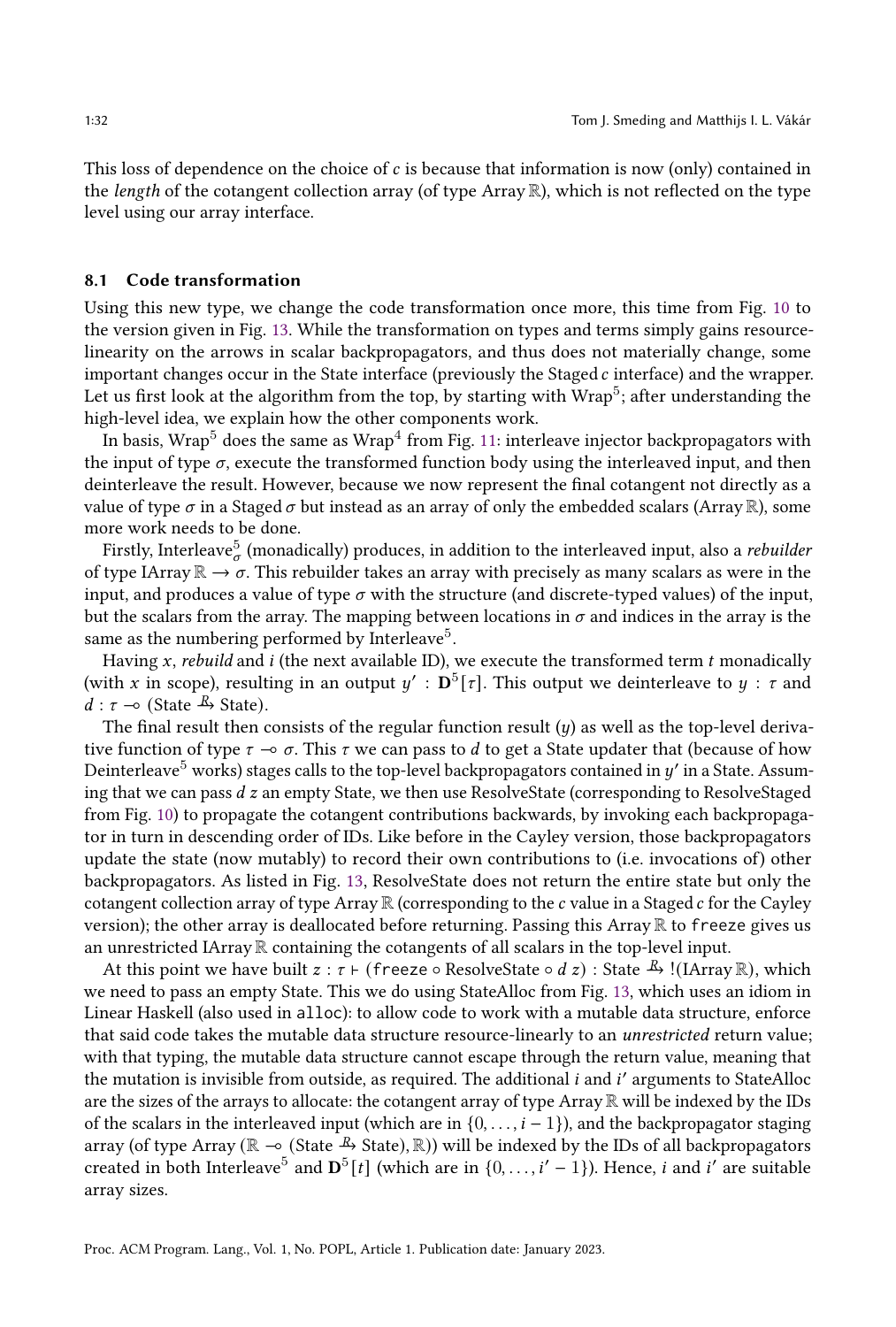<span id="page-32-0"></span>On types:

# $\mathbf{D}^{5}[\mathbb{R}] = (\mathbb{R}, (\mathsf{Int}, \mathbb{R} \to (\mathsf{State} \xrightarrow{\mathbf{R}} \mathsf{State}))) \qquad \mathbf{D}^{5}[(\mathbf{0}]) = (\mathbf{0} \qquad \mathbf{D}^{5}[(\sigma, \tau)] = (\mathbf{D}^{5}[\sigma], \mathbf{D}_{c}^{5}[\tau])$  $\mathbf{D}^{5}[\sigma\rightarrow\tau]=\mathbf{D}^{5}[\sigma]\rightarrow\mathsf{Int}\rightarrow(\mathbf{D}^{5}[\tau],\mathsf{Int})\qquad \mathbf{D}^{5}[\mathsf{Int}]=\mathsf{Int}$ On terms: If  $\Gamma \vdash t : \tau$  then  $\mathbf{D}^{5}[\Gamma] \vdash \mathbf{D}^{5}[t] : \mathsf{Int} \to (\mathbf{D}^{5}[\tau], \mathsf{Int})$ Same as  ${\bf D}^4_c$ . ('id' now has a resource-linear type, State  ${}^{I\! \! L\! s}$  State. Note further that the usages of StagedCall remain type-correct.) New State interface, replacing Staged: State  $= (Array \mathbb{R}, Array \mathbb{R} \rightarrow (State \mathbb{R}, State), \mathbb{R}))$ StateAlloc :  $\text{Int} \rightarrow \text{Int} \rightarrow (\text{State } \overset{R}{\rightarrow} !c) \rightarrow c$ StateAlloc  $i_{\text{inp}} i_{\text{out}} f = \text{alloc } i_{\text{inp}} 0 (f \circ \text{allocBestde } i_{\text{out}} (\underline{\lambda}(z : \mathbb{R}). \text{ id}, 0))$ StagedCall : (Int,  $\mathbb{R} \to (\text{State } \mathbb{A}) \to \mathbb{R} \to (\text{State } \mathbb{A}) \text{State})$ ) StagedCall  $(i, f)$   $a = \underline{\lambda}_R(c, m)$ .  $(c, \text{modify } i (\lambda(-, a'), (f, a + a'))$  m) InputCot : Int  $\rightarrow \mathbb{R}$  ⊸ (State  $\mathbb{A}$  State) InputCot  $i$   $a$  $(c, m)$ . (modify  $i (\lambda(a' : \mathbb{R})$ .  $a + a') c, m$ ) ResolveState :  $Int \rightarrow State \stackrel{R}{\rightarrow} Array \mathbb{R}$ ResolveState  $i_{\text{out}}$  $=\lambda_R(c,m)$ . **let**  $(c,m) = loop(i_{out} - 1)(c,m)$  in dealloc m c where  $loop$  : Int  $\rightarrow$  State  $\rightarrow$  State  $loop\ 0$  $=\underline{\lambda}_R(s : State)$ . s loop  $i = \frac{\lambda}{\lambda_R}(c,m)$ . <u>let</u>  $(l(f,a),m) =$  get  $i \, m \, \underline{\text{in}}$  loop  $(i-1)$  (f  $a \, (c,m)$ ) Wrapper: Interleave $_7^5$ :  $\tau \to \text{Int} \to ((\mathbf{D}^5[\tau], \text{IArray} \mathbb{R} \to \tau), \text{Int})$ Interleave $_{\mathbb{R}}^5$ =  $\lambda x$ .  $\lambda i$ .  $(((x, (i, InputCot i)), \lambda a. a @ i), i + 1)$ Interleave $\delta$  $= \lambda()$ .  $\lambda i$ .  $(((), \lambda a.))$ , i) Interleave $_{(\sigma,\tau)}^5 = \lambda(x,y)$ .  $\lambda i$ . **let**  $((x',f_1),i') = \text{Interleave}_\sigma^5 x$  i in let  $((y', f_2), i'')$  = Interleave $\frac{5}{\tau}$  y i' **in**  $(((x', y'), \lambda a. (f_1 a, f_2 a)), i'')$ Interleave $_{\text{Int}}^5$  =  $\lambda n$ .  $\lambda i$ .  $((n, \lambda a, n), i)$ Interleave $\int_{\sigma \to \tau}^{\sigma}$  = not defined! Deinterleave $\frac{5}{\tau}$ :  $\mathbf{D}^{5}[\tau] \rightarrow (\tau, \tau \rightarrow 0)$  (State  $^{R}_{\tau}$  State)) Same as Deinterleave $^3$  except for types.  $\text{Wrap}^5 : (\sigma \to \tau) \rightsquigarrow (\sigma \to (\tau, \tau \to \sigma))$  $\text{Wrap}^5[\lambda(x:\sigma), t] = \lambda(x:\sigma).$ **let**  $((x : \mathbf{D}^{5}[\sigma],$  *rebuild* : IArray  $\mathbb{R} \to \sigma$ ), *i*) = Interleave $\frac{5}{\sigma} x$  1 **in let**  $(y', i') = D^5[t]$  *i* **in let**  $(y, d : \tau \to (\text{State } \mathbb{A}) \text{ State})) = \text{Deinterleave}^5 \cdot y'$ in  $(y, \underline{\lambda}(z : \tau)$ . *rebuild* (StateAlloc *i i'* (freeze  $\circ$  ResolveState *i'*  $\circ$  *d z*)))

Fig. 13. Code transformation plus wrapper using mutable arrays, modified from Figs. [10](#page-27-0) and [11.](#page-28-0) Grey parts are unchanged.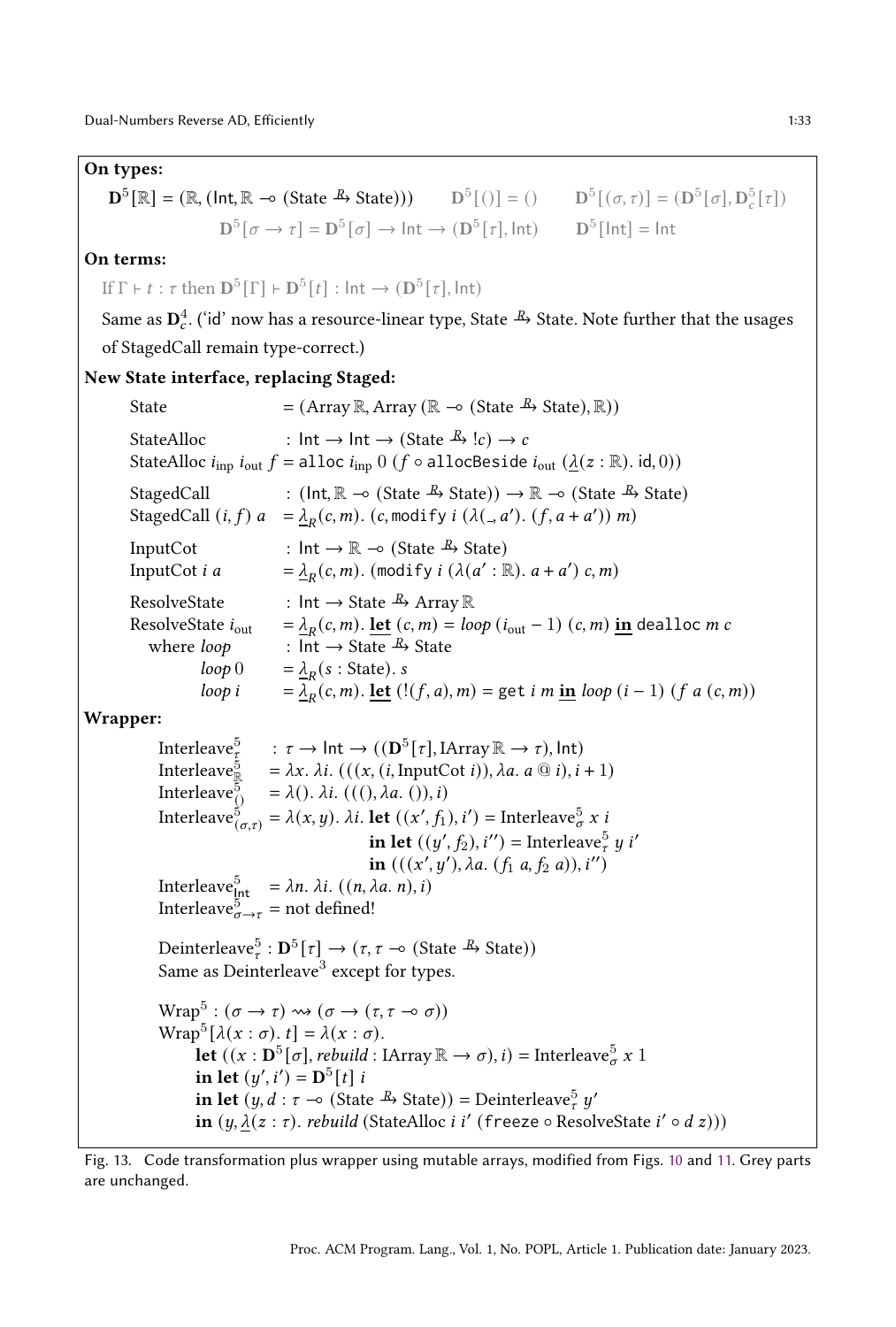Finally, the IArray  $\mathbb R$  returned by freeze through StateAlloc is passed to *rebuild* from Interleave<sup>5</sup> to put all scalar cotangents in the correct locations in the input; the resulting final cotangent is returned.

Implementation of the components. Having discussed the high-level sequence of operations, let us briefly discuss the implementation of the State interface and (de)interleaving. In Interleave $^5$ , instead of passing structure information down in the form of a setter  $((\tau \to \tau) \to (Staged \, c \to Staged \, c))$ like we did in Interleave $^4$  in Fig. [11,](#page-28-0) we build structure information up in the form of a getter (IArray  $\mathbb{R} \to \tau$ ). This results in a somewhat more compact presentation, but in some sense the same information is still communicated.

The program text of Deinterleave $^5$  is again unchanged, because it is agnostic about the codomain of the backpropagators (apart from being a monoid, in this case over id and (◦)).

On the Staged interface the transition to mutable arrays had a significant effect. The role of StagedRunZero (Fig. [10\)](#page-27-0) is now fulfilled by StateAlloc, which uses alloc to allocate the cotangent collection array of size  $i_{\text{inn}}$  filled with zeros, and then allocBeside to allocate the backpropagator staging array of size  $i_{\text{out}}$  filled with zero-backpropagators with an accumulated argument of zero. (Recall Fig. [12](#page-30-0) for the types of alloc and allocBeside.) Note that the work that was performed by the  $0$  of type  $c$  in StagedRunZero is now performed by alloc.

StagedCall has essentially the same type, but its implementation differs: instead of performing a logarithmic-complexity immutable Map update, we perform a constant-time mutable update on the backpropagator staging array. Note that, unlike in Fig. [10,](#page-27-0) there is no special case if is not yet in the array, because unused positions are already filled with zeros.

InputCot takes the place of StagedMapCot, except we have specialised InputCot with the knowledge that all relevant  $c \rightarrow c$  functions add a particular scalar to a particular index in the input, and that these functions can hence be defunctionalised to a pair ( $Int, \mathbb{R}$ ). The monoid-linearity here is in the real scalar, as it was before, hence the placement of the ⊸-arrow.

Finally, ResolveState takes the place of ResolveStaged; it takes an additional Int argument that gives the output ID of  $\mathbf{D}^{5}[t]$ , i.e. one more than the largest ID generated. *loop* then performs the loop that ResolveStaged did, iterating over all IDs in descending order and applying the state updaters in the backpropagator staging array one-by-one to the state. After the loop is complete, the backpropagator staging array is deallocated and the cotangent collection array is returned, to be passed to <code>freeze</code> in Wrap $^5.$ 

### 8.2 Complexity

Let  $I$  denote the size of the input and  $T$  the runtime of the original program. We can observe the following:

- The number of operations performed by  $\mathbf{D}^{5}[t]$  (which is the same as  $\mathbf{D}_{c}^{3}[t]$  from Fig. [9](#page-22-0) except with  $0_{\text{Staged}}$  and  $(+_{\text{Staged}})$  replaced with id and  $(\circ)$ , respectively) is only a constant factor times the number of operations performed by t, and hence in  $O(T)$ . This was already observed in Section [6.3.](#page-23-0)
- The number of backpropagators created in the course of executing  $\mathbf{D}^{5}[t]$  is also in  $O(T)$ . This is clear.
- The number of operations performed in any one backpropagator is constant. This is new, and only true because id (replacing  $0_{Staged}$ ), ( $\circ$ ) (replacing (+ $Staged)$ ), InputCot (replacing StagedMapCot on an injector function) and StagedCall from Fig. [13](#page-32-0) are all constant-time.
- Hence, because every backpropagator is invoked at most once, the amount of work performed by calling the top-level input backpropagator is again in  $O(T)$ .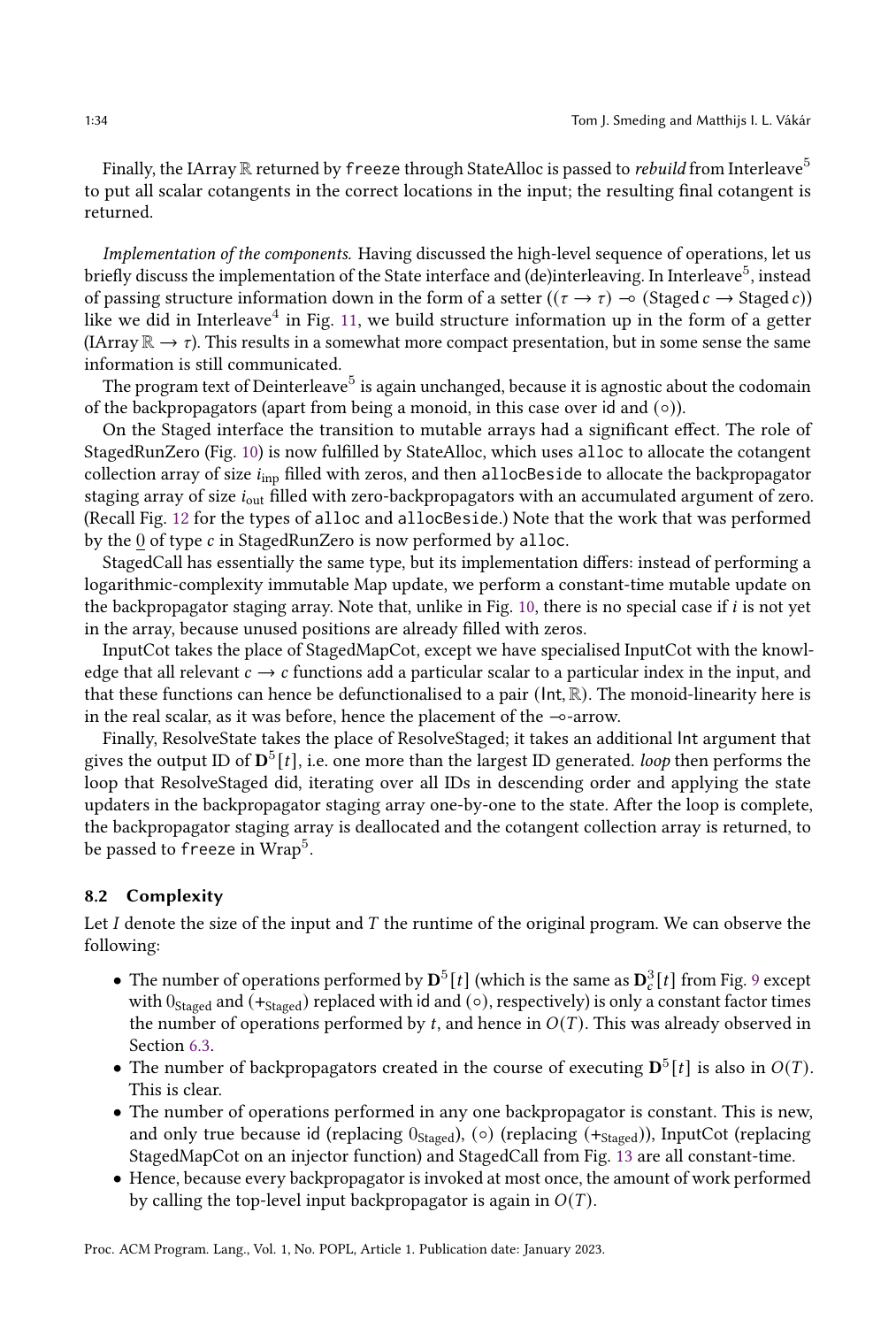Dual-Numbers Reverse AD, Efficiently 1:35

• Finally, the (non-constant-time) extra work performed in Wrap<sup>5</sup> is interleaving  $(O(I))$ , deinterleaving (O(size of output) and hence  $O(T)$ ), resolving ( $O(T)$ ) and rebuilding ( $O(I)$ ); all this work is in  $O(T + I)$ .

Hence, calling Wrap $^{5}[t]$  with an argument and calling its returned top-level derivative once takes time  $O(T + I)$ , i.e. at most proportional to the runtime of calling t with the same argument, plus the size of the argument itself. As discussed in Section [3,](#page-5-0) this is the correct time complexity for an efficient reverse AD algorithm.

### <span id="page-34-0"></span>9 FINAL IMPROVEMENTS TO THE ALGORITHM

Despite having achieved the correct time complexity, the code transformation in Fig. [13](#page-32-0) can still be made more frugal with resources as described in Sections [9.1](#page-34-2) and [9.2.](#page-34-1) Afterwards, in Section [9.3,](#page-35-0) we show how the algorithm relates to standard tape-based reverse AD, and in Section [9.4](#page-35-1) how it relates to [\[Krawiec et al.](#page-43-5) [2022\]](#page-43-5).

# <span id="page-34-2"></span>9.1 Dropping the cotangent collection array

Recall that the final transformation  $\mathbf{D}^5$  used two mutable arrays threaded through the backpropagators in the State pair: a cotangent collector array of type Array  $\mathbb R$  and a backpropagator call staging array of type Array ( $\mathbb{R} \to$  (State  $\mathbb{A}$ ) State),  $\mathbb{R}$ ). The first array is modified by InputCot, and the second by StagedCall. No other functions modify these arrays.

Looking at the uses of InputCot in the algorithm, we see that it occurs only in Interleave $^5_\mathbb{R}$  as the backpropagator paired up with scalars in the input of the program. These backpropagators have ID  $i$  and add their received argument to index  $i$  in the cotangent collection array. This means that if  $(c, m)$  is the return value of the call to *loop* in ResolveState, we have  $c[i] = \text{snd}(m[i])$  for all *i* for which  $c[i]$  is defined. Therefore, the cotangent collection array is actually unnecessary: its information is directly readable from the backpropagator staging array.

With this knowledge, we can change Fig. [13](#page-32-0) to set State = Array ( $\mathbb{R} \to$  (State  $\mathbb{A}_P$  State),  $\mathbb{R}$ ) and to set InputCot *i*  $a = id$ : State  $\frac{R_2}{R_1}$  State; the other primitives change as necessary. ResolveState will now not call dealloc any more and simply return  $m$  directly; the rebuild functions returned by Interleave $^5_\mathbb{R}$  take the second projection of the array element before returning it.

# <span id="page-34-1"></span>9.2 Defunctionalisation of backpropagators

In the core code transformation ( $\mathbf{D}^{5}$ , excluding the wrapper), all backpropagators are of type R → (State <sup>R</sup> State), and, like observed earlier in Section [6,](#page-16-0) these backpropagators come in only a limited number of forms:

- <span id="page-34-4"></span>(1)  $(\underline{\lambda}(z:\mathbb{R}).$  InputCot  $i$   $z$ ), as created in Interleave $^5_\mathbb{R}$ , reduced to  $(\underline{\lambda}(z:\mathbb{R}).$  id) in Section [9.1;](#page-34-2)
- <span id="page-34-5"></span>(2)  $(\overline{\lambda}(z:\mathbb{R})$ . id), as created in  $\mathbf{D}^{5}[r]$  for scalar constants;
- <span id="page-34-3"></span>(3)  $(\lambda(z : \mathbb{R})$ . StagedCall  $d_1$   $(\partial_1 op(x_1, \ldots, x_n)(z)) \circ \cdots \circ$  StagedCall  $d_n$   $(\partial_n op(x_1, \ldots, x_n)(z)))$ , as created in  $\mathbf{D}^{5}[\mathit{op}(x_1,\ldots,x_n)]$ .

Furthermore, the information contained in an operator backpropagator of form (3) can actually be described without reference to the value of its argument z: because our operators return a single scalar (as opposed to e.g. a vector), we have  $\frac{\partial f(\circ p(x_1,...,x_n))}{\partial x_i} = \frac{\partial f(u)}{\partial u} \cdot \frac{\circ p(x_1,...,x_n)}{\partial x_i}$ , which can also be written as  $\partial_i op(x_1, \ldots, x_n)(z) = z \cdot \partial_i op(x_1, \ldots, x_n)(1)$ .

Hence, we can defunctionalise [\[Reynolds](#page-43-12) [1998\]](#page-43-12) and change all occurrences of the type  $\mathbb{R} \rightarrow$ (State  $\mathbb{A}_h$  State) to Contrib, where Contrib =  $[(\text{Int}, \text{Contrib}, \mathbb{R})]$ : a list of triples of an integer, a recursive Contrib structure, and a scalar. (The recursive Contrib structures are assumed to have sharing, similarly to how the references to existing backpropagators in the closures of operator backpropagators [\(3\)](#page-34-3) already had sharing.) The meaning of  $[(i_1, cb_1, a_1), \ldots, (i_n, cb_n, a_n)]$  of type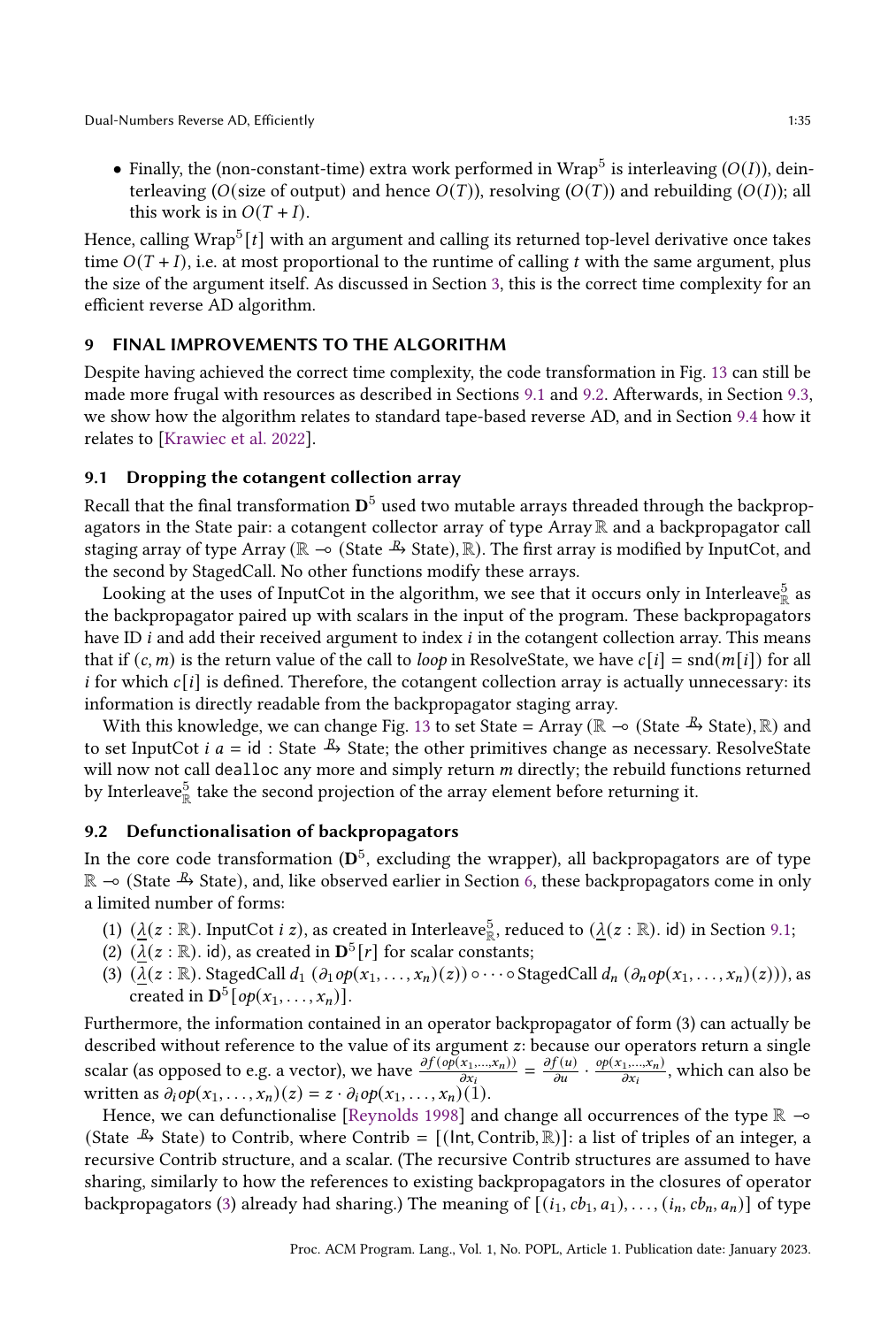Contrib would then be:

 $\lambda(z : \mathbb{R})$ . StagedCall  $(i_1, cb_1)$   $(z \cdot a_1) \circ \cdots \circ$  StagedCall  $(i_n, cb_n)$   $(z \cdot a_n)$ 

If we perform the type replacement and the defunctionalisation, InputCot and StagedCall disappear, backpropagators of forms [\(1\)](#page-34-4) and [\(2\)](#page-34-5) become [] (the empty list) and those of form [\(3\)](#page-34-3) become:

$$
[(\text{fst } d_1, \text{snd } d_1, \partial_1 \text{ op}(x_1, \ldots, x_n)(1)), \ldots, (\text{fst } d_n, \text{snd } d_n, \partial_n \text{ op}(x_1, \ldots, x_n)(1))]
$$

ResolveState then interprets a list of such  $(i, cb, a)$  by iterating over the list and for each such triple, replacing  $(cb', a')$  at index *i* in the staging array with  $(cb, a' + a)$ .

With this defunctionalisation step, we have removed a significant source of newly-introduced lambda abstractions, and hence made the higher-orderness structure much more similar to the original program. This might ease application of the reverse AD algorithm to languages that lack full support for higher-order functions.

The performance impact of this defunctionalisation step is dependent on the implementation, but will be limited to a constant factor.

# <span id="page-35-0"></span>9.3 It was taping all along?

As a final note, let us look at the final algorithm from a slightly broader perspective. After the improvements from Sections [9.1](#page-34-2) and [9.2,](#page-34-1) what previously was a tree of (staged) calls to backpropagator functions is now a tree of Contrib values with attached  $\text{IDs}^{30}$  $\text{IDs}^{30}$  $\text{IDs}^{30}$  that are interpreted by ResolveState. This interpretation (eventually) writes the Contrib value with ID  $i$  to index  $i$  in the staging array (possibly multiple times), and furthermore accumulates argument cotangents in the second component of the pairs in the staging array. While the argument cotangents must be accumulated in reverse order of program execution (indeed, that is the whole point of reverse AD), the mapping from ID to Contrib value can be fully known in the forward pass: the partial derivatives of operators,  $\partial_i \rho p(x_1, \ldots, x_n)$  (1), can be computed in the forward pass already.

This means that if we change the ID generation monad that the differentiated code already lives in (which is a state monad with a single Int as state) to additionally carry the staging array, and furthermore change the monad to thread its state through resource-linearly, $31$  we can already compute the Contrib lists and write them to the array in the forward pass. All that ResolveState then has to do is loop over the array in reverse order (as it already does) and add cotangent contributions to the correct positions in the array according to the Contrib lists that it finds there.

At this point, there is no meaningful difference any more between this algorithm and what is classically known as taping: we have a tape (the staging array) that we write the performed operations to in the forward pass (automatically growing the array as necessary)—although the tape entries are the already-differentiated operations in this case, and not the original ones. In this way, we have related the naive version of dual-numbers reverse AD, which admits neat correctness proofs, to the classical, very imperative approach to reverse AD based on taping, which is used in industry-standard implementations of reverse AD (e.g. PyTorch [\[Paszke et al.](#page-43-0) [2017\]](#page-43-0)).<sup>[32](#page-35-4)</sup>

### <span id="page-35-1"></span>9.4 Relation to [\[Krawiec et al.](#page-43-5) [2022\]](#page-43-5)

Suppose we differentiate the following simple program:

$$
\lambda(x, y). \text{ let } z = x + y \text{ in } x \cdot z
$$

<span id="page-35-2"></span><sup>&</sup>lt;sup>30</sup>Note that we now have  $\mathbf{D}^5[\mathbb{R}] = (\mathbb{R}, (\mathsf{Int}, \mathsf{Contrib})),$  the integer being the ID of the Contrib value.

<span id="page-35-3"></span> $^{31}\rm{This}$  is possible and results in a linear variant of standard Haskell monads, as described in [\[Bernardy et al.](#page-42-6) [2018\]](#page-42-6).

<span id="page-35-4"></span> $32$ In terms of performance, the difference between this full taping approach and the algorithm in Fig. [13](#page-32-0) is limited to a constant factor. Which is actually faster in practice may depend on various language, compiler or platform properties.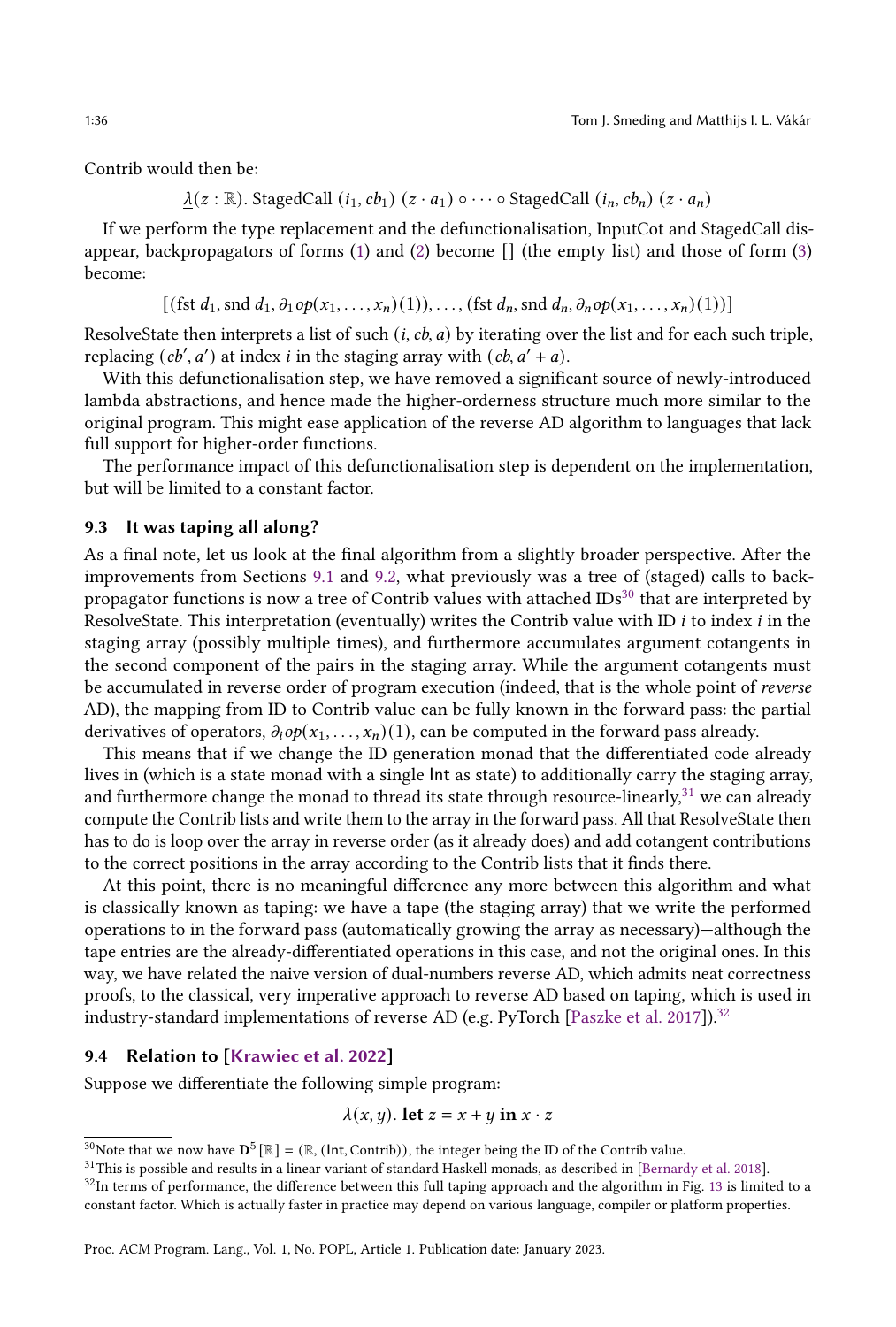

<span id="page-36-1"></span><span id="page-36-0"></span>Fig. 14. The sharing structure before and after defunctionalisation. StagedCall is elided here; in Fig. [14a,](#page-36-0) the backpropagator calls are depicted as if they are still normal calls. Boxes  $\Box$ ) are the same in-memory value as the value their arrow points to; two boxes pointing to the same value indicates that this value is shared: referenced in two places.

| <b>let</b> $cb_1 = [(1, cb_x, 1.0), (2, cb_y, 1.0)]$ | <b>let</b> $x_1$ = Add (Var x) (Var y) |
|------------------------------------------------------|----------------------------------------|
| in let $cb_2 = [(1, cb_x, z), (3, cb_1, x)]$         | in let $x_2$ = Add (Scale z (Var x))   |
| <b>in</b> $(x \cdot z, (4, cb_2))$                   | $(Scale x (Var x_1))$                  |
|                                                      | in $x_2$                               |
| (a) Our Fig. $14b$                                   | (b) Using [Krawiec et al. 2022]        |

<span id="page-36-4"></span><span id="page-36-2"></span>Fig. 15. On the left, a small program producing the sharing structure of Contrib values for the program given in the text for our algorithm using defunctionalisation (Section [9.2\)](#page-34-1). On the right, the output of differentiation of the same source program using [\[Krawiec et al.](#page-43-5) [2022\]](#page-43-5).

using the final algorithm of Section [8,](#page-29-0) given in Fig. [13.](#page-32-0) The return value from the  $\mathbf{D}^5$ -transformed code (when applied to the output from Interleave $^5$ ) has the sharing structure shown in Fig. [14a.](#page-36-0) This shows how the backpropagators refer to each other in their closures.

After the defunctionalisation of Section [9.2,](#page-34-1) backpropagators have become Contrib values; however, the sharing structure is (of course) the same. This new representation is given in Fig. [14b.](#page-36-1) Assuming that  $cb_x$  and  $cb_y$  are the Contrib values for the inputs x and y, respectively, the sharing graph in Fig. [14b](#page-36-1) could also be produced by the program in Fig. [15a.](#page-36-2) In a sense, this program is the fully flattened sequence of operations performed by the differentiated program (after defunctionalisation), ignoring all non-Contrib computation. For  $x$ ,  $y$  and  $z$  one should read the actual runtime values (of type R) that were computed in the original program.

This trace is of a very standard shape; it records for each primitive operation executed:

- Which primitive operations produced the inputs to the operation (this is encoded in both the IDs (1, 2 and 1, 3) and the references to the previous Contrib values);
- What the partial derivatives of the result of this operation are with respect to each of the inputs (these are the  $(1.0, 1.0 \text{ and } z, x)$  values).

This is fairly standard for taping-based approaches to AD, because indeed, as we saw in the development in this paper, one can iterate in reverse over this array and propagate cotangents all the way to the input.

It is also the same shape as the algorithm described in [\[Krawiec et al.](#page-43-5) [2022\]](#page-43-5) $^{33}$  $^{33}$  $^{33}$  produces. Indeed, differentiating the same original program using the algorithm in [\[Krawiec et al.](#page-43-5) [2022\]](#page-43-5) yields the

<span id="page-36-3"></span> $^{33}$ This is a formalisation of the algorithm that Edward Kmett's ad Haskell library uses: <https://hackage.haskell.org/package/ad>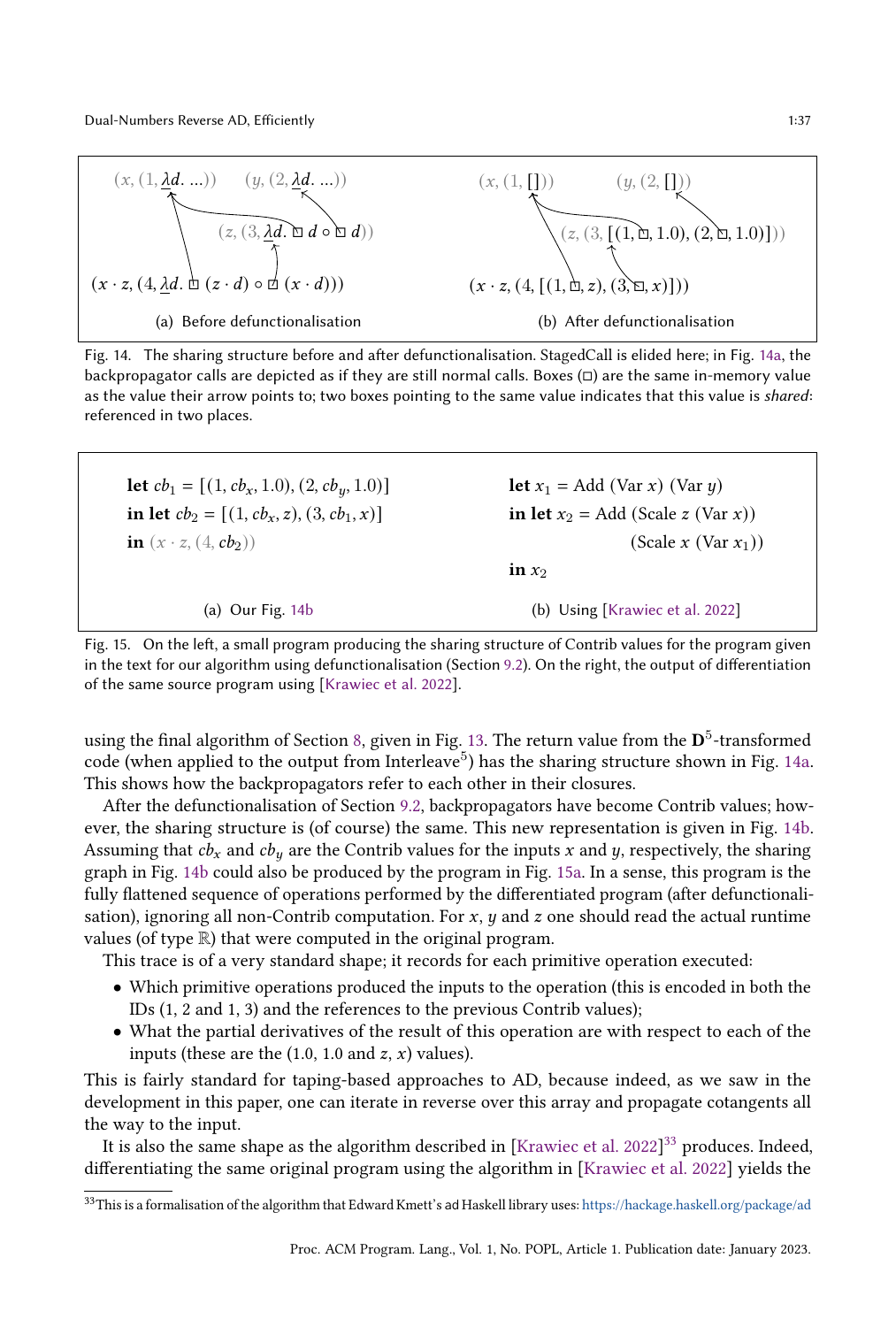program in Fig. [15b,](#page-36-4) where Add, Var, Scale are constructors of a Delta data type that they define. This representation is easily seen to encode the same information as Fig. [15a.](#page-36-2)

The implications of this striking connection are left as future work.

### <span id="page-37-0"></span>10 EXTENDING THE SOURCE LANGUAGE

The source language (Fig. [3\)](#page-11-0) that the algorithm discussed so far works on, is a higher-order functional language including product types and primitive operations on scalars. However, dual-numbers reverse AD generalises to much richer languages in a very natural way, because most of the interesting work happens in the scalar primitive operations.

Recursion. For example, we can allow recursive functions in our source language by adding the syntax letrec  $f : \sigma \to \tau = \lambda(x : \sigma)$ . *s* in *t*. The code transformation  $D^i$  for all *i* then treats letrec exactly the same as let—note that replacing letrec by let, and vice-versa, produces valid syntax except for scoping—and the algorithm remains both correct and efficient. In this way, the source language becomes Turing-complete.

Coproducts. We can also easily extend the type system of the source language, for example by adding coproducts (sum types). First add coproducts to the syntax for types  $(\sigma, \tau ::= \cdots | \sigma + \tau)$  both in the source language and in the target language, and add constructors and eliminators to all term languages (both linear and non-linear):

s, 
$$
t ::= \cdots | \text{inl}(t) | \text{inr}(t) | \text{case } s \text{ of } \{\text{inl}(x) \rightarrow t_1, \text{inr}(y) \rightarrow t_2\}
$$

where x and y are in scope in  $t_1$  and  $t_2$ . Then the type and code transformations extend in the unique structure-preserving manner:

$$
\mathbf{D}_{c}^{1}[\sigma + \tau] = \mathbf{D}_{c}^{1}[\sigma] + \mathbf{D}_{c}^{1}[\tau]
$$

$$
\mathbf{D}_{c}^{1}[\text{inl}(t)] = \text{inl}(\mathbf{D}_{c}^{1}[t]) \qquad \mathbf{D}_{c}^{1}[\text{inr}(t)] = \text{inr}(\mathbf{D}_{c}^{1}[t])
$$

$$
\mathbf{D}_{c}^{1}[\text{case s of } \{\text{inl}(x) \to t_{1}; \text{inr}(x) \to t_{2}\}] = \text{case } \mathbf{D}_{c}^{1}[s] \text{ of } \{\text{inl}(x) \to \mathbf{D}_{c}^{1}[t_{1}]; \text{inr}(x) \to \mathbf{D}_{c}^{1}[t_{2}]\}
$$

The type transformation stays unchanged when moving to  ${\bf D}^5,$  and the only change for the term definitions is to transition to monadic code in  $\mathbf{D}_c^3.$  Lifting a computation to monadic code is a well-understood process.

Because we added a new type form to our language, we need to add an additional case to Interleave $^5$  and Deinterleave $^5$  as well:

| \n        Interleave <sup>5</sup><br>\n $:\tau \to \text{Int} \to ((\mathbf{D}^{5}[\tau], \text{Array } \mathbb{R} \to \tau), \text{Int})$<br>\n        Interleave <sup>5</sup><br>\n $:\tau \to \lambda i.$ <b>case</b> $x$ <b>of</b> $\{\text{inl}(y) \to \text{let } ((y', f), i') = \text{Interleave}^{5}_{\sigma} y \text{ } i$<br>\n $\text{in } ((\text{inl}(y'), \lambda arr, \text{inl}(f \text{ } arr)), i')$<br>\n $\{\text{inr}(y) \to \text{let } ((y', f), i') = \text{Interleave}^{5}_{\tau} y \text{ } i$<br>\n $\text{in } ((\text{inr}(y'), \lambda arr, \text{inr}(f \text{ } arr)), i')\}$ \n |
|-------------------------------------------------------------------------------------------------------------------------------------------------------------------------------------------------------------------------------------------------------------------------------------------------------------------------------------------------------------------------------------------------------------------------------------------------------------------------------------------------------------------------------------------------------------------------------------------------------------------|
| \n        Deinterleave <sup>5</sup><br>\n $:\mathbf{D}^{5}[\tau] \to (\tau, \tau \to (\text{State } \mathbb{A}, \text{State}))$<br>\n $\text{Deinterleave}^{5}_{\sigma + \tau} = \lambda x.$ <b>case</b> $x$ <b>of</b> $\{\text{inl}(y) \to \text{let } (y', f) = \text{Deinterleave}^{5}_{\sigma} y$<br>\n $\text{in } (\text{inl}(y'), \lambda d. \text{ inl}(f \text{ } d))$<br>\n $\{\text{inr}(y'), \lambda d. \text{ inr}(f \text{ } d)\}$ \n                                                                                                                                                               |

As can be seen, all that happens is to write the only reasonable thing that is type-correct.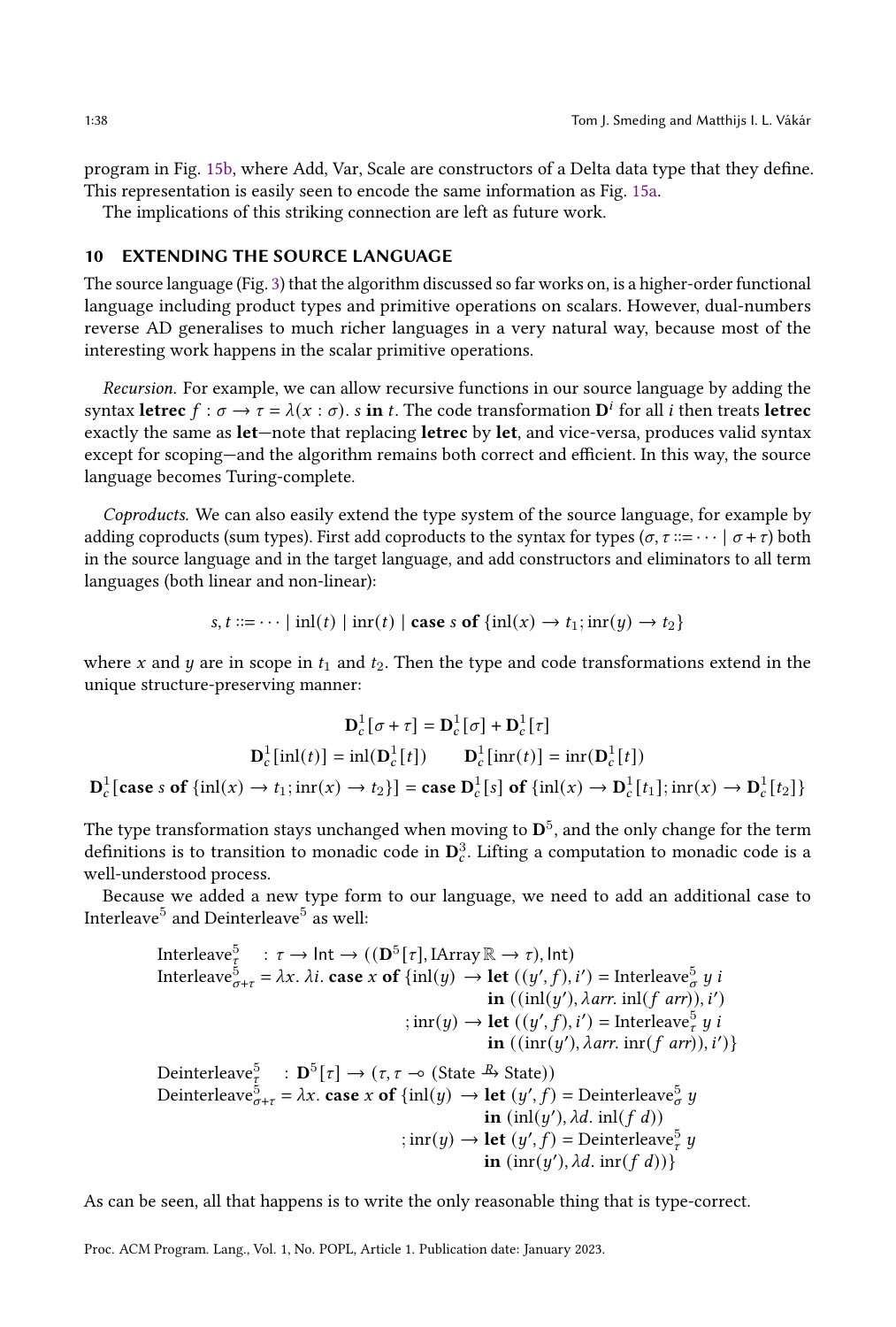Recursive types. In Haskell one can define (mutually) recursive data types e.g. as follows:

$$
\text{data } T_1 \ \alpha = C_1 \ \alpha \ (T_2 \ \alpha) \ | \ C_2 \ \text{Int}
$$
\n
$$
\text{data } T_2 \ \alpha = C_3 \ \text{Int } (T_1 \ \alpha) \ (T_2 \ \alpha)
$$

If the user has defined some data types, then on the condition that these data types do not contain explicit scalar values—i.e. they only contain scalars if some of their type parameters are instantiated with a type containing  $\mathbb{R}-\mathbf{w}$  can allow these data types in the code transformation. The *declarations* of the data types (i.e. those shown above) are kept completely as-is; to the type transformation of the program itself, we add one rule for each data type that simply maps the type transformation over all type parameters (here just one,  $\alpha$ ):

$$
\mathbf{D}_{c}^{1}[T_{1} \alpha] = T_{1} \left( \mathbf{D}_{c}^{1}[\alpha] \right) \qquad \mathbf{D}_{c}^{1}[T_{2} \alpha] = T_{2} \left( \mathbf{D}_{c}^{1}[\alpha] \right)
$$

For example, if the codomain type of the program to differentiate was Either R Int, we get  $\mathbf{D}_c^1$ [Either R Int] = Either (R, R – c) Int. The restriction that data types used in the program to differentiate cannot mention R ensures that all scalars in the involved data types get fully differentiated by applying the type transformation at the top level only.<sup>[34](#page-38-1)</sup>

The code transformation on terms is completely analogous to a combination of coproducts (given above in this section) and products (given already in Fig. [5\)](#page-13-0). The wrapper also changes analogously: Interleave $^5$  and Deinterleave $^5$  obtain an additional clause for each monomorphic instantiation of the data types. That is to say, we get clauses for Interleave $^5_{(T_1\;\R)},$  Interleave $^5_{(T_1\;(\sf{Int},\R))},$  etc. (This is a finite number of clauses because the program is not infinitely large, so does not mention an infinite number of distinct monomorphic types. $^{35})$  $^{35})$  $^{35})$  In Wrap $^5$ , where monomorphic types for  $\sigma$  and  $\tau$  are known, the correct version of Interleave $^5$  and Deinterleave $^5$  can then be invoked.

Conclusion. In a sense, the efficiency of the algorithm is independent of the language constructs in the source language. Indeed, in the forward pass, the code transformation is fully structurepreserving outside of the scalar constant and primitive operation cases; and in the reverse pass (in ResolveState), all program structure is forgotten anyway, because the computation is flattened to a linear sequence of primitive operations on scalars.

#### <span id="page-38-0"></span>11 IMPLEMENTATION

The advantage of a dual-numbers-based AD algorithm is that it scales well to a variety of language features. In particular, it should apply without too much effort to a higher-order functional lan-guage with data types such as Haskell. We have a prototype implementation<sup>[36](#page-38-3)</sup> of the algorithm in Fig. [13,](#page-32-0) together with the improvements from Sections [9.1](#page-34-2) and [9.2,](#page-34-1) that differentiates a basic fragment of Haskell (reinterpreted as a strict, call-by-value language) using Template Haskell. The implementation does not incorporate the changes given in Section [9.3](#page-35-0) that transform the algorithm into classical taping, but it does include support for recursive functions and user-defined data types as described in Section [10.](#page-37-0)

Template Haskell [\[Sheard and Jones](#page-43-13) [2002\]](#page-43-13) is a built-in metaprogramming facility in GHC Haskell that (roughly) allows the programmer to write a Haskell function that takes a block of user-written Haskell code, do whatever it wants with the AST of that code, and finally splice the result back

<span id="page-38-1"></span><sup>&</sup>lt;sup>34</sup>This restriction could be removed using a more involved transformation that produces declarations for new, differentiated data types for use in the differentiated program.

<span id="page-38-2"></span><sup>&</sup>lt;sup>35</sup>To support polymorphic recursion (e.g. as used in finger trees [\[Hinze and Paterson](#page-42-9) [2006\]](#page-42-9)), considering all monotypes does not suffice anymore; then, one can make each such clause take the (de)interleaving functions of all type parameters of the data type as arguments. Our implementation does not do this and hence does not (yet) support polymorphically recursive data types.

<span id="page-38-3"></span><sup>36</sup><https://github.com/tomsmeding/ad-dualrev-th>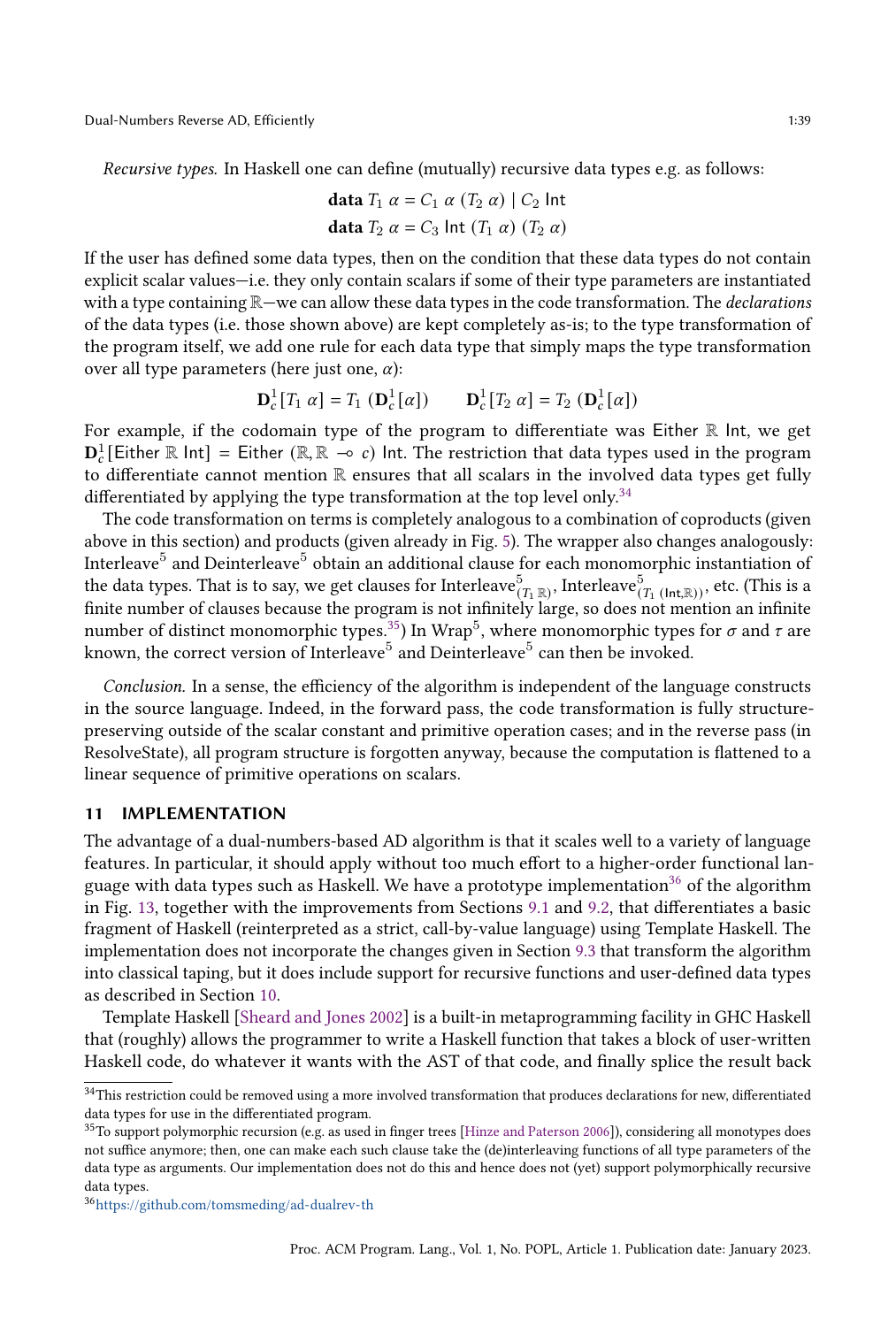<span id="page-39-1"></span>

|                                         | TH.                  | ad                   | TH / ad        |
|-----------------------------------------|----------------------|----------------------|----------------|
| scalar mult.                            | 0.146 $\mu$ s ±0.000 | 0.536 $\mu$ s ±0.002 | 0.27           |
| dot product                             | 2.21 $\mu$ s ±0.10   | 2.07 $\mu$ s ±0.06   | $\approx 1.1$  |
| sum-mat-vec                             | 2.05 $\mu$ s ±0.14   | 1.32 $\mu$ s ±0.05   | $\approx 1.5$  |
| rotate_vec_by_quat   8.77 $\mu$ s ±0.01 |                      | 6.13 $\mu$ s ±0.02   | $\approx 1.43$ |

Table 1. Benchmark results of Fig. [13](#page-32-0) + Sections [9.1](#page-34-2) and [9.2](#page-34-1) versus ad-4.5. The 'TH' and 'ad' columns indicate runtimes on one machine for our implementation and the ad library, respectively. The last column shows the ratio between the previous two columns. We give the size of the largest side of criterion's 95% confidence interval. Setup: GHC 9.2.2 on Linux, Intel i9-10900K CPU. Benchmarks are single-threaded.

into the user's program. The resulting code is still type-checked as usual. The AST transformation that we implement is, of course, differentiation.

The full program transformation is defined in src/Language/Haskell/ReverseAD/TH.hs; property tests (comparing gradients against finite differencing) can be found in test/Main.hs.

Benchmarks. To check that our implementation has reasonable performance in practice, we benchmark (in bench/Main.hs) against Kmett's ad library [\[Kmett and contributors](#page-43-1) [2021\]](#page-43-1) (version 4.5) on a few basic functions. These functions are:

- A single scalar multiplication of type (Double, Double) -> Double;
- Dot product of type ([Double], [Double]) -> Double;
- Matrix–vector multiplication, then sum the result: of type ([[Double]], [Double]) -> Double;
- The rotate\_vec\_by\_quat example from [\[Krawiec et al.](#page-43-5) [2022\]](#page-43-5) of type (Vec3 Double, Quaternion Double)  $\rightarrow$  Vec3 Double, with data Vec3 s = Vec3 s s s and data Quaternion  $s =$  Quaternion  $s$  s s s.

The last case has a non-trivial return type.

The benchmark results are shown in Table [1.](#page-39-1) The benchmarks are timed using the criterion<sup>[37](#page-39-2)</sup> library. To get statistically significant results, measurements are performed by repeating benchmarks many times. "Repeating a benchmark  $n$  times" means the following for our benchmarks:

- Scalar multiplication and  $rotate\_vec_by_quad$  are simply differentiated  $n$  times;
- Dot product is performed on lists of length  $n$ ;
- Dot product is performed on fists of length *n*;<br>• Matrix multiplication is performed on a matrix and vector of size  $\sqrt{n}$ , in order to get linear scaling in  $n$ .

By the results in Table [1,](#page-39-1) we see that for less trivial programs, our implementation is around 50% slower than the highly-optimised ad library. Because our code is simply a proof-of-concept, we conclude from this that the algorithm described in this paper indeed admits a work-efficient implementation.

# <span id="page-39-0"></span>12 CONCLUSIONS & FUTURE WORK

We have presented a sequence of natural optimisation steps that transform a reverse AD algorithm that can be very rigorously proven correct but is very inefficient, to one that has the correct time complexity with a good constant factor. However, there are a number of directions for improvement and further research.

• The sequentially generated integer IDs form a very crude over-approximation of the dependency structure of the backpropagators, namely to a linear graph. If the source program used

<span id="page-39-2"></span><sup>37</sup>By Bryan O'Sullivan: <https://hackage.haskell.org/package/criterion>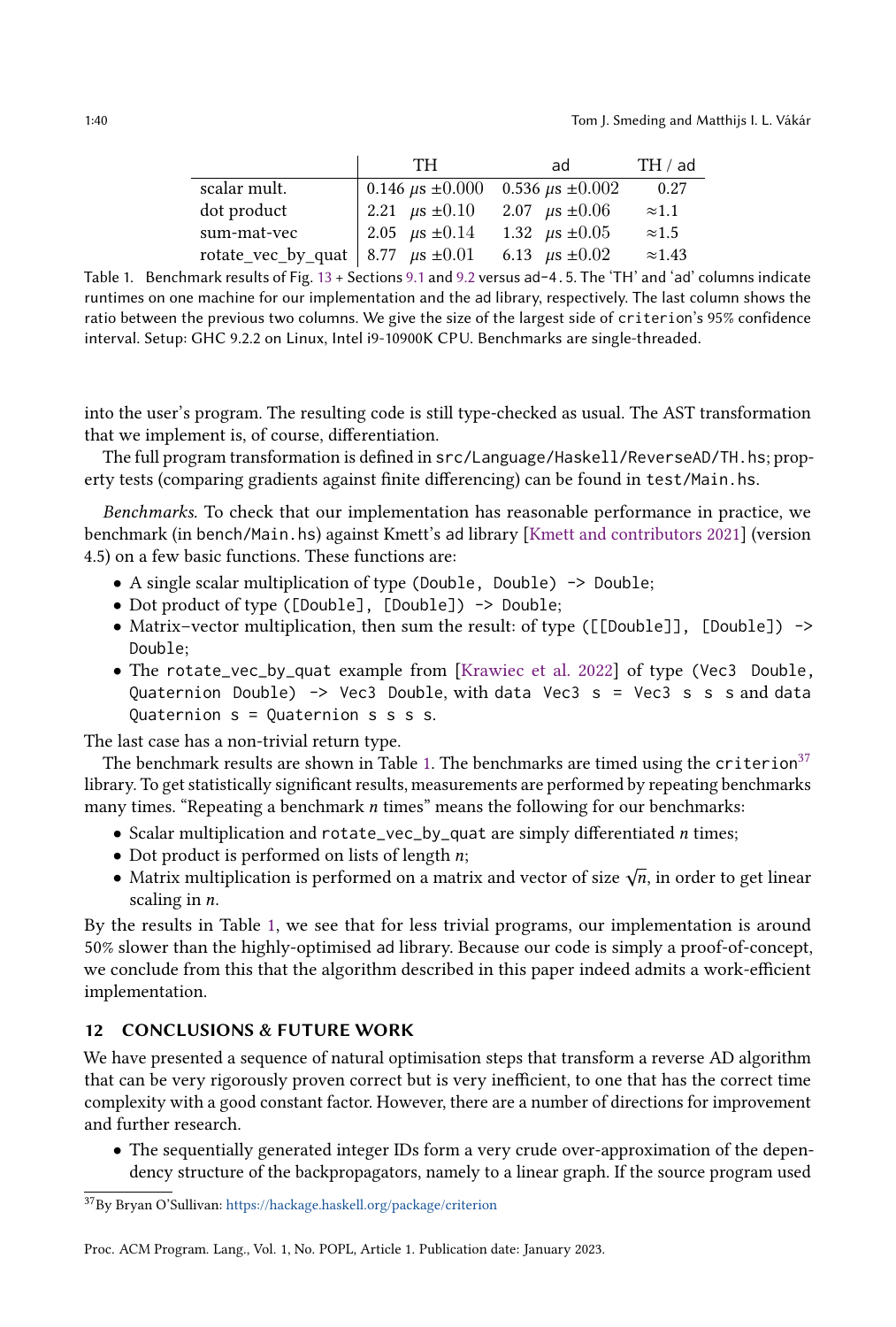parallel combinators such as map, scan, fold, etc. then the (statically-known) independence relations between computations performed by the many threads get lost in this linear approximation of the dependency graph. Hence, to preserve parallelism after differentiation, we need a more accurate representation of these dependency relationships. This means that the ordering between the tags of backpropagators becomes less trivial than a simple lessthan operation on integers. How to preserve parallelism, especially for non-trivial parallel combinators such as scan, is yet unknown.

- The primitive operations in our source language  $(\mathsf{Op}_n)$  are first-order and return a single scalar. This can be generalised somewhat beyond what we discuss in this paper, but it is unclear how to make the algorithm work in a compositional manner for *higher-order* primitive operations such as numerical differential equation solvers or root finding routines, which are used in practice for e.g. statistical modelling [\[Chatzilena et al.](#page-42-10) [2019;](#page-42-10) [Grinsztajn et al.](#page-42-11) [2021\]](#page-42-11), where reverse AD is also extensively used [\[Carpenter et al.](#page-42-12) [2015\]](#page-42-12).
- The link to the work of [\[Krawiec et al.](#page-43-5) [2022\]](#page-43-5) that was hinted at in Section [9.4](#page-35-1) is tantalising, but not further explored in this paper.
- While correctness proofs of the initial algorithm (Fig. [5\)](#page-13-0) exist [\[Huot et al.](#page-42-3) [2020;](#page-42-3) [Nunes and](#page-43-8) [Vákár](#page-43-8) [2022\]](#page-43-8), and while we argue intuitively for the correctness of our optimisation steps, we do not have a formal correctness proof of the final algorithm. We do believe that proving preservation of semantics of the optimisation steps will be easier than proving correctness of the final algorithm directly.
- Similarly, we argue that the final algorithm has the correct computational complexity, but we do not have a formal proof.

# <span id="page-40-0"></span>13 RELATED WORK

The literature about automatic differentiation spans many decades and academic subcommunities (scientific computing, machine learning and – most recently – programming languages). Important early references are [\[Linnainmaa](#page-43-14) [1970;](#page-43-14) [Speelpenning](#page-43-15) [1980;](#page-43-15) [Wengert](#page-43-16) [1964\]](#page-43-16). Good surveys can be found in [\[Baydin et al.](#page-42-2) [2017;](#page-42-2) [Margossian](#page-43-6) [2019\]](#page-43-6). In the rest of this section, we will focus on the more recent literature that studies AD from a programming languages (PL) point of view.

### 13.1 Theoretical foundations for our algorithm

The first mention that we know of the dual-numbers reverse mode AD algorithm ( $\mathcal{R}_{3dual}$  of our Section [4\)](#page-6-0) that we analyse in this paper is [\[Pearlmutter and Siskind](#page-43-17) [2008,](#page-43-17) page 12], where it is quickly dismissed before a different technique is pursued. The algorithm is first thoroughly studied by [\[Brunel et al.](#page-42-1) [2020\]](#page-42-1) using operational semantics and [\[Huot et al.](#page-42-3) [2020,](#page-42-3) Section 6] using denotational semantics. [\[Brunel et al.](#page-42-1) [2020\]](#page-42-1) introduces the key idea that underlies the efficient implementation of our paper: the linear factoring rule, stating that a term  $f x + f y$ , with f a linear function, may be reduced to  $f(x + y)$ . We build on their use of this rule as a tool in a complexity proof to make it a suitable basis for a performant implementation.

[\[Mazza and Pagani](#page-43-7) [2021\]](#page-43-7) extends the work of [\[Brunel et al.](#page-42-1) [2020\]](#page-42-1) to apply to a language with term recursion. Similarly, [\[Nunes and Vákár](#page-43-8) [2022\]](#page-43-8) extends the work of [\[Huot et al.](#page-42-3) [2020\]](#page-42-3) to apply to recursive types, thus giving a correctness proof for initial dual-numbers reverse AD transformation of Fig. [5](#page-13-0) when applied to idealised Haskell98.

These dual-numbers reverse AD algorithms arose from an attempt to pursue a reverse mode equivalent of the classical forward mode AD algorithms based on dual numbers, such as the implementation of [\[Shaikhha et al.](#page-43-18) [2019\]](#page-43-18) and theoretical studies [\[Huot et al.](#page-42-3) [2020,](#page-42-3) [2021;](#page-42-13) [Nunes and](#page-43-8) [Vákár](#page-43-8) [2022\]](#page-43-8).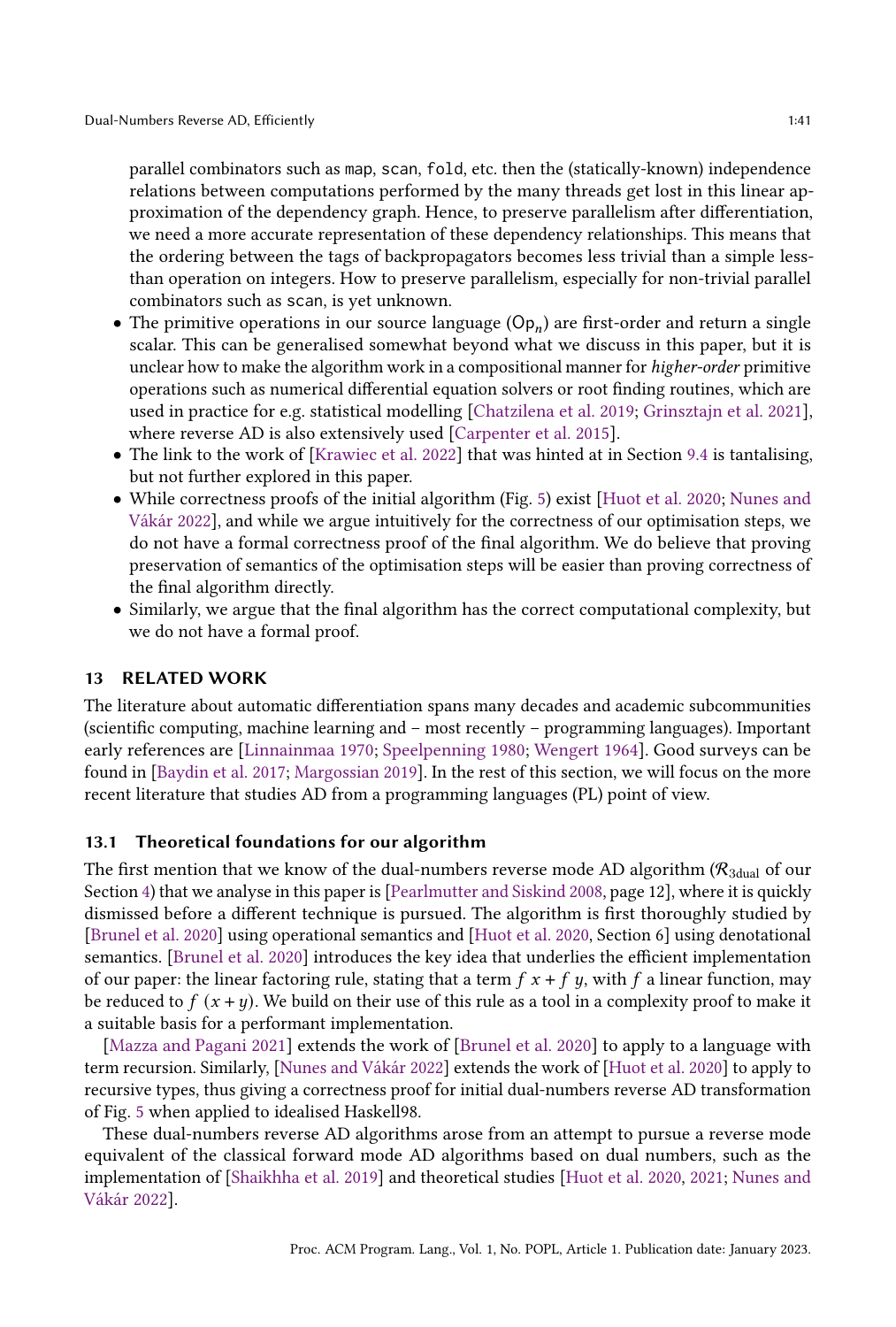# 13.2 Closely related algorithms

We discuss in Section [9.4](#page-35-1) how our technique relates to the implementation [\[Kmett and contributors](#page-43-1) [2021\]](#page-43-1) and its theoretical analysis in [\[Krawiec et al.](#page-43-5) [2022\]](#page-43-5). Further, in Section [9.3,](#page-35-0) we explain the precise connection between our approach and classical taping approaches such as that taken by PyTorch [\[Paszke et al.](#page-43-0) [2017\]](#page-43-0).

[\[Abadi and Plotkin](#page-42-0) [2020\]](#page-42-0) formalises the use of a classical taping approach when applied to a functional language as a custom operational semantics. Their approach first reduces a functional program to an execution trace, essentially a graph of primitive operations, by using a form of symbolic execution and, next, differentiates that graph. By contrast, our approach directly differentiates a functional source program using a code transformation that produces code that is efficient under a standard operational semantics. In essence, we notice that it is not necessary to reduce to an execution trace before differentiating: we can simply associate all scalars with backpropagators and transform them under primitive operations to achieve a very similar tracing behaviour. Rather than suggesting an implementation like ours that exploits the linear factoring rule, [\[Brunel et al.](#page-42-1) [2020\]](#page-42-1) proposes to follow symbolic execution techniques like those of [\[Abadi and Plotkin](#page-42-0) [2020\]](#page-42-0) in an implementation.

# 13.3 Other PL literature about AD

CHAD and category theory inspired AD. As we discuss in Section [4,](#page-6-0) there is some freedom in how we choose the type of a reverse differentiated program. The approach taken by Elliott [\[Elliott](#page-42-8) [2018\]](#page-42-8),  $\mathcal{R}_2$  in our Section [4,](#page-6-0) assigns a more precise type to the reverse derivative than we do. In particular, it enforces with the type system that the (primal) function value can only depend on the primal function input, not on the input cotangent. Further, it pairs vectors (and values of other composite types) with a single composite backpropagator, rather than decomposing to the point where each scalar is paired with a mini-backpropagator like in our dual-numbers approach. The resulting algorithm is extended to source languages with function types in [\[Vákár](#page-43-10) [2021;](#page-43-10) [Vákár and Smeding](#page-43-4) [2022;](#page-43-4) [Vytiniotis et al.](#page-43-19) [2019\]](#page-43-19) and to sum and (co)inductive types in [\[Nunes and Vákár](#page-43-11) [2021\]](#page-43-11). Like our dual-numbers reverse AD approach, the algorithm arises as a canonical structure-preserving functor on the syntax of a programming language. However, due to a different choice in target category (a Grothendieck construction of a linear  $\lambda$ -calculus for CHAD rather than the syntax of a plain  $\lambda$ -calculus for dual-numbers AD), the resulting algorithm looks very different.

Speeding up derivatives at higher types using closure conversion. In CHAD-like approaches to reverse AD, the obvious derivative of higher-order functions is inefficient. The cause is that the separation of the derivative with respect to function arguments and captured context variables can lead to recomputation. One solution to this problem, pioneered by [\[Pearlmutter and Siskind](#page-43-17) [2008\]](#page-43-17) and later analysed by [\[Alvarez-Picallo et al.](#page-42-14) [2021;](#page-42-14) [Vytiniotis et al.](#page-43-19) [2019\]](#page-43-19) is to use closure conversion to remove any capturing of context variables before applying CHAD to higher order source code. The dual-numbers reverse AD approach of this paper does not suffer from this weakness and does not require closure conversion to achieve an efficient application to higher order source programs.

Approaches utilising non-local control flow. Another category of approaches to AD recently taken by the PL community are those that rely on forms of non-local control flow such as delimited continuations [\[Wang and Rompf](#page-43-20) [2018\]](#page-43-20) or effect handlers [\[de Vilhena and Pottier](#page-42-15) [2021;](#page-42-15) [Sigal](#page-43-21) [2021\]](#page-43-21). These techniques are different in the sense that they generate code that is not purely functional. This use of non-local control flow makes it possible to achieve an efficient implementation of reverse AD that looks strikingly simple compared to alternative approaches. Where the CHAD approaches and our dual-numbers reverse AD approach both have to manually invert control flow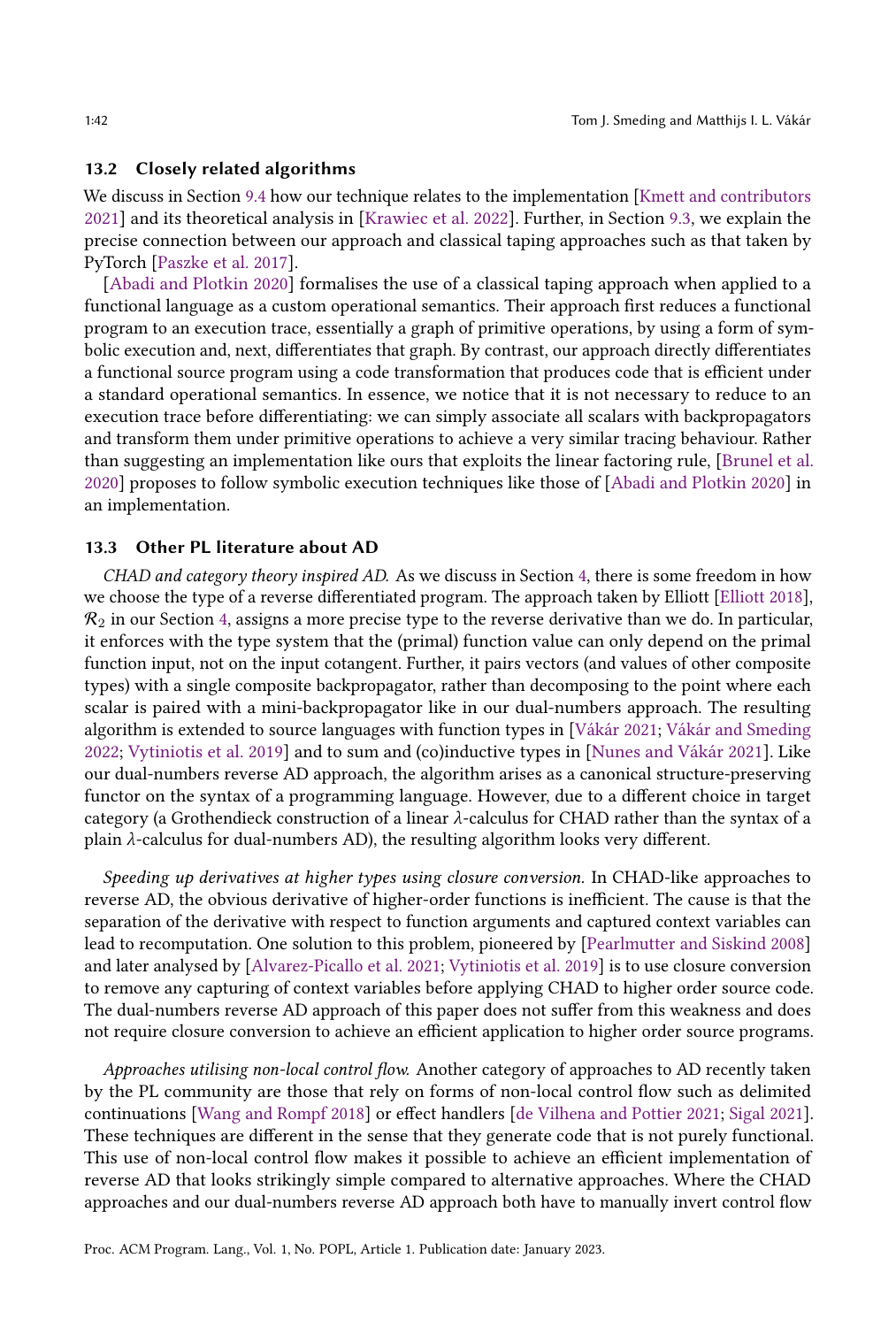at compile time by making use of continuations that get passed around, combined with smart staging of execution of those continuations in our case, this work can be deferred to run time by clever use of delimited control operators or effect handlers.

Parallelism preserving AD systems. Recently, [\[Paszke et al.](#page-43-2) [2021;](#page-43-2) [Schenck et al.](#page-43-3) [2022\]](#page-43-3) have applied AD to functional source languages with parallel array operations. A focus in their work has been to let the differentiated program inherit as much parallelism from the source program as possible. By contrast, in this work, we have exclusively focussed on differentiating sequentially executed code and, in fact, our approach using linearly ordered IDs is inherently sequential. As we explain in Section [12,](#page-39-0) we plan to investigate in future work whether the approach described in this paper can be made suitable for differentiating parallel programs.

#### REFERENCES

- <span id="page-42-0"></span>Martín Abadi and Gordon D. Plotkin. 2020. A simple differentiable programming language. Proc. ACM Program. Lang. 4, POPL (2020), 38:1–38:28. <https://doi.org/10.1145/3371106>
- <span id="page-42-4"></span>Akshay Agrawal, Akshay Naresh Modi, Alexandre Passos, Allen Lavoie, Ashish Agarwal, Asim Shankar, Igor Ganichev, Josh Levenberg, Mingsheng Hong, Rajat Monga, and Shanqing Cai. 2019. TensorFlow Eager: A multi-stage, Pythonembedded DSL for machine learning. In Proceedings of Machine Learning and Systems 2019, MLSys 2019, Stanford, CA, USA, March 31 - April 2, 2019, Ameet Talwalkar, Virginia Smith, and Matei Zaharia (Eds.). mlsys.org. [https:](https://proceedings.mlsys.org/book/286.pdf) [//proceedings.mlsys.org/book/286.pdf](https://proceedings.mlsys.org/book/286.pdf)
- <span id="page-42-14"></span>Mario Alvarez-Picallo, Dan R. Ghica, David Sprunger, and Fabio Zanasi. 2021. Functorial String Diagrams for Reverse-Mode Automatic Differentiation. CoRR abs/2107.13433 (2021). arXiv:2107.13433 <https://arxiv.org/abs/2107.13433>
- <span id="page-42-2"></span>Atilim Gunes Baydin, Barak A. Pearlmutter, Alexey Andreyevich Radul, and Jeffrey Mark Siskind. 2017. Automatic Differentiation in Machine Learning: a Survey. J. Mach. Learn. Res. 18 (2017), 153:1–153:43. [http://jmlr.org/papers/v18/17-](http://jmlr.org/papers/v18/17-468.html) [468.html](http://jmlr.org/papers/v18/17-468.html)
- <span id="page-42-6"></span>Jean-Philippe Bernardy, Mathieu Boespflug, Ryan R. Newton, Simon Peyton Jones, and Arnaud Spiwack. 2018. Linear Haskell: practical linearity in a higher-order polymorphic language. Proc. ACM Program. Lang. 2, POPL (2018), 5:1–5:29. <https://doi.org/10.1145/3158093>
- <span id="page-42-1"></span>Aloïs Brunel, Damiano Mazza, and Michele Pagani. 2020. Backpropagation in the simply typed lambda-calculus with linear negation. Proc. ACM Program. Lang. 4, POPL (2020), 64:1–64:27. <https://doi.org/10.1145/3371132>
- <span id="page-42-12"></span>Bob Carpenter, Matthew D. Hoffman, Marcus Brubaker, Daniel D. Lee, Peter Li, and Michael Betancourt. 2015. The Stan Math Library: Reverse-Mode Automatic Differentiation in C++. CoRR abs/1509.07164 (2015). arXiv[:1509.07164](https://arxiv.org/abs/1509.07164)
- <span id="page-42-10"></span>Anastasia Chatzilena, Edwin van Leeuwen, Oliver Ratmann, Marc Baguelin, and Nikolaos Demiris. 2019. Contemporary statistical inference for infectious disease models using Stan. Epidemics 29 (2019), 100367. [https://doi.org/10.1016/j.](https://doi.org/10.1016/j.epidem.2019.100367) [epidem.2019.100367](https://doi.org/10.1016/j.epidem.2019.100367)
- <span id="page-42-15"></span>Paulo Emílio de Vilhena and François Pottier. 2021. Verifying a Minimalist Reverse-Mode AD Library. arXiv preprint arXiv:2112.07292 (2021).
- <span id="page-42-8"></span>Conal Elliott. 2018. The simple essence of automatic differentiation. Proc. ACM Program. Lang. 2, ICFP (2018), 70:1–70:29. <https://doi.org/10.1145/3236765>
- <span id="page-42-7"></span>Andreas Griewank and Andrea Walther. 2008. Evaluating derivatives - principles and techniques of algorithmic differentiation, Second Edition. SIAM. <https://doi.org/10.1137/1.9780898717761>
- <span id="page-42-11"></span>Léo Grinsztajn, Elizaveta Semenova, Charles C. Margossian, and Julien Riou. 2021. Bayesian workflow for disease transmission modeling in Stan. Statistics in Medicine 40, 27 (2021), 6209–6234. <https://doi.org/10.1002/sim.9164> arXiv[:https://onlinelibrary.wiley.com/doi/pdf/10.1002/sim.9164](https://arxiv.org/abs/https://onlinelibrary.wiley.com/doi/pdf/10.1002/sim.9164)
- <span id="page-42-9"></span>Ralf Hinze and Ross Paterson. 2006. Finger trees: a simple general-purpose data structure. J. Funct. Program. 16, 2 (2006), 197–217. <https://doi.org/10.1017/S0956796805005769>
- <span id="page-42-5"></span>R. John M. Hughes. 1986. A Novel Representation of Lists and its Application to the Function "reverse". Inf. Process. Lett. 22, 3 (1986), 141–144. [https://doi.org/10.1016/0020-0190\(86\)90059-1](https://doi.org/10.1016/0020-0190(86)90059-1)
- <span id="page-42-3"></span>Mathieu Huot, Sam Staton, and Matthijs Vákár. 2020. Correctness of Automatic Differentiation via Diffeologies and Categorical Gluing. In Foundations of Software Science and Computation Structures - 23rd International Conference, FOSSACS 2020, Held as Part of the European Joint Conferences on Theory and Practice of Software, ETAPS 2020, Dublin, Ireland, April 25-30, 2020, Proceedings (Lecture Notes in Computer Science, Vol. 12077), Jean Goubault-Larrecq and Barbara König (Eds.). Springer, 319–338. [https://doi.org/10.1007/978-3-030-45231-5\\_17](https://doi.org/10.1007/978-3-030-45231-5_17)
- <span id="page-42-13"></span>Mathieu Huot, Sam Staton, and Matthijs Vákár. 2021. Higher Order Automatic Differentiation of Higher Order Functions. CoRR abs/2101.06757 (2021). arXiv:2101.06757 <https://arxiv.org/abs/2101.06757>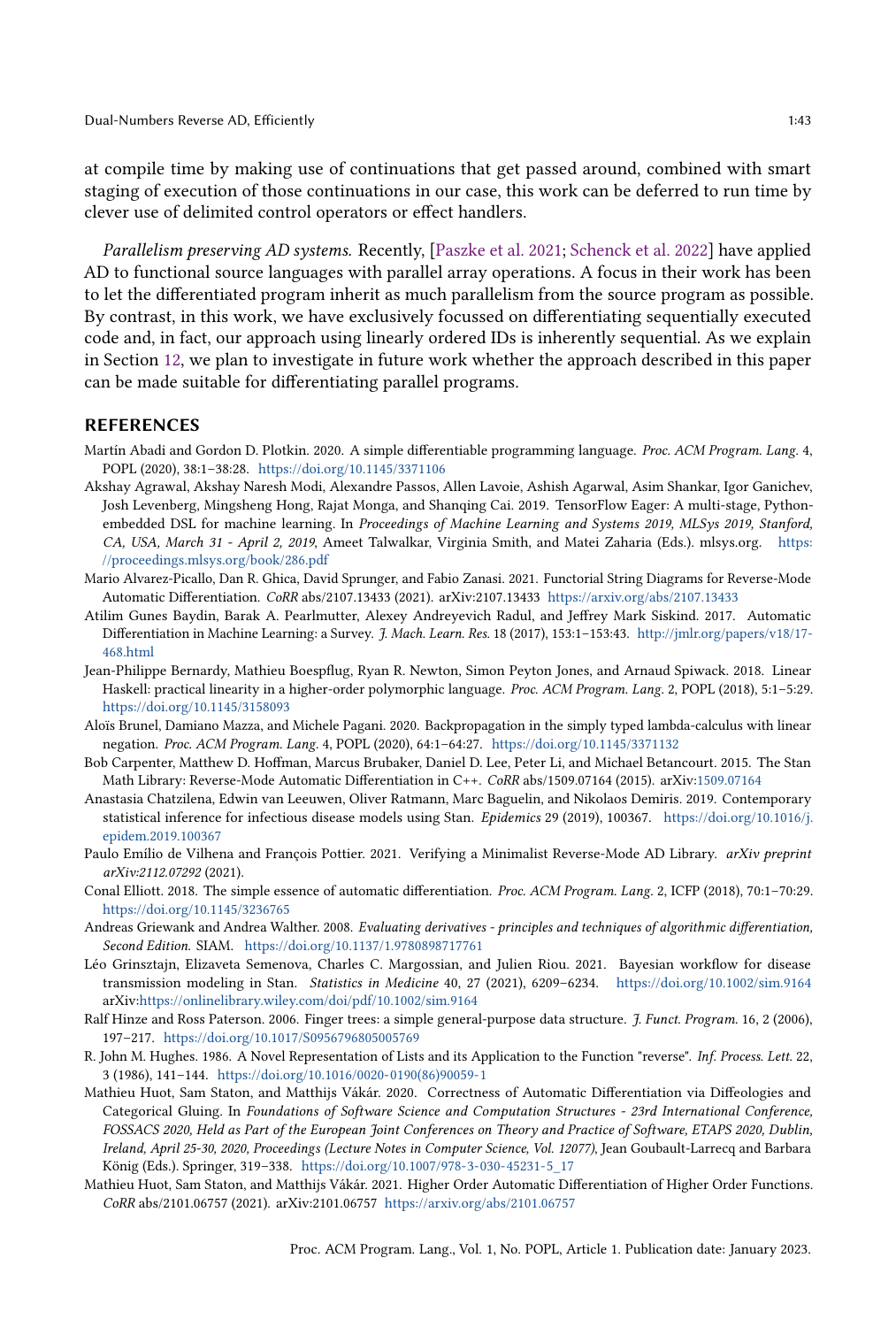<span id="page-43-1"></span>Edward Kmett and contributors. 2021. ad: Automatic Differentiation. <https://hackage.haskell.org/package/ad>

- <span id="page-43-5"></span>Faustyna Krawiec, Simon Peyton Jones, Neel Krishnaswami, Tom Ellis, Richard A. Eisenberg, and Andrew W. Fitzgibbon. 2022. Provably correct, asymptotically efficient, higher-order reverse-mode automatic differentiation. Proc. ACM Program. Lang. 6, POPL (2022), 1–30. <https://doi.org/10.1145/3498710>
- <span id="page-43-9"></span>John Launchbury and Simon L. Peyton Jones. 1994. Lazy Functional State Threads. In Proceedings of the ACM SIGPLAN'94 Conference on Programming Language Design and Implementation (PLDI), Orlando, Florida, USA, June 20-24, 1994, Vivek Sarkar, Barbara G. Ryder, and Mary Lou Soffa (Eds.). ACM, 24–35. <https://doi.org/10.1145/178243.178246>
- <span id="page-43-14"></span>Seppo Linnainmaa. 1970. The representation of the cumulative rounding error of an algorithm as a Taylor expansion of the local rounding errors. Master's Thesis (in Finnish), Univ. Helsinki (1970).
- <span id="page-43-6"></span>Charles C. Margossian. 2019. A review of automatic differentiation and its efficient implementation. Wiley Interdiscip. Rev. Data Min. Knowl. Discov. 9, 4 (2019). <https://doi.org/10.1002/widm.1305>
- <span id="page-43-7"></span>Damiano Mazza and Michele Pagani. 2021. Automatic differentiation in PCF. Proc. ACM Program. Lang. 5, POPL (2021), 1–27. <https://doi.org/10.1145/3434309>
- <span id="page-43-11"></span>Fernando Lucatelli Nunes and Matthijs Vákár. 2021. CHAD for Expressive Total Languages. CoRR abs/2110.00446 (2021). arXiv:2110.00446 <https://arxiv.org/abs/2110.00446>
- <span id="page-43-8"></span>Fernando Lucatelli Nunes and Matthijs Vákár. 2022. Automatic differentiation and logical relations for recursive features. (2022).
- <span id="page-43-0"></span>Adam Paszke, Sam Gross, Soumith Chintala, Gregory Chanan, Edward Yang, Zachary DeVito, Zeming Lin, Alban Desmaison, Luca Antiga, and Adam Lerer. 2017. Automatic differentiation in PyTorch. In NIPS 2017 Autodiff Workshop: The future of gradient-based machine learning software and techniques. Curran Associates, Inc., Red Hook, NY, USA.
- <span id="page-43-2"></span>Adam Paszke, Daniel Johnson, David Duvenaud, Dimitrios Vytiniotis, Alexey Radul, Matthew Johnson, Jonathan Ragan-Kelley, and Dougal Maclaurin. 2021. Getting to the Point. Index Sets and Parallelism-Preserving Autodiff for Pointful Array Programming. CoRR abs/2104.05372 (2021). arXiv[:2104.05372](https://arxiv.org/abs/2104.05372) [cs.PL]
- <span id="page-43-17"></span>Barak A. Pearlmutter and Jeffrey Mark Siskind. 2008. Reverse-mode AD in a functional framework: Lambda the ultimate backpropagator. ACM Trans. Program. Lang. Syst. 30, 2 (2008), 7:1–7:36. <https://doi.org/10.1145/1330017.1330018>
- <span id="page-43-12"></span>John C. Reynolds. 1998. Definitional Interpreters for Higher-Order Programming Languages. High. Order Symb. Comput. 11, 4 (1998), 363–397. <https://doi.org/10.1023/A:1010027404223>
- <span id="page-43-3"></span>Robert Schenck, Ola Rønning, Troels Henriksen, and Cosmin E. Oancea. 2022. AD for an Array Language with Nested Parallelism. CoRR abs/2202.10297 (2022). arXiv:2202.10297 <https://arxiv.org/abs/2202.10297>
- <span id="page-43-18"></span>Amir Shaikhha, Andrew Fitzgibbon, Dimitrios Vytiniotis, and Simon Peyton Jones. 2019. Efficient differentiable programming in a functional array-processing language. Proc. ACM Program. Lang. 3, ICFP (2019), 97:1–97:30. [https://doi.org/10.1145/](https://doi.org/10.1145/3341701) [3341701](https://doi.org/10.1145/3341701)
- <span id="page-43-13"></span>Tim Sheard and Simon L. Peyton Jones. 2002. Template meta-programming for Haskell. ACM SIGPLAN Notices 37, 12 (2002), 60–75. <https://doi.org/10.1145/636517.636528>
- <span id="page-43-21"></span>Jesse Sigal. 2021. Automatic differentiation via effects and handlers: An implementation in Frank. arXiv preprint arXiv:2101.08095 (2021).
- <span id="page-43-15"></span>B. Speelpenning. 1980. Compiling fast partial derivatives of functions given by algorithms. Technical Report. Illinois University. <https://doi.org/10.2172/5254402>
- <span id="page-43-10"></span>Matthijs Vákár. 2021. Reverse AD at Higher Types: Pure, Principled and Denotationally Correct. In Proc. ESOP 2021. Springer. To appear.
- <span id="page-43-4"></span>Matthijs Vákár and Tom Smeding. 2022. CHAD: Combinatory Homomorphic Automatic Differentiation. In Proc. TOPLAS 2022. ACM. To appear.
- <span id="page-43-19"></span>Dimitrios Vytiniotis, Dan Belov, Richard Wei, Gordon Plotkin, and Martin Abadi. 2019. The differentiable curry. NeurIPS Workshop on Program Transformations (2019).
- <span id="page-43-20"></span>Fei Wang and Tiark Rompf. 2018. A Language and Compiler View on Differentiable Programming. In 6th International Conference on Learning Representations, ICLR 2018, Vancouver, BC, Canada, April 30 - May 3, 2018, Workshop Track Proceedings. OpenReview.net. <https://openreview.net/forum?id=SJxJtYkPG>
- <span id="page-43-16"></span>R. E. Wengert. 1964. A simple automatic derivative evaluation program. Commun. ACM 7, 8 (1964), 463–464. [https:](https://doi.org/10.1145/355586.364791) [//doi.org/10.1145/355586.364791](https://doi.org/10.1145/355586.364791)